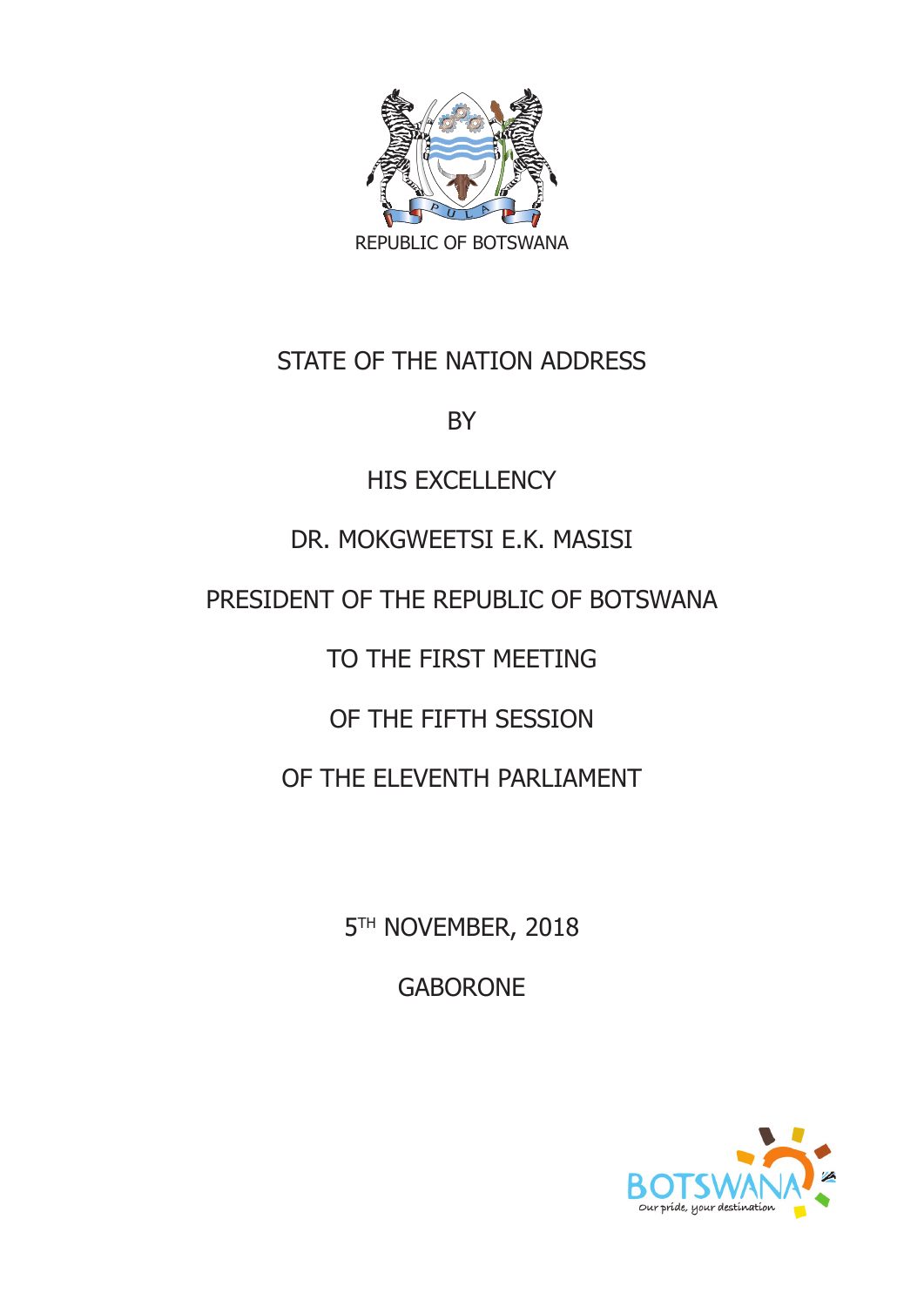#### **Introduction**

- 1. Mister Speaker, before I address this august House, I would like to request that we observe a moment of silence in remembrance of those who have departed during the course of the year. Amen.
- 2. Mister Speaker, may I, on behalf of the nation, and indeed this house, wish our dear Madam Speaker a speedy recovery as she has taken ill. Let me thank you for your diligent commitment to efficiency and team work as you so seamlessly stepped in and up as you stand in for her.
- 3. Mister Speaker, Honourable Members, this being the first time that I come before you to report on our country's progress over the last twelve months, is an apt opportunity to also update this House and the nation about our roadmap that seeks to take this country to greater heights.
- 4. During my Inauguration Speech on  $1<sup>st</sup>$  April, 2018, I made several policy pronouncements which are primarily meant to address, as a matter of urgency, the twin problems of poverty and unemployment particularly amongst our young people who constitute sixty per cent of this country's population.
- 5. Mister Speaker, in pursuit of these noble development objectives, we continue to be guided by the pillars of our National Vision 2036 which provide for broad based, inclusive, comprehensive and complementary National Development.
- 6. In order for us to achieve our overarching objectives, Government is in the process of developing a National Transformation Strategy whose key objective will be to unlock the tremendous potential of our human and financial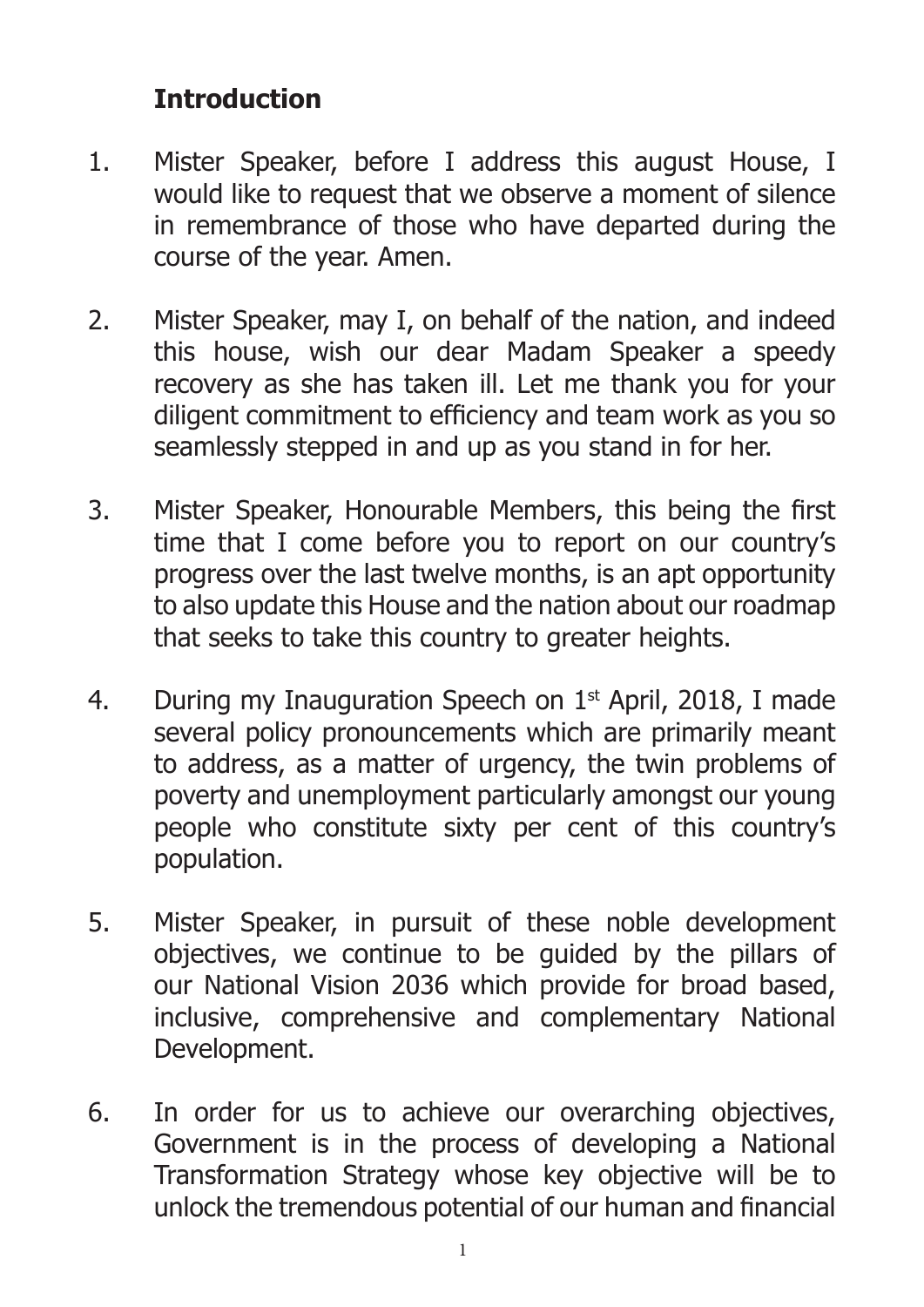resources. It will also broaden and deepen the beneficial participation of citizens in all sectors of the economy.

- 7. Mister Speaker, underpinning the National Transformation Strategy will be the national value system that will promote the spirit of entrepreneurship and commitment to development. In addition, our public institutions will be revitalized and they in turn, will renew their commitment to serve effectively with purpose and agility.
- 8. In this regard, a National Monitoring and Evaluation Framework is also in place to ensure that we achieve the targets that we have and will continue to set for ourselves.
- 9. Our current National Development Plan 11 (NDP 11) 2017- 2023, is due for its Mid-Term Review in the next financial year. It is during this process that most of our transformative adjustments will be effected.

## **Global Economic Overview**

- 10. Mister Speaker, according to the International Monetary Fund's World Economic Outlook (WEO) update released in October, 2018, global growth in 2018 and 2019 is projected to remain at its 2017 level of 3.7 percent. Growth in the advanced economies is forecast at 2.4 percent in 2018, before declining to 2.1 percent in 2019. Emerging markets and developing economies' overall growth is forecast at 4.7 percent for 2018 and 2019.
- 11. On the other hand, economic recovery in the Sub-Saharan Africa region is set to continue, supported by the rise in commodity prices. In this regard, growth is expected to increase from 2.8 percent in 2017 to 3.1 percent in 2018, before rising further to 3.8 percent in 2019. The growth momentum in the region reflects improved prospects for fuel-exporting economies in Sub-Saharan Africa, due to rising oil prices.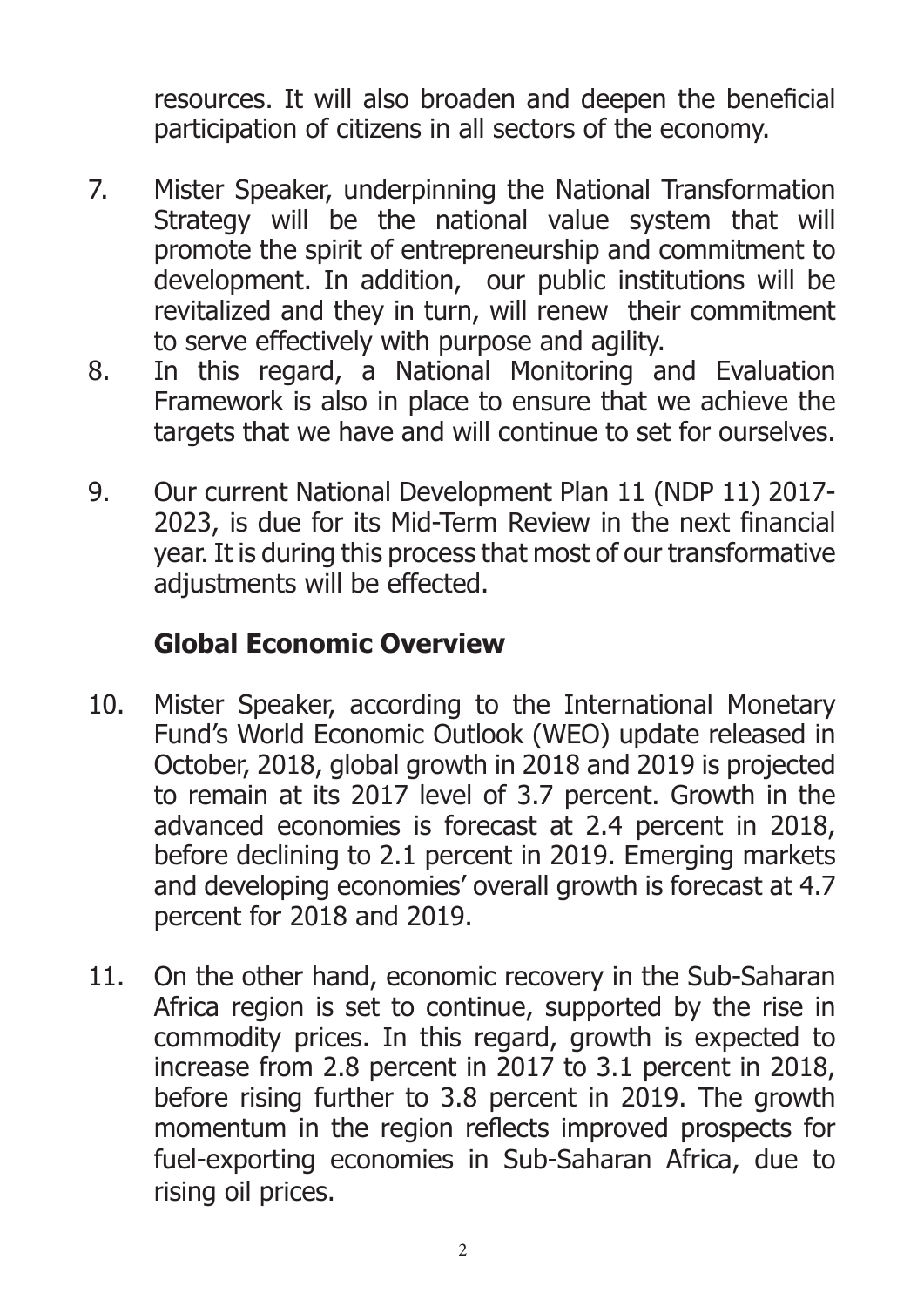## **Performance and Outlook of the Domestic Economy**

## **Growth in the Real Sector**

12. Mister Speaker, after recording a moderate growth rate of 4.3 percent in 2016, the domestic economy slowed down to 2.4 percent in 2017, mainly as a result of the weak performance of both the Mining and non-Mining sectors. In terms of the domestic outlook, the economy is expected to strengthen in the medium-term, driven by positive growth in both Mining and non-Mining sectors. Among the non-Mining activities where such positive growth is expected are the services, in particular the tourism and retail subsectors.

# **Inflation**

13. Mister Speaker, Botswana's inflation averaged 3.3 percent in 2017. Since the beginning of 2018, inflation has averaged 3.2 percent for the first half of the year. In terms of outlook, it is projected that inflation will remain within Bank of Botswana's 3 to 6 percent objective range in the short-tomedium-term.

### **Merchandise Trade, Balance of Payments and Foreign Exchange Reserves**

14. Mister Speaker, the merchandise trade balance continues to be driven by trade in diamond, mainly from De Beers Global Sight-holder Sales, which includes a substantial re-export trade for rough diamonds. During 2017, total exports were valued at Sixty Billion, One Hundred and Fifty Million Pula (P60.15 billion) compared to Eighty Billion, Three Hundred and Forty Million Pula (P80.34 billion) recorded in 2016. The decrease was largely due to weaker global demand, which restricted diamond sales from Botswana. Total imports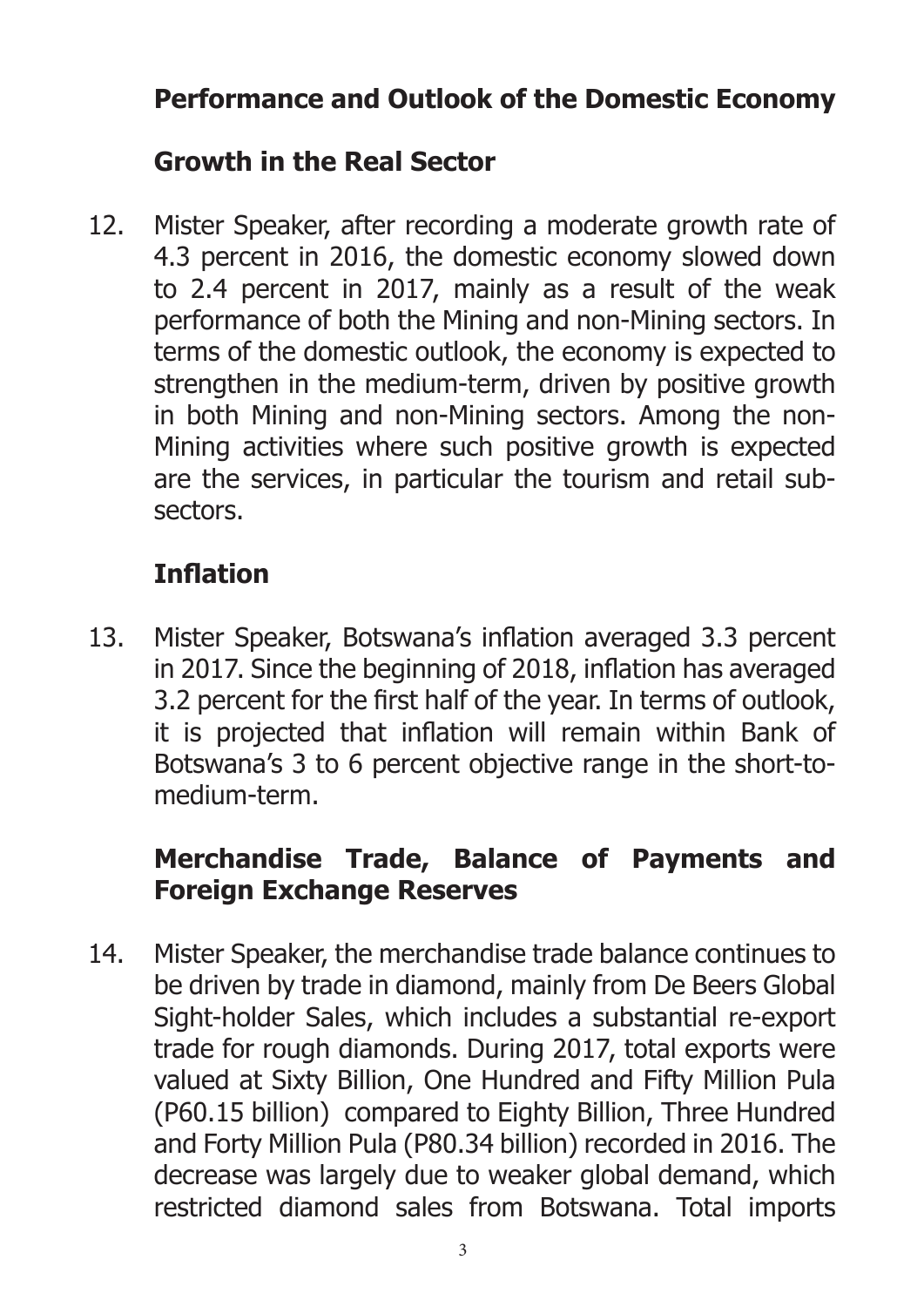were valued at Fifty Four Billion, Nine Hundred Million Pula (P54.9 billion), representing a decline of 17.9 percent from Sixty Six Billion, Eight Hundred and Sixty Million Pula (P66.86 billion) in 2016. As a result, the trade balance was in surplus of Five Billion, Two Hundred and Fifty Million Pula (P5.25 billion) in 2017.

## **Balance of Payments**

- 15. Mister Speaker, the balance on the current account was a surplus of Twenty Two Billion, Two Hundred and Thirty Million Pula (P22.23 billion) in 2017, attributed to improved revenue inflow from the Southern African Customs Union (SACU), which increased by 35.5 percent from Twelve Billion, Eight Hundred Million Pula (P12.8 billion) in 2016 to Seventeen Billion, Three Hundred Million Pula (P17.3 billion) in 2017, as well as a modest surplus in the merchandise trade account.
- 16. Overall, the balance of payments was in deficit of Three Billion, Three Hundred Million Pula (P3.3 billion) in 2017, compared to a surplus of Two Billion, Eight Hundred Million Pula (P2.8 billion) recorded in 2016. The deficit was mainly attributable to Government's financial obligations, including: funding of Botswana's Diplomatic Missions in various countries, payments for imports and external loan repayments, resulting in withdrawals from foreign exchange reserves. Foreign currency revaluation losses, which resulted from the appreciation of the Pula against the US Dollar, also contributed to the overall deficit balance.

# **Foreign Exchange Reserves**

17. Mister Speaker, as at December 2017, foreign exchange reserves amounted to Seventy Three Billion, Seven Hundred Million Pula (P73.7 billion), a decline of 4.0 percent from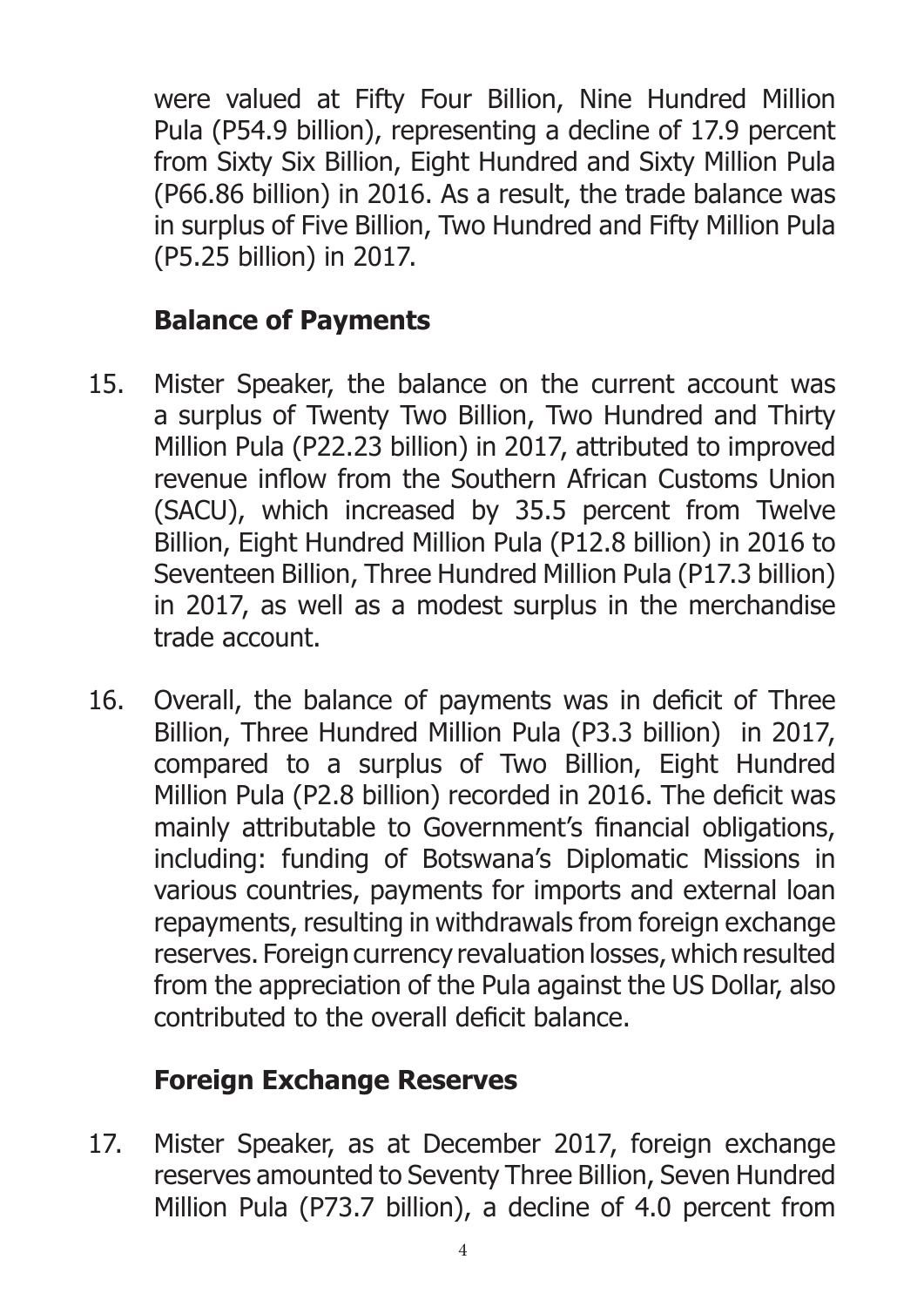the Seventy Six Billion, Eight Hundred Million Pula (P76.8 billion) recorded in December 2016. The foreign exchange reserves have since increased to Seventy Five Billion, One Hundred Million Pula (P75.1 billion), as at the end of July 2018. Of this amount, the Government Investment Account amounted to Thirty Four Billion, Seven Hundred and Fifty Million Pula (P34.75 billion), which represented 46.3 percent of the country's total foreign exchange reserves.

### **Exchange Rate Movements**

18. Mister Speaker, in the twelve months to August, 2018, the Pula depreciated against all major trading partners currencies, except the South African Rand, against which it appreciated by 6.2 percent. In real terms, the Pula has been stable against a basket of currencies of Botswana's major trading partners. This is in line with Government's exchange rate policy of maintaining a stable exchange rate in order to achieve the national objectives of economic diversification and employment creation.

# **Budget Outturn**

19. Mister Speaker, according to the 2017/18 budget outturn, a deficit of One Billion, Nine Hundred and Eighty Million Pula (P1.98 billion) was recorded, representing 1.1 percent of GDP. The 2018/19 financial year is also estimated to record a moderate deficit. Despite the constrained fiscal outlook, Government is committed to the principle of a balanced budget in the medium term, as outlined in the current National Development Plan.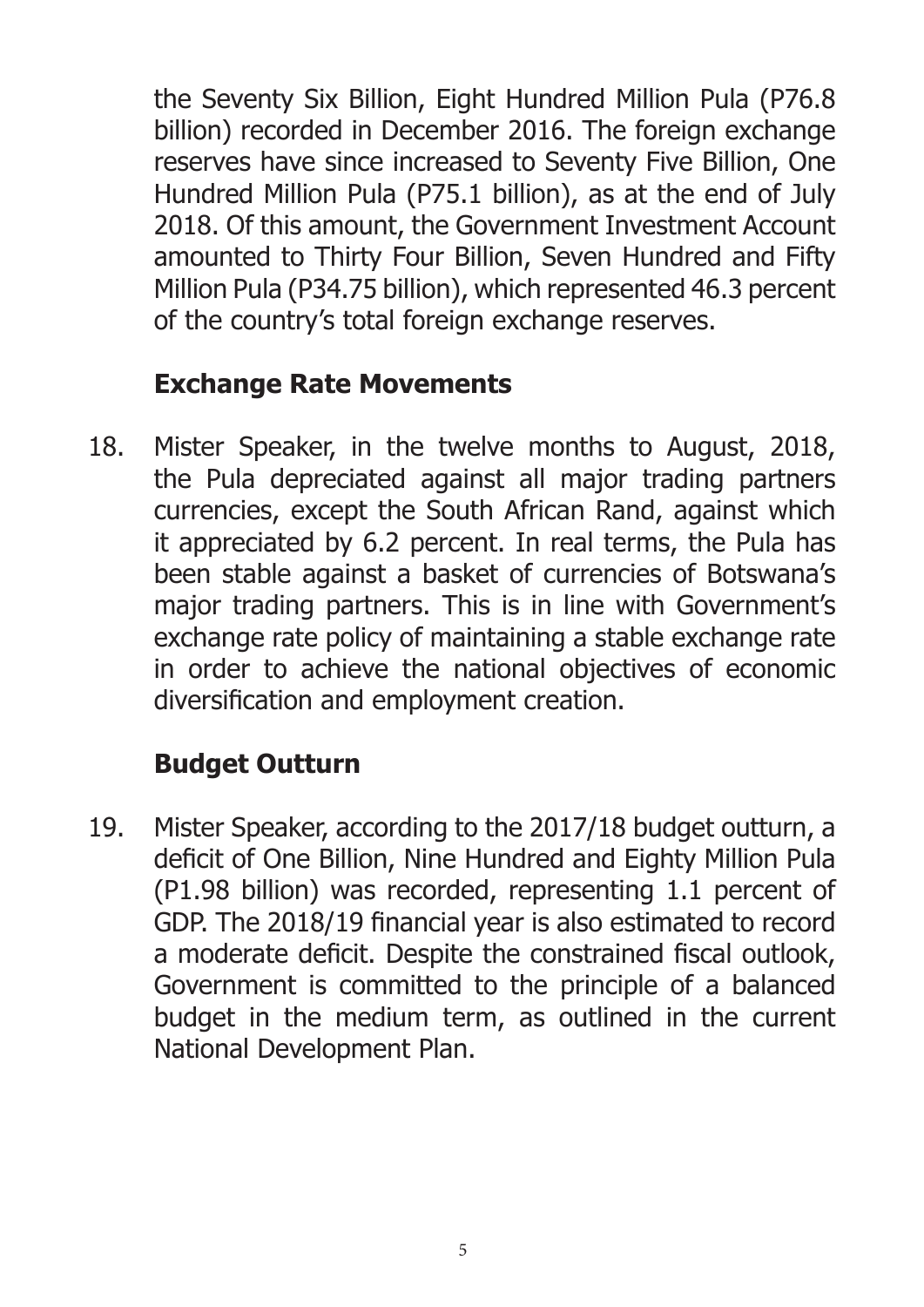### **Sustainable Development Goals**

20. Mister Speaker, implementation of the 2030 Agenda for Sustainable Development in Botswana is gaining momentum. A Roadmap was launched in February, 2018 in order to guide the domestication, implementation and monitoring of the Sustainable Development Goals (SDG) at both national and local levels. Through this process, the relevant sectors should integrate SDGs targets and indicators into their daily work. A National Communication Strategy has also been produced to strengthen efforts on SDGs advocacy and awareness through various platforms, such as Dikgotla; workshops; print, electronic, and social media.

# **National Employment Policy for Botswana**

21. Mister Speaker, Government has recognised the need to develop an overarching National Employment Policy (NEP) for Botswana with implementable solutions to address the unemployment problem facing the country. The goal of the NEP is to assist the country to achieve productive, gainful and decent employment for all, to contribute to the reduction of income inequality and as well as to support Government's poverty eradication efforts. To develop the NEP, Government obtained financial and technical support from the World Bank. The Draft National Employment Policy for Botswana is expected to be delivered by March, 2019.

## **Financial Inclusion Strategy**

22. Mister Speaker, Financial Inclusion is achieved when consumers across the income spectrum in a country can access and sustainably use financial services that are affordable and appropriate to their needs. To achieve this, Government has developed a National Financial Inclusion Roadmap and Strategy that runs from 2015 to 2021. The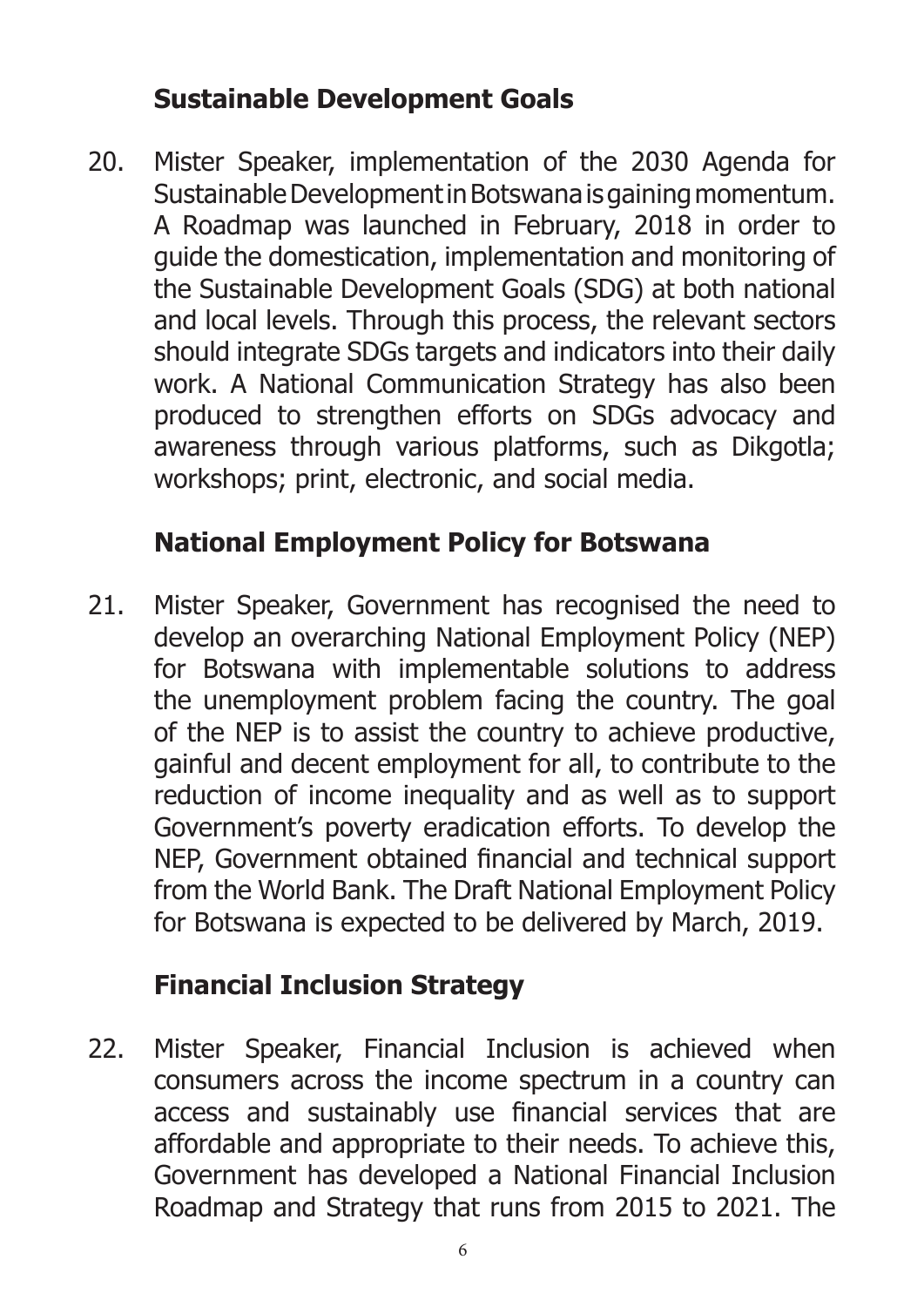strategy provides a holistic outlook of the financial needs of the society, and indicates how the financial sector should be improved to provide better services and financial products that promote financial inclusion. The Strategy is being implemented by various stakeholders including Ministries, Regulators and Financial Institutions, among others, under five priority areas namely: Improvement of Payments Eco-System; Facilitation of Low Cost, Accessible Savings Products; Development of Accessible Risk Mitigation Products; Improvement of the Credit Market and Consumer Empowerment and Protection.

### **Collateral Registry**

23. Mister Speaker, it has been observed that currently the volume of credit to the private sector especially the micro, small and medium enterprises in Botswana is relatively low compared to other countries. This is in view of the fact that access to credit is crucial for economic growth and private sector development. A major hurdle to the flow of credit is that currently financial institutions only take immovable property as collateral for credit. However, through the concept of a Collateral Registry, households and businesses can register their movable assets as collateral to get credit from lenders. Such movable assets include vehicles, industrial and agricultural equipment, machinery, inventory and raw materials, accounts receivables, intellectual property rights, and agricultural products such as crops, and livestock. To this end, Government is in the process of drafting legislation that will establish a Collateral Registry in Botswana. The target is to have the Bill submitted to Parliament in the 2019 July sitting.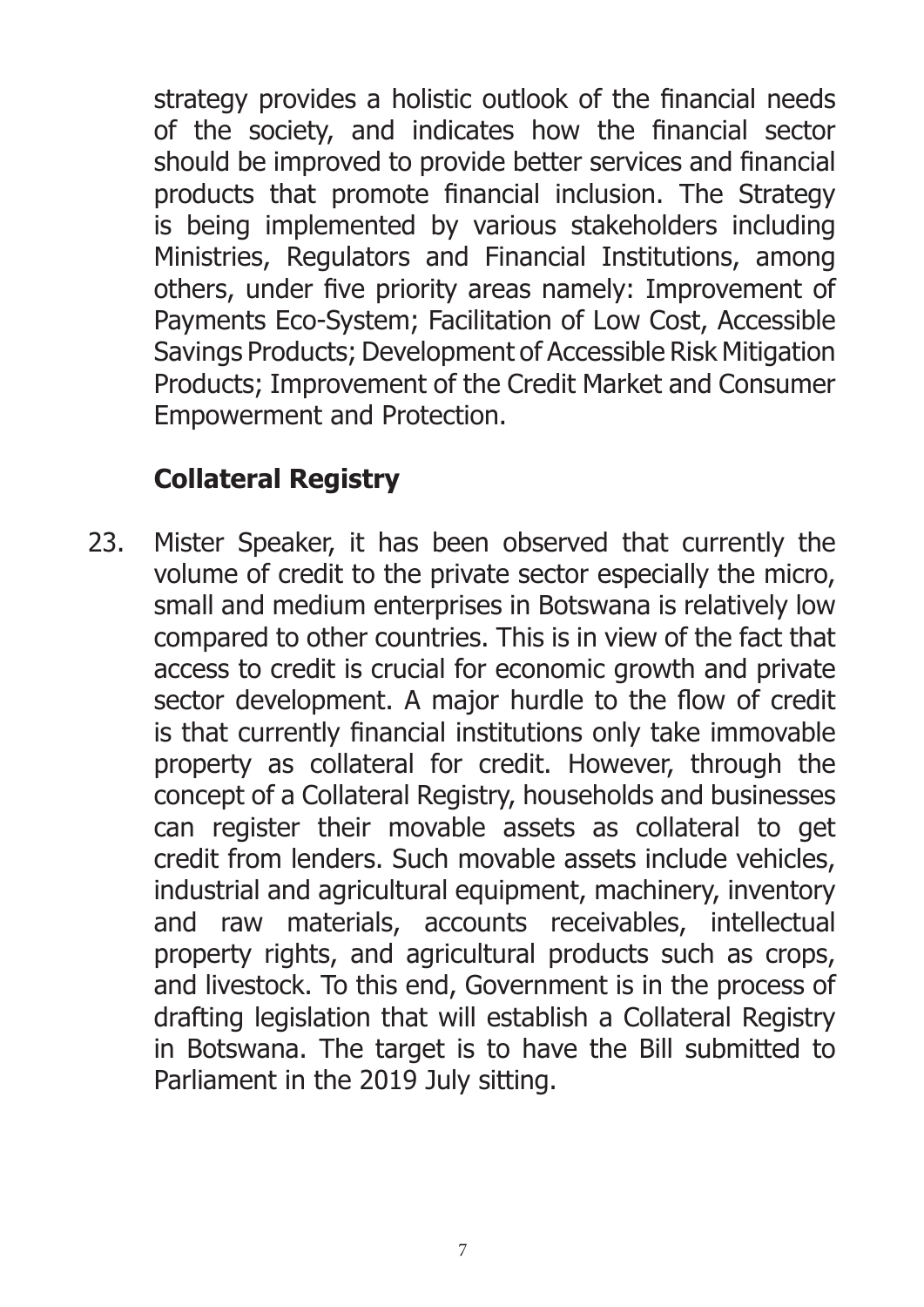## **Small and Medium Enterprises (SME) Development**

- 24. Mister Speaker, the development of SMEs remains central in Government's development agenda. To this end, Government is undertaking initiatives that will facilitate development of SMEs. Such initiatives include, establishment of Centres of Excellence country-wide, where SMEs productive capacities and competitiveness will be developed.
- 25. Furthermore, Government is collaborating with Development Partners on the implementation of Enterprise Development Programmes. Some of these include, Tokafala, which is a collaboration with Debswana, De Beers and Anglo American. The Programme is budgeted for Eight Million United States Dollars (US\$8 million) of which, Government's contribution is Four Million United States Dollars (US\$4 million). The Programme will be implemented in three years, commencing in 2019 targeting SMEs across all sectors of the economy.
- 26. The other initiative is the Supplier Development Programme (SDP), whose objective is to strengthen citizen-owned enterprise competitiveness. The aim of the Programme is to connect small-scale producers/suppliers to local markets as well as abroad. The Programme is anticipated to start in 2019 and will target five (5) priority Sectors of Mining, Agro processing, Leather, Infrastructure projects and Textile, as well to develop their associated value chains.

## **Economic Diversification Drive (EDD)**

27. Mister Speaker, we remain committed to using Government purchasing power to boost local productive capacity and help build competitiveness for our industries in the regional and global markets. To this end, Government through the support of the United Nations Development Programme (UNDP) is undertaking a comprehensive review of the Economic Diversification Drive (EDD) Strategy with a view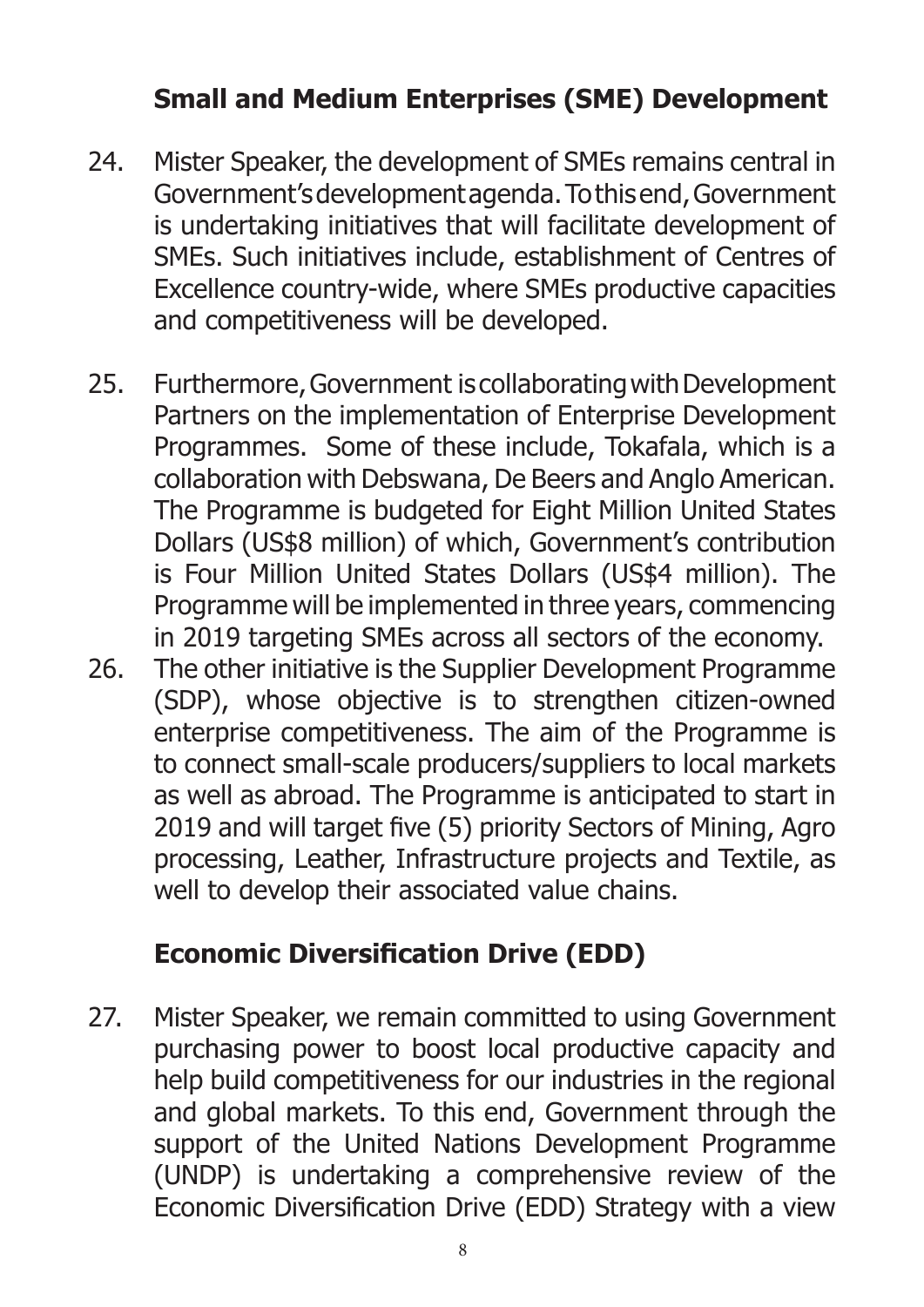of making it more relevant and impactful. The review is taking into consideration the institutional capacities to effectively implement strategy project policies, programmes and initiatives. The review is expected to be concluded by end of this year.

28. As part of sectoral development and efforts to develop the Leather Sector, preparatory work for the construction of the Leather Industry Park in Lobatse is at an advanced stage. All the preliminary works including, the establishment of Special Purpose Vehicle; approval of the Environmental Impact Assessment and Environmental Management Plan; and the appointment of the Project Management Team and the Technical Advisor have been completed. The Leather Industry Park Business Model is currently being updated in line with the current industry landscape. The construction of the Leather Industry Park is expected to take off in 2019.

#### **Citizen Entrepreneurial Development Agency (CEDA)**

29. Mister Speaker, since the beginning of this financial year, Government through the Citizen Entrepreneurial Development Agency (CEDA) has financed one hundred and sixty seven (167) projects valued at Ninety One Million Pula (P91 million), creating three hundred and ninety two (392) direct jobs. Services received 83 percent of the total funding, while Manufacturing and Agribusiness constituted the remaining 13 percent. Investment in Manufacturing and Agribusiness is expected to grow as the Agency proactively promotes the Sectors. Meanwhile, CEDA is currently undertaking an assessment of investment opportunities in the Manufacturing Sector in Botswana, to unlock sustainable business opportunities. The study will add impetus to Government's efforts of creating employment opportunities and driving economic diversification and growth.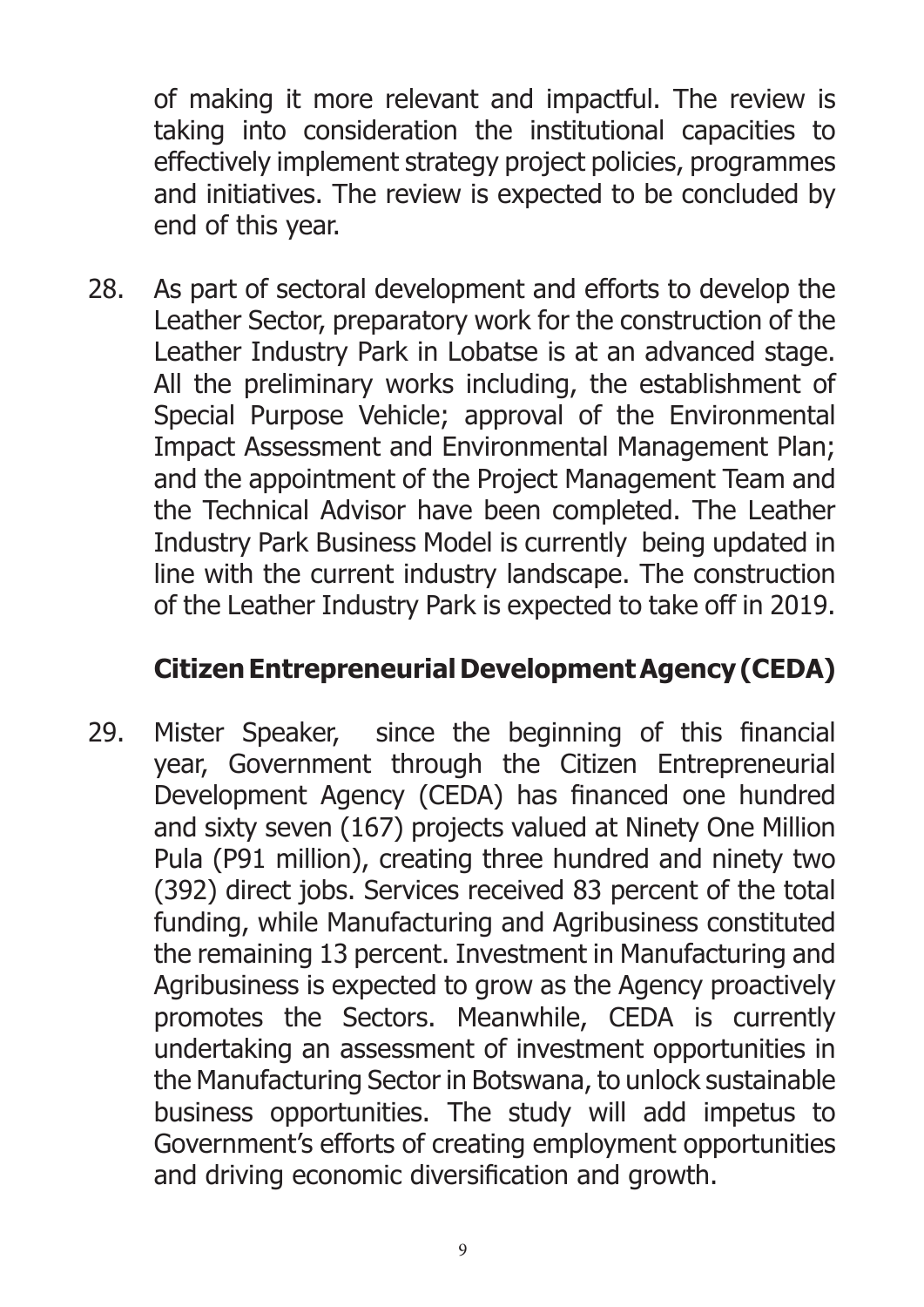#### **Investment Promotion**

- 30. Mister Speaker, we have recognised investment promotion as key to economic growth and job creation, as it leads to expansion of existing, and establishment of new industries. We have since embarked on a transformation agenda to lure investors to our country through a revamped investment promotion drive which I am leading. These missions are to ensure Botswana's visibility and position us as an investment destination. We are building the goodwill in the global village through Brand Botswana initiatives including investment booths, marketing our arts and culture, cuisine, dance and song.
- 31. In addition, we are also working on stimulating domestic investment by ensuring that the same red carpet in offer for FDI is also available for domestic investment. Further, plans are advanced to establish the Economic and Investment Board, which I shall Chair, and which is expected to be operational in 2019. As part of this work, prior key milestones include establishment of an Investment Clearing House to ensure facilitation of ease of investment.
- 32. In the year 2017/18, through the Botswana Investment and Trade Centre (BITC), generated One Billion Eighty-Two Million Pula (P1.082 billion) worth of Foreign Direct Investment (FDI) and Two Billion Nine Hundred and Twenty Million Pula (P2.92 billion) from domestic investment and expansions in the country. This points to a notable increase in domestic investment, which underscores the increasing confidence of local investors in the economy. The new investments made in 2017/18 resulted in creation of an additional 3 050 jobs, of which 2 008 jobs were created from FDI inflows and 1 142 from domestic investment and expansions.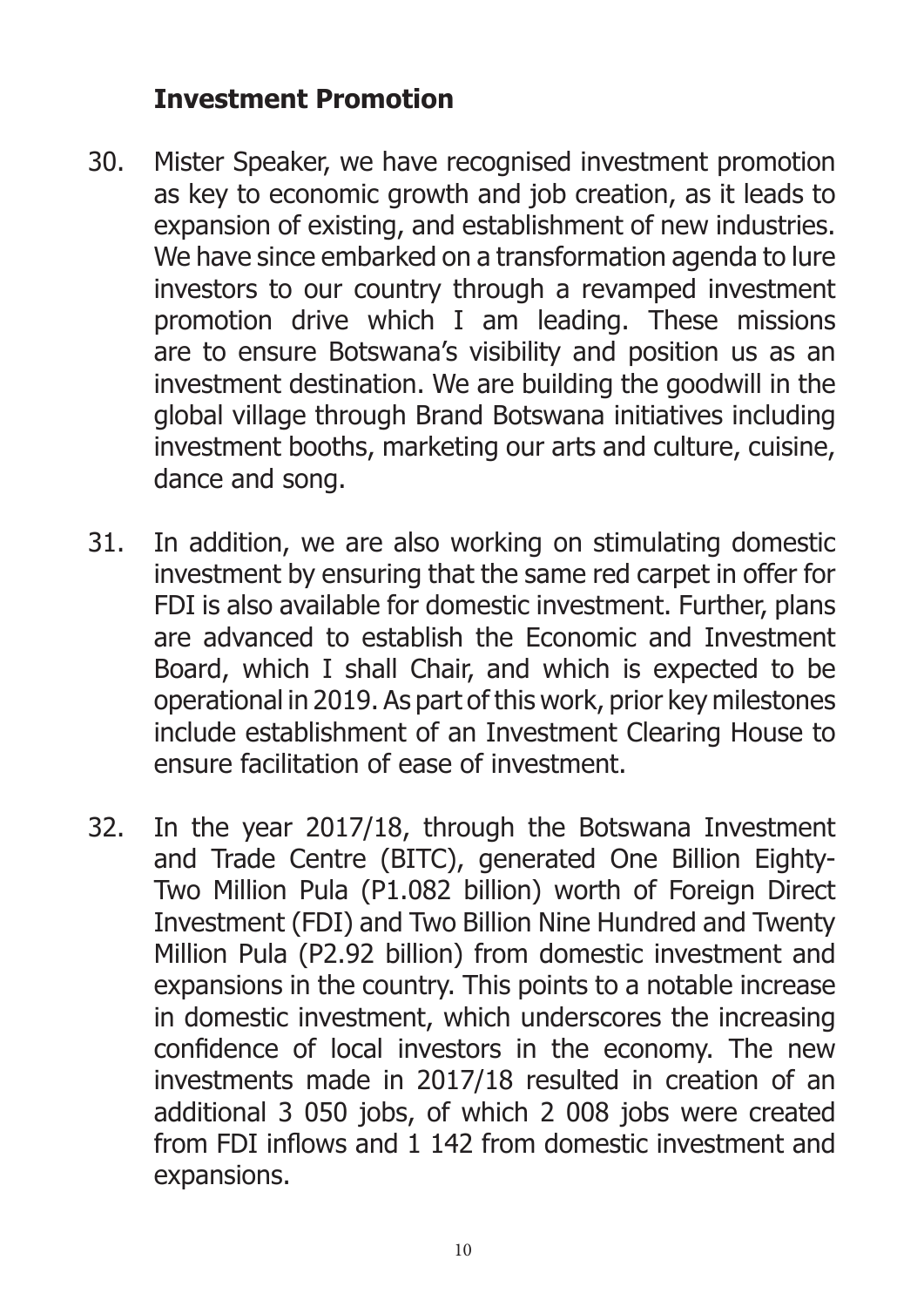- 33. With a view to enhance export competitiveness of local companies to enable them to compete regionally and internationally, Government is reviewing the Botswana Exporter Development Programme (BEDP). In 2018/19, BEDP will enrol twenty (20) companies to assist them to develop their export marketing plans to enhance their export readiness and competitiveness. The Programme will build capacity for companies to supply both the local and international retail chain stores.
- 34. Meanwhile, following the launch of the Botswana One Stop Service Centre (BOSSC) in October 2017, investors continue to be facilitated through shortened and simplified administrative procedures and guidelines for issuance of business approvals, permits and licences. The approval rate for BOSSC authorizations for the year under review stood at 81 percent, a significant improvement when compared with previous rates. I therefore, wish to urge the Business Community to take advantage of the streamlined business processes provided by the BOSSC.
- 35. Mister Speaker, implementation of the SPEDU Revitalization Programme is underway. We have approved a set of incentives for this region which include a 5 percent corporate tax rate for the first five (5) years and 10 percent thereafter. Seven (7) of the eight (8) companies assessed have been approved. The revitalization program in total has resulted in sixteen (16) projects which have created seven hundred and eighty-one (781) jobs in the following Sectors, Agri-business one hundred and ninety-two (192); Manufacturing three hundred and ninety-nine (399); Infrastructure Development one hundred and thirty-seven (137); and Information Communication Technology fiftyfive (53). Besides these, a total of eleven (11) potential investors are being facilitated by SPEDU for business startups and land acquisition. The number of jobs to be created from these will increase investor confidence, and should itself attract others to follow.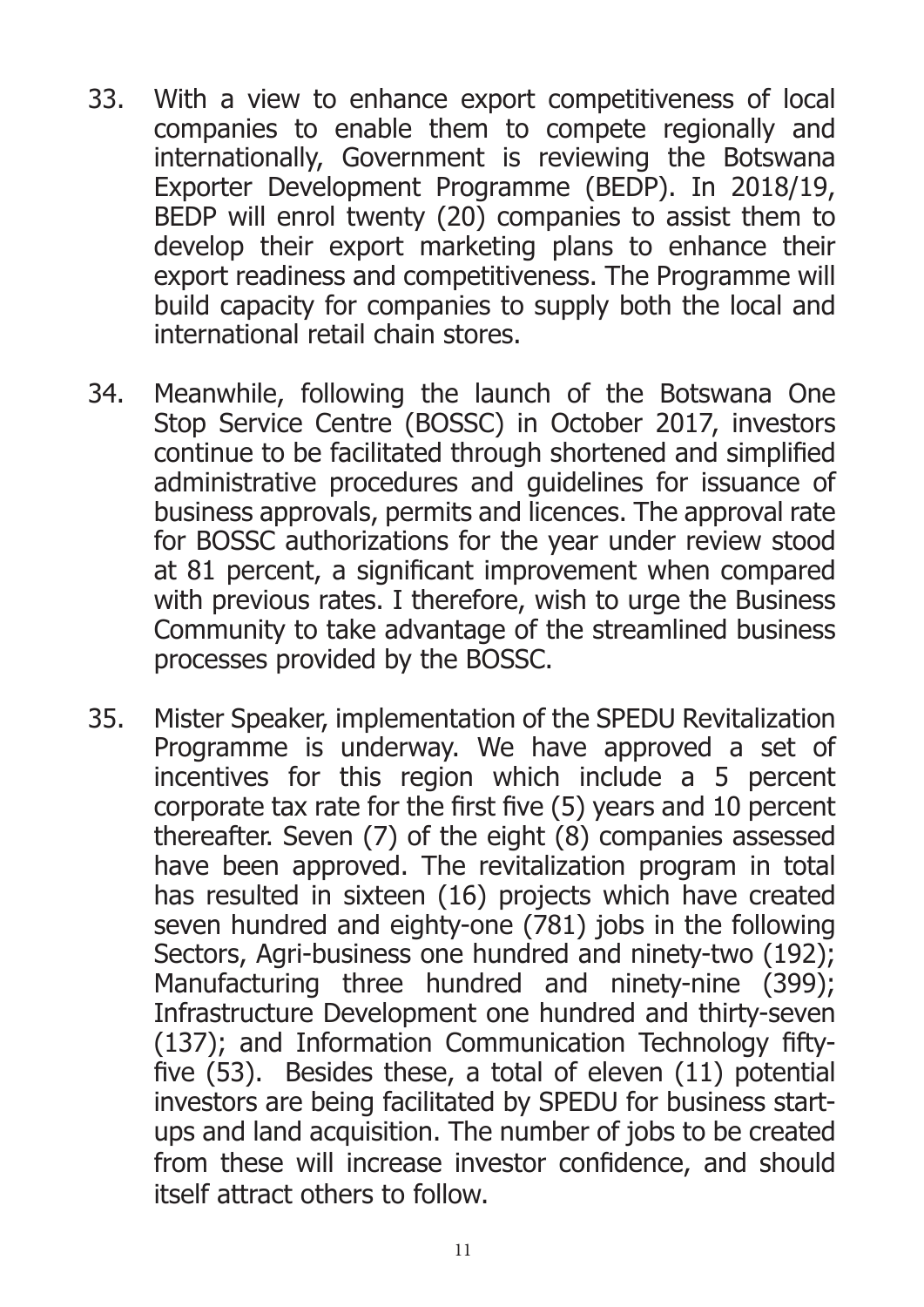#### **Special Economic Zones**

- 36. Mister Speaker, preparations for operationalisation of the Special Economic Zones is nearing completion with Regulations and Incentives for the SEZs being finalised for consideration by Government this financial year. SEZs are a key component in advancing our goals towards export-led economic growth. It is also worth noting that we will rollout Public Private Partnerships (PPPs) in the development of infrastructure in the SEZs.
- 37. On another note, I would like to take this opportunity to inform you that the first company to operate in one of our SEZs will start production during the fourth quarter of this financial year with the potential of making Botswana the largest exporter of processed poultry meat in the whole of Africa. The initial setting up investment capital of the company amounts to Two Hundred Million Pula (P200 million). This investment together with many others will have downstream linkages with local industry and service providers such as in transport and logistics, financial and other related services.

## **Doing Business And Business Facilitation**

38. Mister Speaker, in an effort to continuously improve the doing business environment and the economy's competitiveness, Government continues to monitor and evaluate all the processes and procedures as well as the regulatory instruments. Government has therefore reviewed the Doing Business Reforms Roadmap to take into account emerging issues at home, in the region, and beyond. Implementation of the revised Roadmap should complement our reinvigorated efforts of attracting and retaining meaningful, sustainable and impactful investment. Treat this, Mister Speaker, if you will, as one of the numerous elements in my Road Map to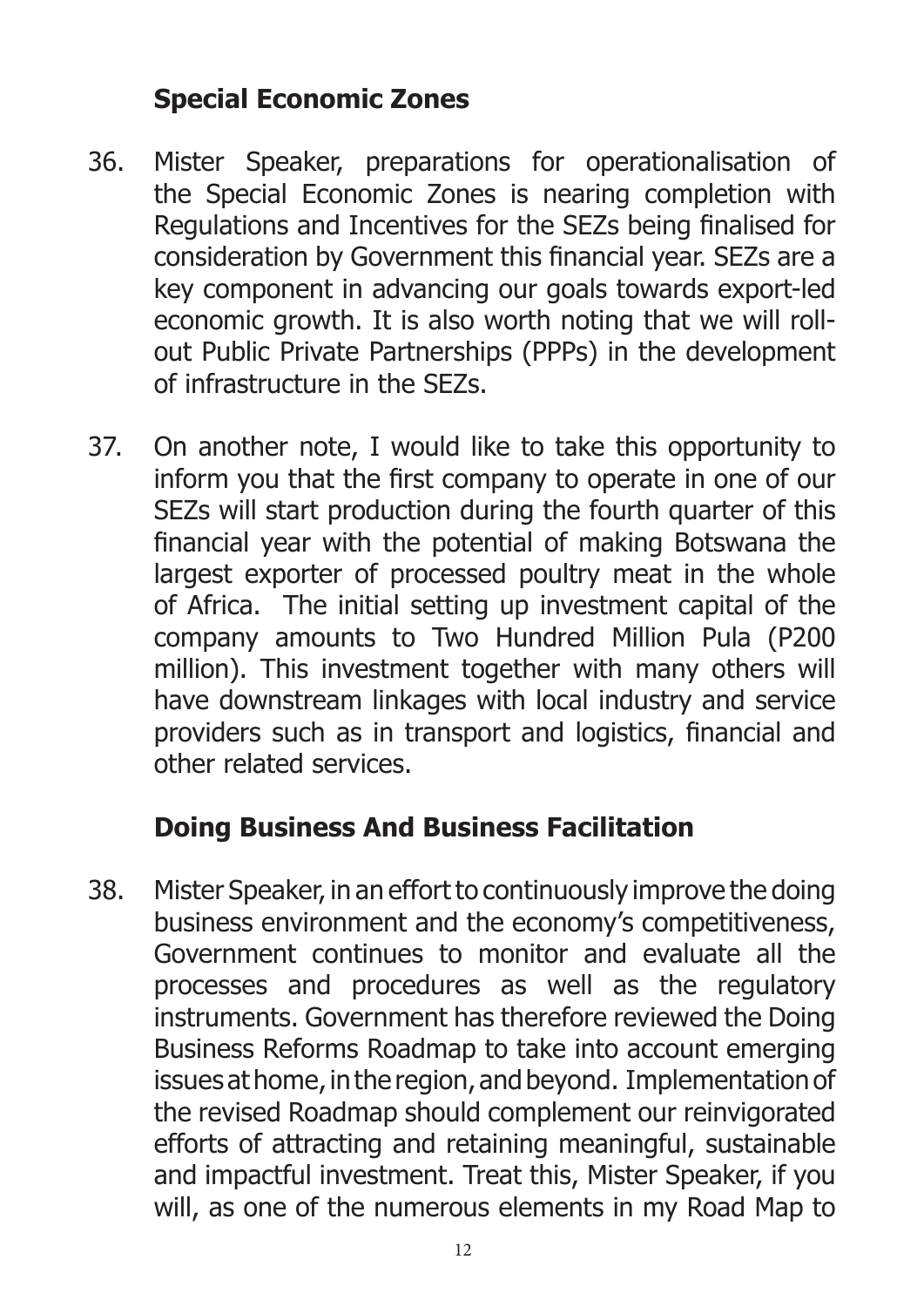enable and ease investments which will lead to jobs, and more jobs, being created.

- 39. This year we have passed a number laws which will enhance the ease of doing business environment in Botswana. Worth noting in terms of completed reforms, is the introduction of the new Customs Management System (CMS) which has improved trade across borders where business can pre-declare their goods and make payments online. The same online system forms the basis upon which a Single Electronic Window tool would be built to further enhance cross border trade.
- 40. Furthermore, Parliament has passed four (4) Bills on Companies Amendment; Companies Registration; Registration of Business Names; and Registration of Business Names Re-Registration) which have enabled the development of an Online Business Registration System under the Companies and Intellectual Property Authority (CIPA). At the initial stage, this System will allow for integration with online systems from BURS and PPADB, thereby facilitating information exchange between these tripartite institutions. This is anticipated to limit unnecessary physical interactions with these institutions.
- 41. To improve the regulatory framework, Government has engaged an expert to guide implementation of the Strategy for regulatory impact assessment, with a view to remove all regulatory hurdles to business and reduce the cost of doing business in the country.

In our endeavour to support innovation, we will do all in our power to ensure that youth owned enterprises are assisted to harness their potential. This, we intend to do through, among others, making affordable the process of registering patents as a way of utilising intellectual property to grow our economy.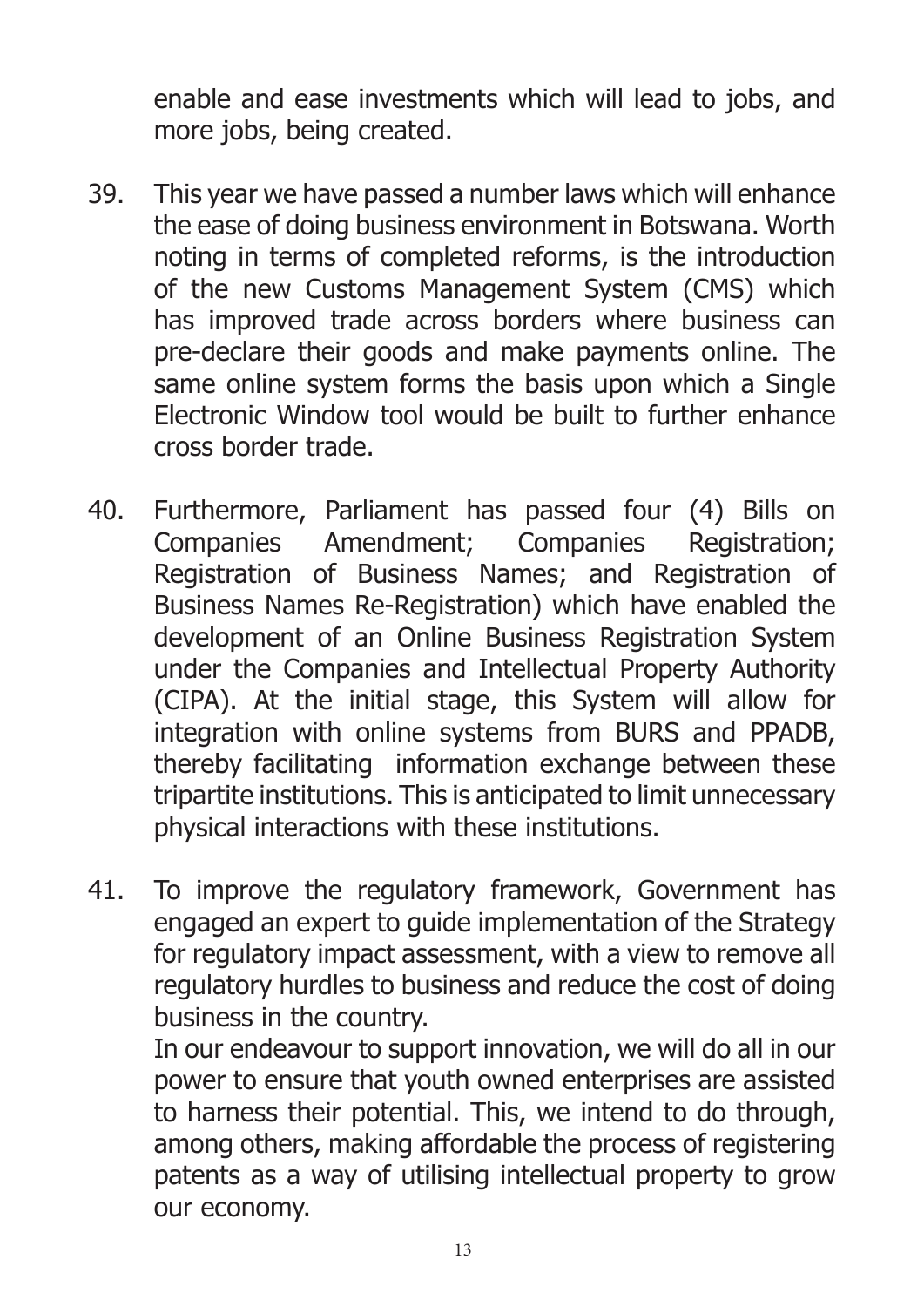- 42. It is the intention of my Government to enable and ease patent development and protection as pre-requisites to growing and trading on our knowledge capital. To this end, specialized training will be offered by Government to train lawyers to qualify in the specialities of patent and copyright law. Furthermore, in our quest to enhance our job creation potential and innovative, productive outputs, we shall find a job for our top achievers in their fields of study, through a strategically managed talent and young professionals programme. Efficiency, productivity and competitiveness shall be the guiding values of such a programme.
- 43. Mister Speaker, as Government continues to work towards a more conducive business environment, it is expected that the private sector will align their investment with key priority areas as well complement efforts to build local productive capacity for SMEs. For instance, Government is working with the Retail Sector to develop the Retail Charter to ensure that Batswana benefit from the retail value chain. Government will also continue to implement sector specific interventions and initiatives to stimulate investment and job creation. This will include deliberate interventions to promote manufacturing of goods in Botswana.

## **Export Development**

44. Mister Speaker, during the year 2017/18, export development and promotion efforts yielded a total of Two Billion Three Hundred and Sixty Million Pula (P2.36 billion) in export revenue against Two Billion Two Hundred and Thirty Million Pula (P2.23 billion) generated in the previous period. This gives comfort that we are moving in the right direction as we strive to being an export-led economy. To this end we will vigorously promote the export of meat and fresh produce to new markets, and in so doing, utilize existing meat export channels to export fresh produce. Furthermore,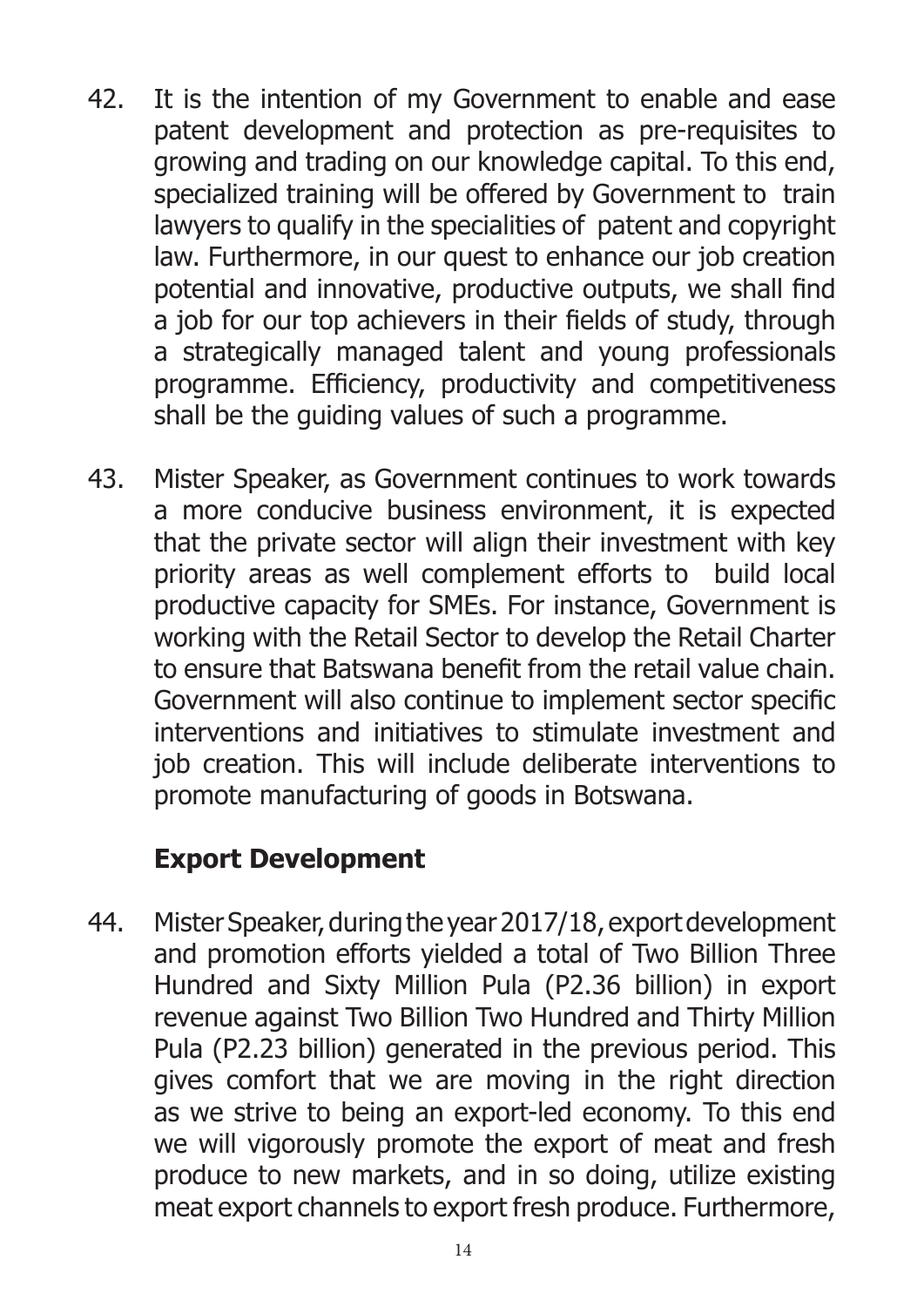we continue to negotiate Trade Agreements which will guarantee us preferential access to third party negotiating partner states.

#### **Tripartite Free Trade Agreement (TFTA)**

45. Mister Speaker, Botswana signed the Tripartite Free Trade Area (TFTA) on the  $30<sup>th</sup>$  January 2018. The Tripartite Negotiating States are the twenty-seven (27) members of the three (3) regional groupings of SADC, the Common Market for East and Southern Africa (COMESA) and the East African Community (EAC). The Agreement offers potential access to a market of a population of around six hundred and twenty-five (625) million people. To date, twenty-two (22) States have signed the Agreement, while only three (3) have ratified from the fourteen (14) required ratifications for it to enter into force. Tariff negotiations with Egypt and the EAC are on-going, once the Agreement enters into force we can have preferential access in these markets for our beef, salt and plastic tubes among other products. It goes without saying that our output and efficiency will have to improve to serve such a big market. And here once again, Mister Speaker, is where I place my conviction on the jobs that we will create.

## **African Continental Free Trade Agreement (AfCFTA)**

46. Mister Speaker, flowing from the TFTA and in pursuance of the Vision 2063 of the African Union and Boosting Intra-Africa Trade (BIAT) Initiative, we are nearing the conclusion of negotiating a Continent-wide Trade Agreement. This is expected to make the movement of goods and services easier across the continent. The AfCFTA will present opportunities to markets of over one (1) billion people living on the Continent with potential value of over 1 trillion US dollars in trade across the Continent. It is envisaged that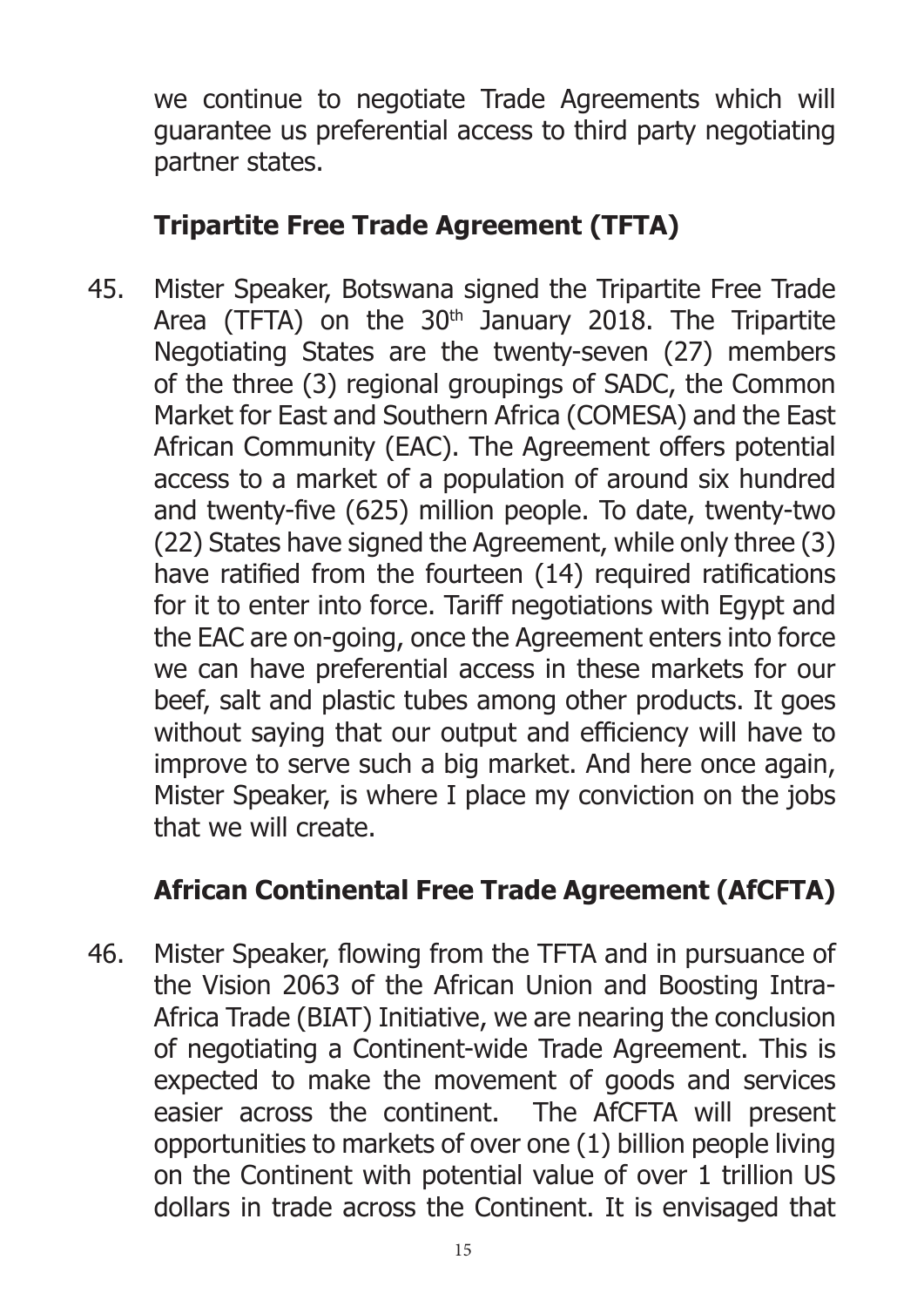the outstanding issues will be resolved at the December, 2018 African Ministers of Trade meeting, thus paving the way for Botswana to sign the AfCFTA at the AU Assembly of Heads of State and Government in January, 2019.

#### **SACU + Mozambique Economic Partnership Agreement with the United Kingdom**

47. Mister Speaker, we are currently, together with the rest of SACU and Mozambique, negotiating an Economic Partnership Agreement (EPA) with the United Kingdom. This Agreement is necessitated by the impending exit of the United Kingdom from the European Union (EU) which means that the former can no longer be a party to the SADC-EU Economic Partnership Agreement. In view of the importance of the United Kingdom market for our goods and services, together with the fact that it has hitherto been the point of entry for our goods into the EU, it was imperative that we conclude the Agreement with the UK to ensure that there are no trade disruptions. Negotiations for the Agreement are at a very advanced stage and it is envisaged that the SACU  $+$  Mozambique and the UK EPA will be signed sometime in December, 2018 in Botswana.

### **Review of the SACU and European Free Trade Association Free Trade Agreement**

48. Mister Speaker, Botswana is also part of the negotiations to review the Free Trade Agreement (FTA)) we have with the European Free Trade Association (EFTA) states of Switzerland, Norway, Liechtenstein and Iceland. Of particular importance to us is the need to increase the current quota of 500 tonnes of beef and 500 tonnes of lamb that we enjoy together with the Republic of Namibia through our bilateral agricultural agreement with Norway. We are also working at convincing our Norwegian counterparts to transpose the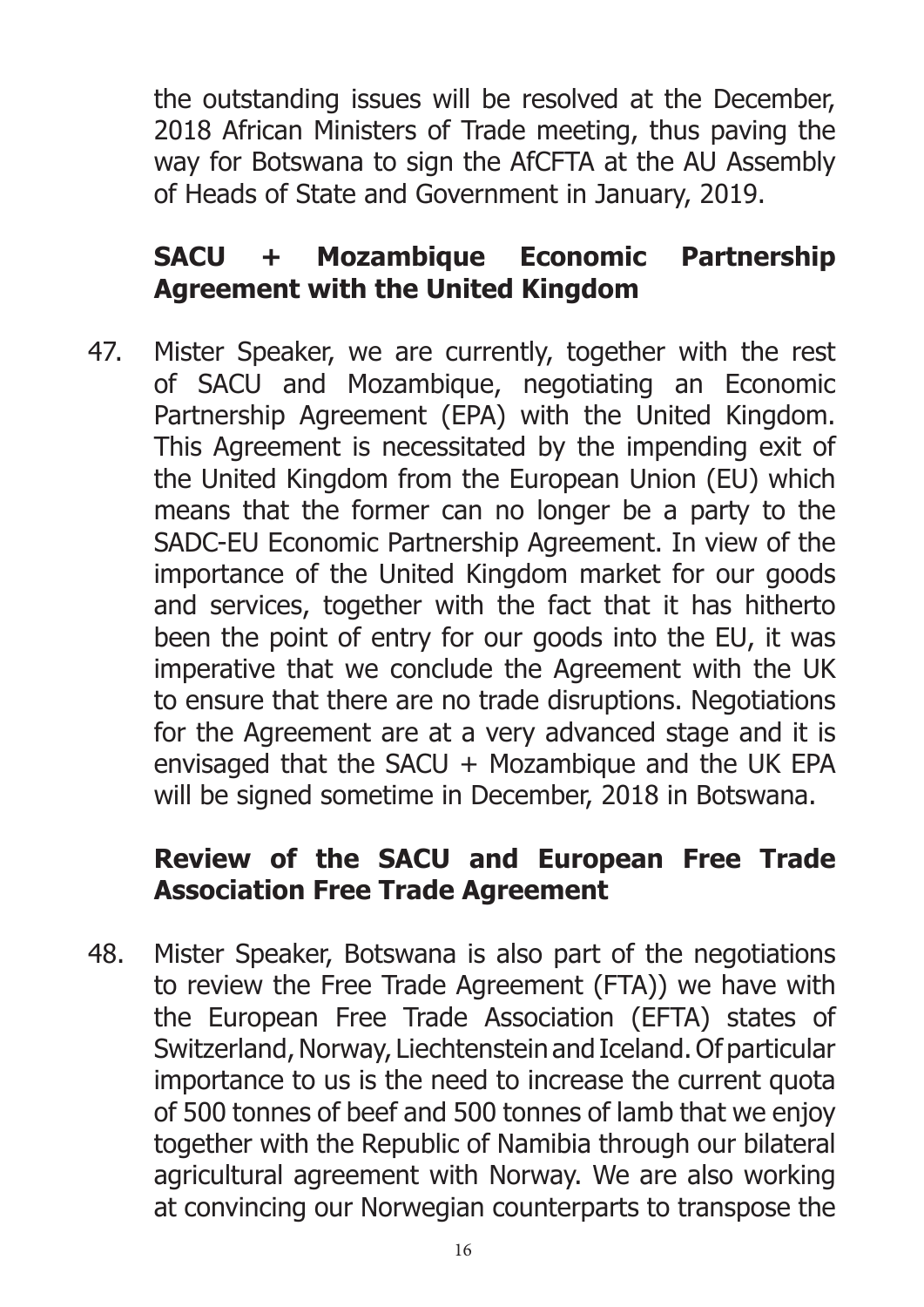additional quota of 2700 tonnes for beef that we enjoy under the Generalised System of Preference (GSP) into the FTA so as to offer us certainty that will allow us to plan ahead.

49. In this respect, projects such as the Lobu Farm Cluster Development, for small stock production, in Kgalagadi District will benefit immensely from this guaranteed market once fully operational. Indeed, it also offers an opportunity for all small-stock farmers across the country to expand and grow their production in the knowledge that they will have an all but guaranteed market. It is the intention of Government to replicate the Lobu model, however, to be lead by the private sector, in other parts of Botswana.

#### **Declaration on Trade and Women's Economic Empowerment**

50. The Government of Botswana and the International Trade Centre (ITC) recently signed the Buenos Aires Declaration on Trade and Women's Economic Empowerment to adopt initiatives that support women participation in trade.

# **Alcohol Policy**

51. Mister Speaker, Government is about to conclude countrywide consultations on issues relating to the Alcohol Policy. It is important that as we regulate the trade in liquor and address health concerns, we should balance these with needs of the industry so as to create employment and retain the jobs we already have in this sector. To this end, I have tasked a Joint Ministerial Team led by the Ministry of Health and Wellness to conduct consultations and revert with concrete proposals.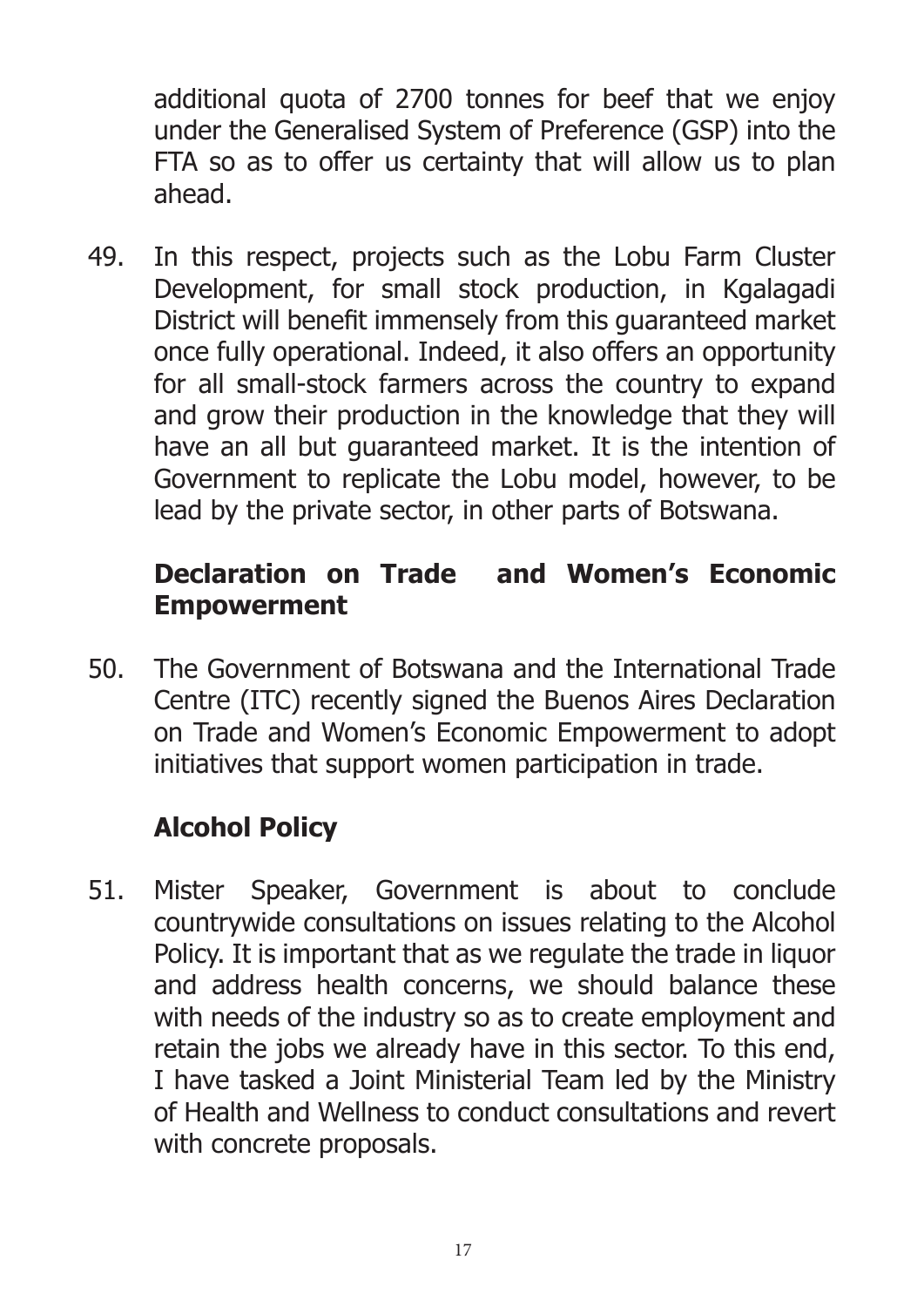- 52. Further, we are finalising review of the current alcohol trading hours to bring flexibility where necessary after consultations with stakeholders. I expect the new trading hours to come into effect before the festive season. In the meantime, we have decided, as an interim measure, to lower the alcohol levy to 35 percent for both local products and imports. This measure was undertaken urgently to address concerns from the industry.
- 53. That notwithstanding, the long-term decision on the comprehensive Alcohol Policy will await the outcome of the stakeholder consultations. That being the case, we have hope as Government that the Industry will reciprocate the good gesture by stepping up their Corporate Social Responsibility (CSR) initiatives whether through sponsorships or rehabilitation programmes for those suffering from substance abuse. In addition, I expect that there will be a consequential reduction in retail prices for the benefit of consumers.

# **Human Capital Development**

- 54. Mister Speaker, one of the key elements of a knowledge based economy is the development of human capital by promoting access to a wide range of skills. Gradual improvement has been observed in the tertiary education landscape as reflected by the continuous growth of public and private institutions locally.
- 55. This has resulted in the widening of access to diverse training programmes. The fundamental improvement in the development of the tertiary education sector includes the infusion of entrepreneurship, leadership, and business management skills within the various programmes offered by our local tertiary institutions, both public and private.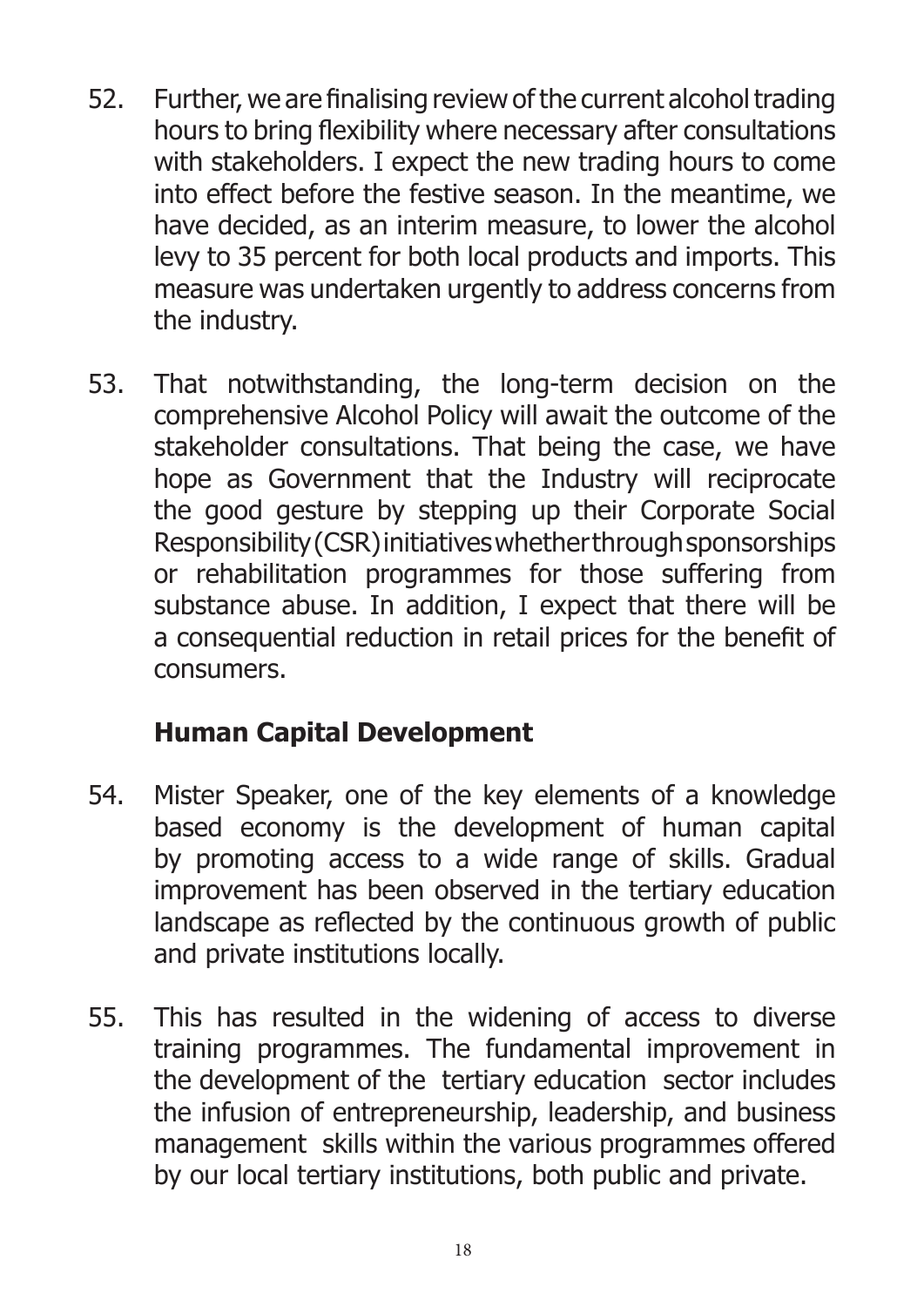- 56. Since its inception in 2010, the Top Achievers Programme has been availed to high performing Form 5 leavers to study at premier universities around the world. Through this initiative, Government intends to provide an opportunity for the learners to bring global experiences into the economy. The learners are also allowed to train up to PhD level to further enhance their capacity.
- 57. The generation of technical knowledge is particularly important for its potential contribution to productivity growth. Government continues to engage with the private sector through partnerships, particularly in the provision of requisite equipment, sharing of facilities, the use of resources in the form of instructors and guest lecturers from industry, as well as placing trainees on attachment in private companies.
- 58. The private sector is encouraged to continue taking part in the development of curriculum to enhance the relevance and quality of outputs, particularly from Technical and Vocational Education and Training (TVET) institutions. All these initiatives are geared towards producing industry ready graduates and eliminating the skills mismatch phenomenon.
- 59. In an endeavour to promote workplace learning, Government established the Human Resource Development Fund (HRDF) to be used as one of the instruments to facilitate training. During the financial year 2017/2018, employers undertook various training initiatives ranging from soft skills to technical and vocational programmes. A total of Two Hundred Million Pula (P200 million) was disbursed from the HRDF and over Thirty Thousand (30,000) employees benefited from this programme.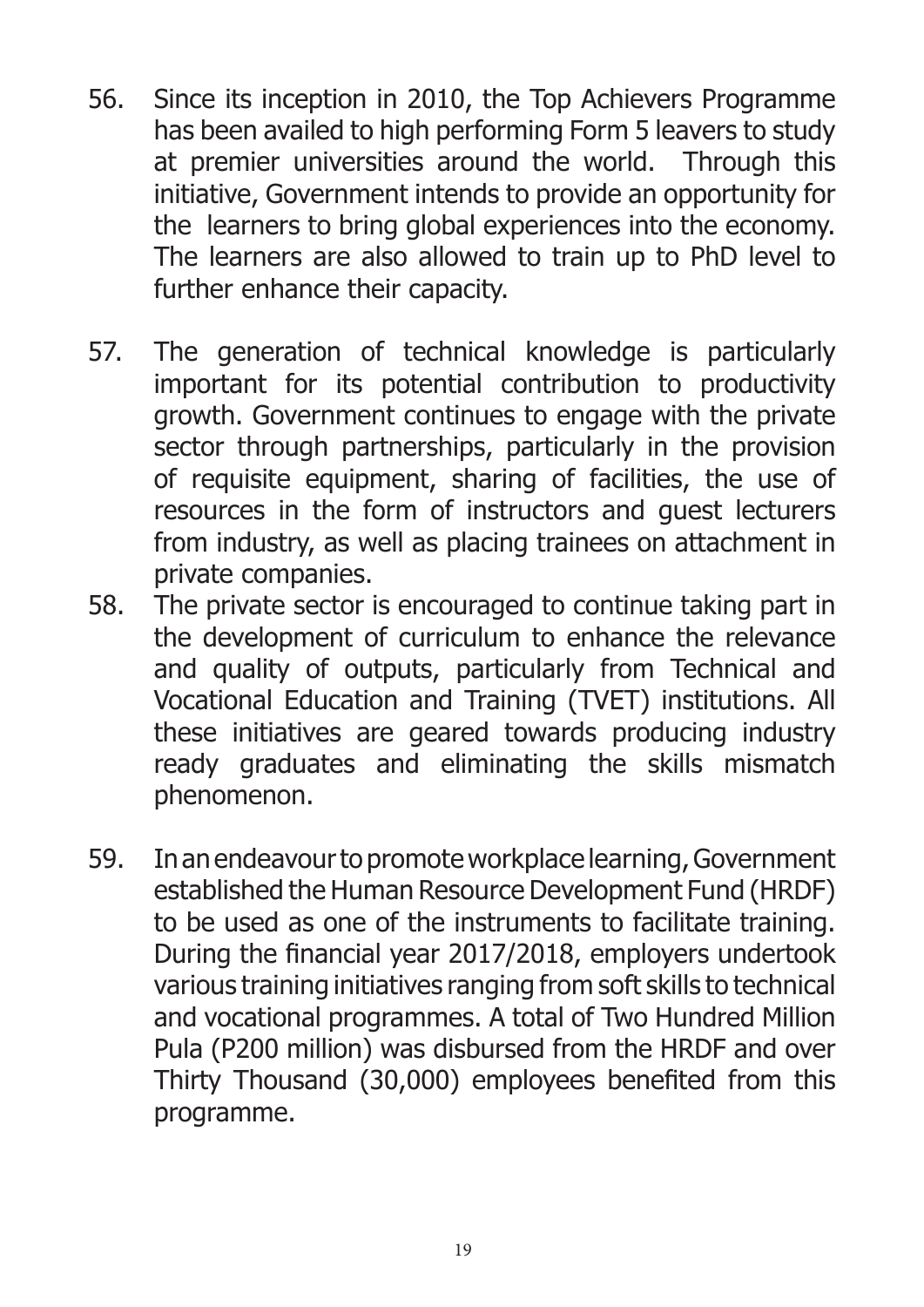#### **Accreditation Process**

60. Mister Speaker, during the current financial year, the focus of activities was on registration and accreditation of Education and Training Providers (ETPs). Sixteen Higher Education Institutions and thirty seven TVET institutions have been registered and accredited, while five awarding bodies have met the registration and accreditation standards.

#### **Research, Science, Technology and Innovation (RSTI)**

- 61. Mister Speaker, in pursuit of the drive towards improving performance in research, science, technology and innovation and building a knowledge based economy, tertiary education institutions, both public and private, have been participating in the knowledge space through presentation of research papers at international conferences as well as participating as international technical advisors, thus exporting knowledge. Local institutions also continue to bring together data professionals and researchers from all disciplines and from around the world through international conferences.
- 62. I am pleased to report that the Botswana Innovation Fund is now fully operational. The first group of beneficiaries, being seven companies, received their awards last month. More awards will be made before the end of the current financial year. Most of the recipients were young people. We have identified a need to provide more funding for both basic and applied research. In this regard, we have already begun engagement with the different stakeholders, most importantly researchers and the private sector, on this very important matter. It is our plan that by the end of the coming financial year, we should have put in place all the necessary processes and procedures for the establishment of a Research Fund.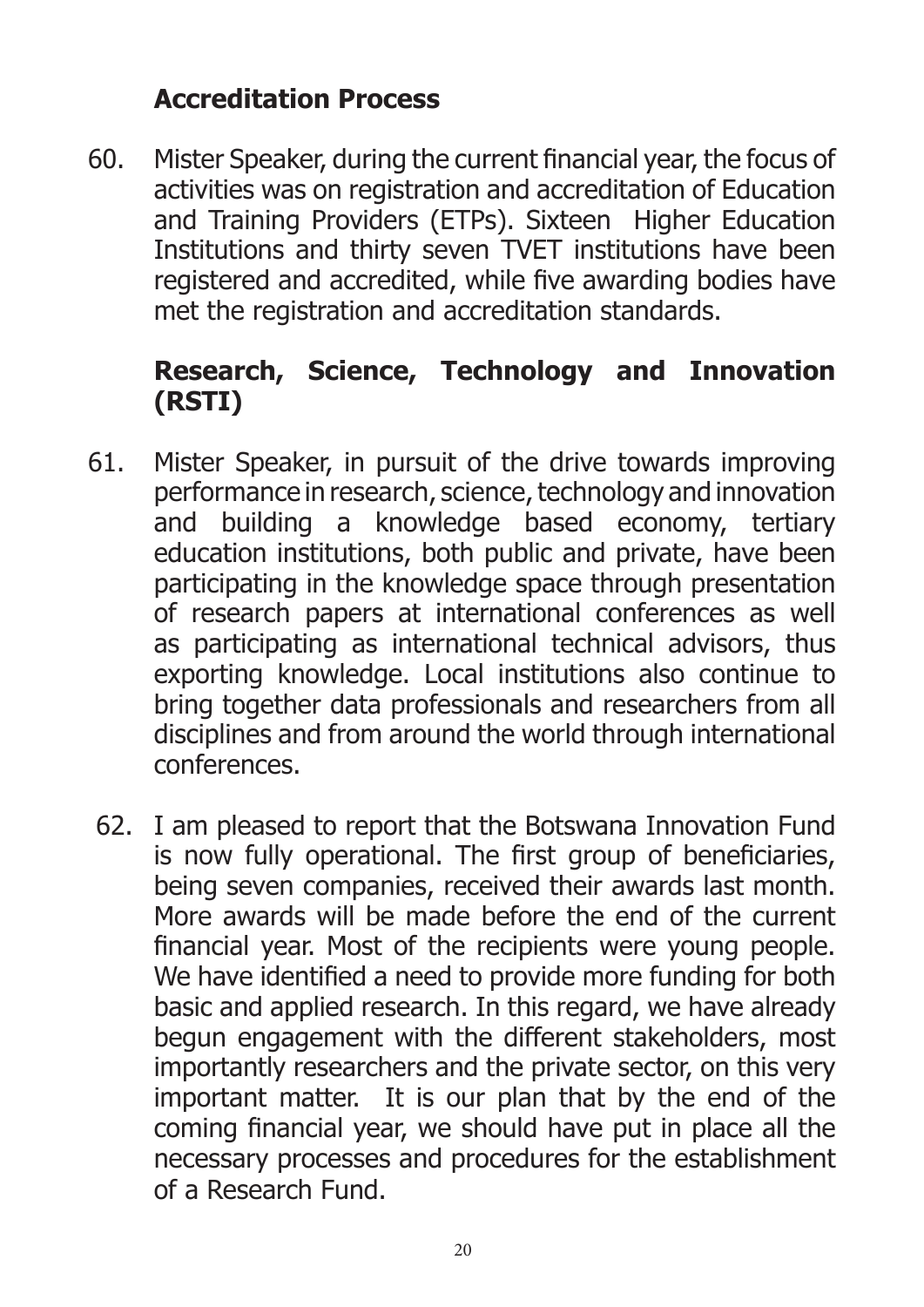- 63. As previously reported, the Botswana Institute for Technology Research and Innovation (BITRI) has developed a state-of-the art solar powered SEDING® light that has a wide range of uses including in parking lots, gardens, farms, cattle posts, playing fields, clinics, gathering places like the Kgotla, and in numerous other locations. Being solar powered, the light has zero running costs and most importantly it is environmentally friendly.
- 64. The assembly line for the production of solar street lights has been reconfigured to allow it to double its weekly production capacity and we are preparing to manufacture printed circuit boards locally as our suppliers from outside Botswana have had quality challenges with mass production. This problem will soon be behind us as work has begun on procuring systems and components of the electronics plant in Kanye. The plant will be a fully functional factory of printed circuit boards, key inputs in the consumer electronics industry in Botswana. We envisage that once fully operational, we should be able to produce and export electronic gadgets.

## **Public Built Infrastructure**

- 65. Mister Speaker, Government continues to implement strategic shifts in policy towards sustaining the delivery, maintenance, and management of built infrastructure. This will enlarge the business space for more private sector participation thereby leading to creation of additional jobs. Government will focus on policy-making, regulatory and oversight functions while the physical infrastructure and services resulting from the implementation of such policies and regulations will be delivered through the private sector.
- 66. The implementation of the Economic Stimulus Programme has demonstrated the ability of the construction industry to boost employment. Through this programme, Two Hundred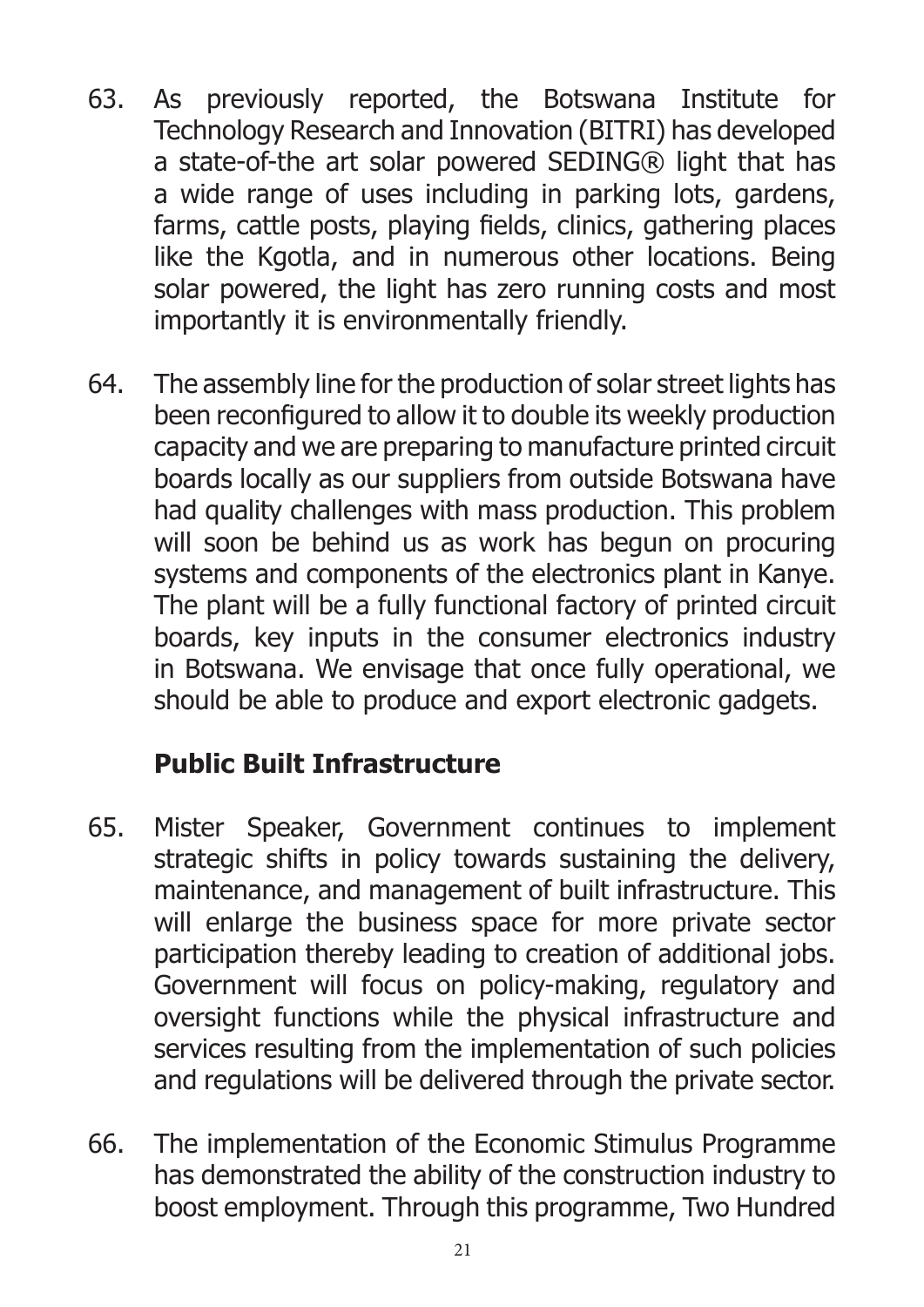and Eighty-Seven (287) projects have been implemented using eighty nine (89) building contractors, eighty seven (87) electrical contractors and eighty eight (88) mechanical contractors. The majority of these projects were implemented by citizen contractors in the lower grades such as OC, A and B who were on average employing fifteen (15) skilled and unskilled personnel.

- 67. Furthermore, as part of Citizen Economic Empowerment and Economic Diversification Drive initiatives, Government continues to prescribe domestic sub-contracting of up to 30 percent of contract amounts on works awarded to noncitizen contractors. In addition, emphasis is placed on the procurement of locally manufactured goods in all Invitations to Tender (ITTs) documents.
- 68. Efforts to improve the performance of the construction industry and the housing sector by creating a self-regulatory environment are progressing well. To this end, Government has established three of the four envisaged construction self-regulatory bodies within the construction sector, namely; the Architects Registration Council, the Engineers Registration Board and the Quantity Surveyors Registration Council.
- 69. A Construction Industry Authority Bill is being drafted for presentation to Parliament, which will regulate all contractors that wish to practice in the country.

#### **Housing Delivery**

70. Mister Speaker, Government continues to ensure that citizens have access to shelter by promoting not only home ownership, but also making provision for rental accommodation through affordable housing initiatives. To this end, a total of Six Thousand ,Two Hundred and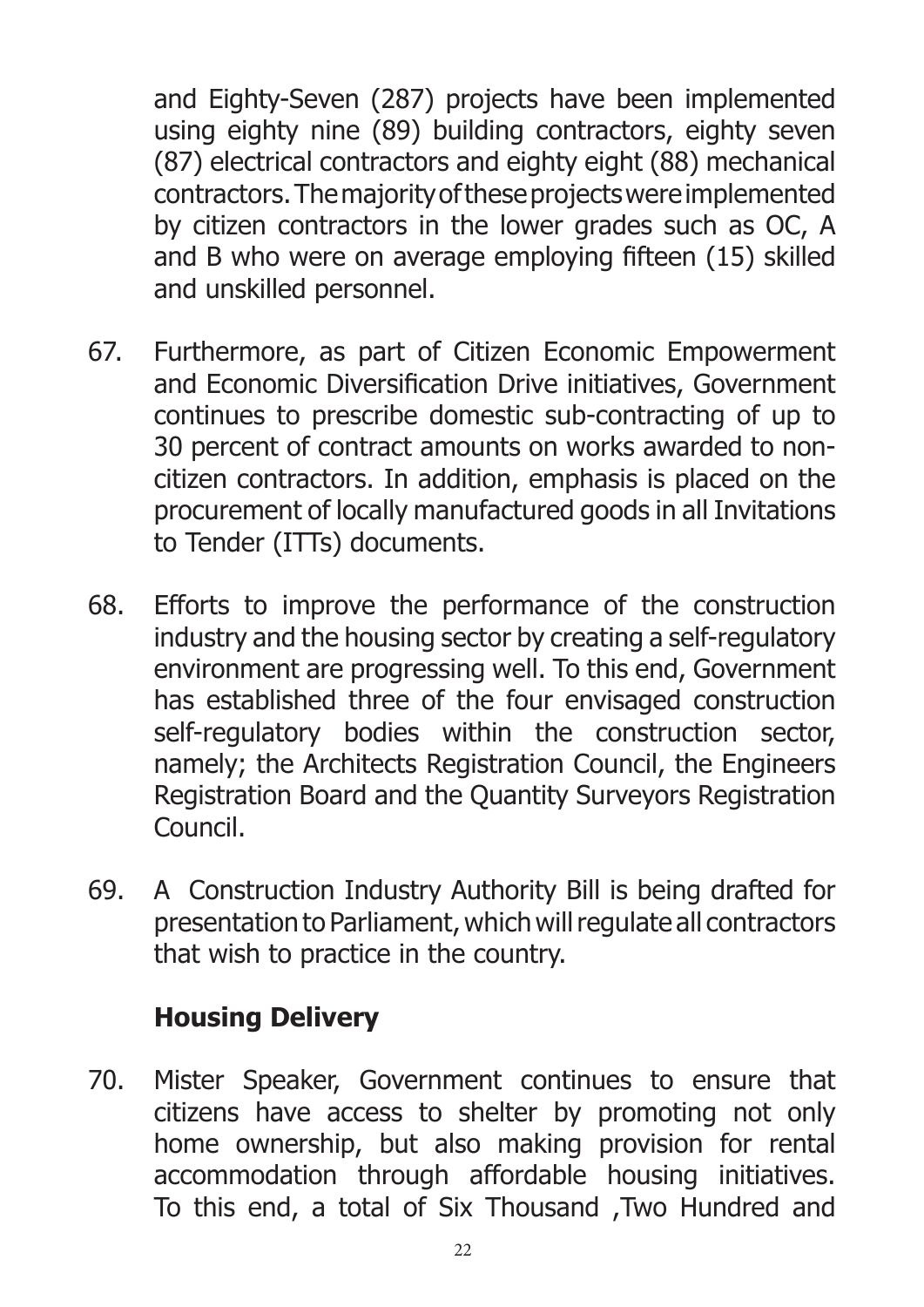Eighty Two (6,282) Self Help Housing Agency (SHHA) Home Improvement projects with a budget provision of Two Hundred and Fifty Eight Million, Eighty Two Thousand, Nine Hundred and Twenty Nine Pula and Sixty Five Thebe (P258,082,929.65) were planned for implementation by Local Authorities since 2008. Out of these, Five Thousand, One Hundred and Fourteen (5,114) are complete while One Thousand, One Hundred and Sixty Eight (1,168) are ongoing and Five Hundred and Seventy Five (575) beneficiaries are to be assisted during the 2018/19 financial year.

- 71. Since the inception of the Self Help Housing Agency (SHHA) Turnkey Development Scheme, in the 2008/09 financial year, a total of Six Thousand and Fifty Four (6,054) housing projects were funded at a total amount of Five Hundred and Forty Four Million, One Hundred and Eighty Eight Thousand, One Hundred and Ten Pula (P544, 188,110.00). Of the Six Thousand and Fifty Four (6,054) funded, Five Thousand Four Hundred and Sixty Nine (5,469) projects have been completed to date and Five Hundred and Eighty Five (585) are at various stages of completion. During the current financial year, Eight Hundred and Twelve (812) beneficiaries have been funded at One Hundred and Twenty Three Million, Five Hundred Thousand Pula (P123,500,000). Government will continue to encourage the private sector to complement its efforts to house the nation.
- 72. Furthermore, Government continues to encourage home ownership by public officers at salary scales D4 and below. The programme which started in August, 2016 has been able to complete sixty three units out of the two hundred and three which have commenced. For the 2018/19 financial year, Seventeen Million Pula (P17 million) has been availed for the programme.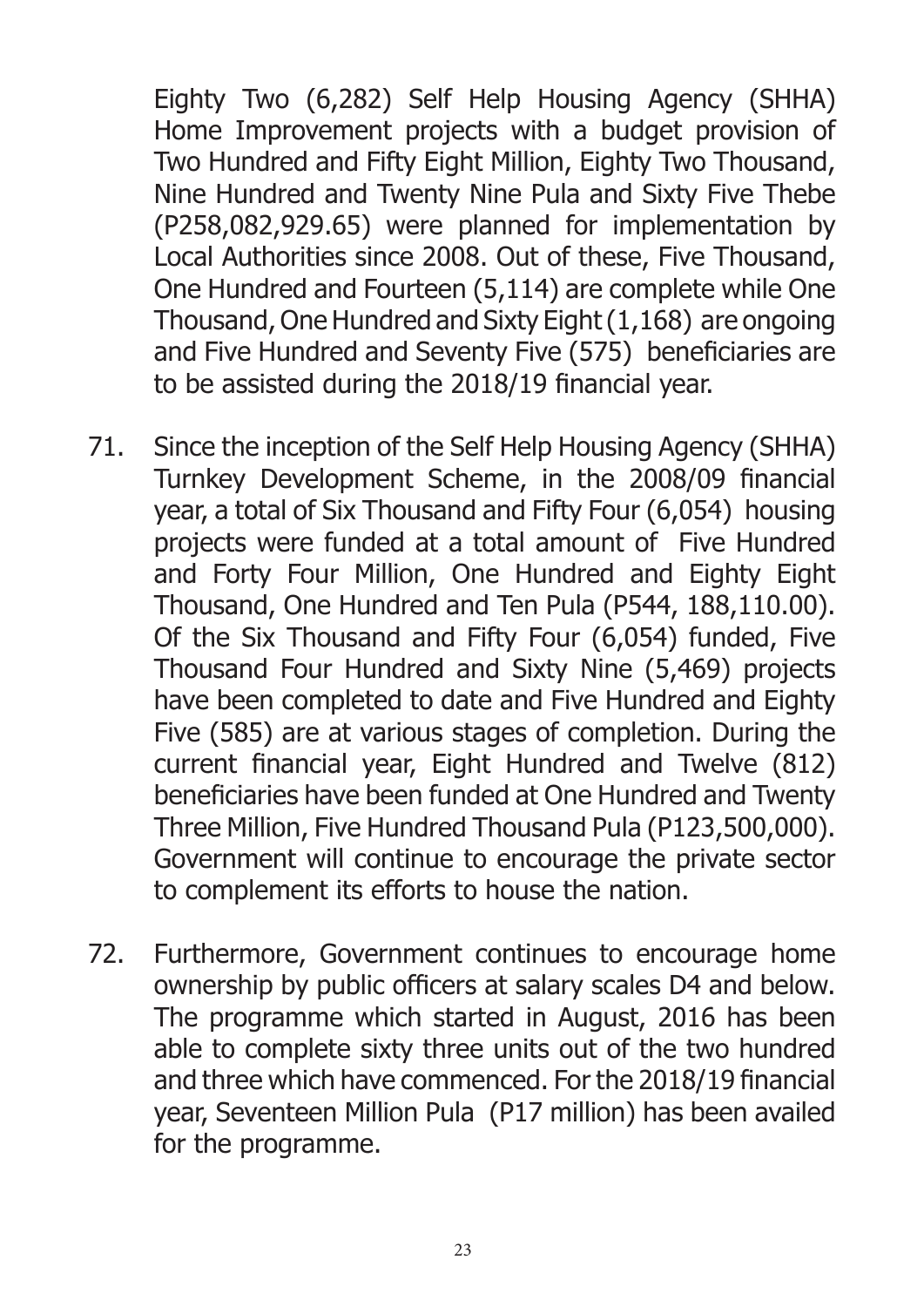### **Agriculture**

- 73. Mister Speaker, Government continues to assist arable farmers including horticulture through the Integrated Support Programme for Arable Agriculture Development (ISPAAD). During the 2017/18 ploughing season, Sixty Two Thousand, Six Hundred and Forty Six (62, 646) arable farmers planted Two Hundred and Sixty Eight Thousand, Five Hundred and Thirty (268, 530) hectares, whereas in the previous year Three Hundred and Thirty Five Thousand, One Hundred and Eighty One (335, 181) hectares were planted by Eighty Six Thousand and Nine Hundred and Eighty Nine (86, 989) farmers the majority of whom continue to be women.
- 74. The national estimated cereal production for 2017/18 stands at sixty six thousand and ninety three (66,093) tonnes, which represents 22 percent of the national cereal requirement of Three Hundred Thousand Tonnes (300,000 tonnes) compared to production of One Hundred and Twenty Eight Thousand (128 ,000) tonnes in the previous year. The reduced cereal production is attributed to low rainfall during the 2017/18 cropping season which resulted in Government declaring an arable agricultural drought in August, 2018.
- 75. In an attempt to scale-up utilization of agricultural land across the country, Government has proposed that arable fields within ISPAAD clusters be merged and realigned for ease of infrastructural development. Four crop clusters have been identified in Masunga, Mookane, Leshibitse and Malwele to pilot this programme.
- 76. From September, 2010 to June, 2018, Thirty Thousand One Hundred and Forty (30, 140) Livestock Management and Infrastructure Development Programme (LIMID) projects have been implemented. A total of Three Thousand, Two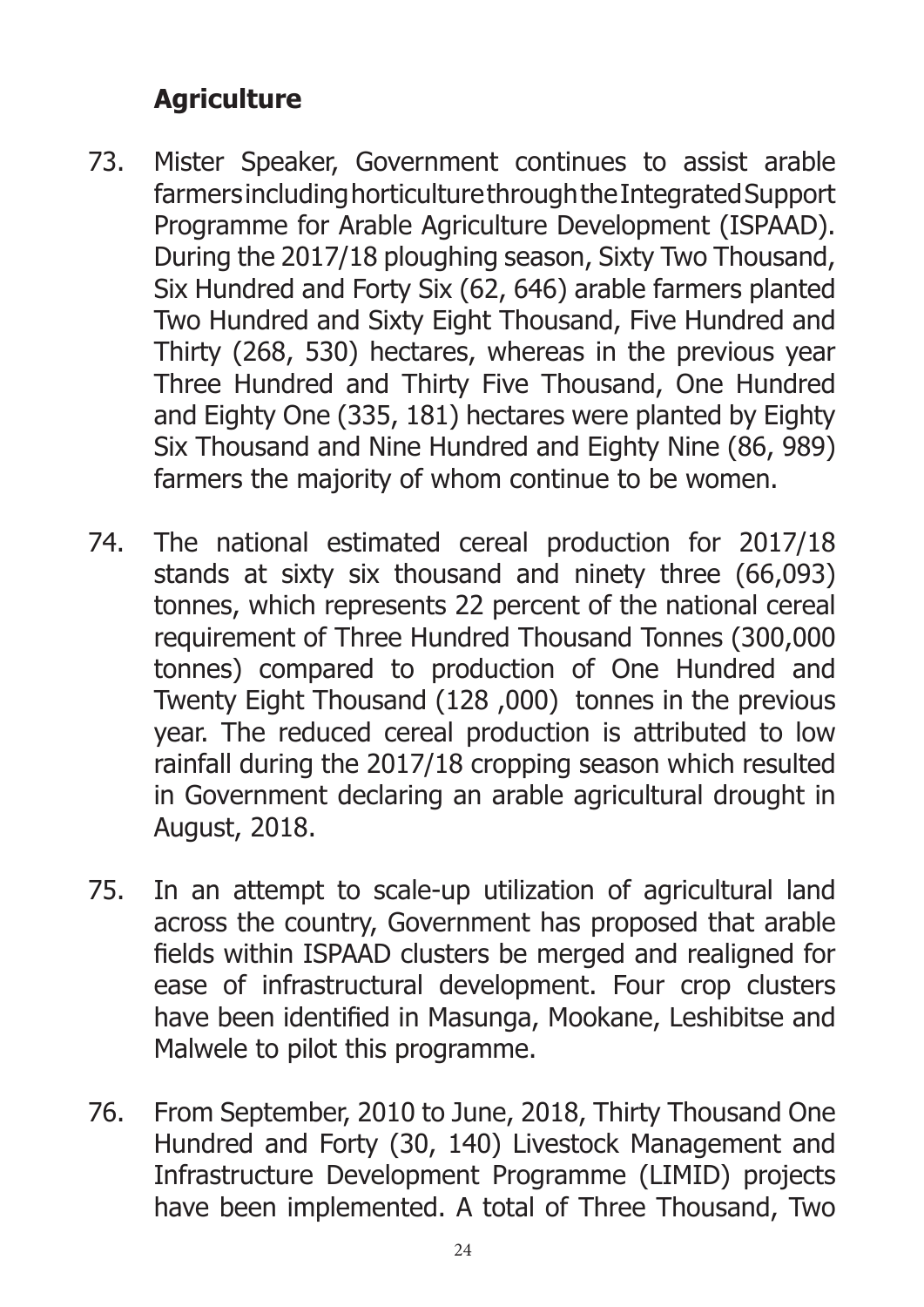Hundred and Fifteen (3,215) projects were implemented in the 2017/18 financial year at a cost of Eighty Two Million, Two Hundred and Fifty Nine Thousand, Three Hundred and Seventy Four Pula, Forty Two Thebe (P82, 259, 374.42) . A total of One Thousand, Five Hundred and Eighty Seven (1, 587) projects have been implemented from April to June 2018. Five Hundred and Sixty-One (561) of these projects are youth-owned, indicating that youth accounts for 35.5 percent of all the projects.

- 77. The implementation of the Dairy Development Strategy led to a steady improvement in the dairy sub-sector. In 2017/18, Eight Million, Six Hundred and Fifty Seven Thousand, Seven Hundred and Fifteen (8, 657, 715) litres of milk were produced compared to Six Million, Two Hundred and Sixteen Thousand, Eight Hundred and Thirteen (6, 216, 813 ) litres in the previous year, representing an increase of 39.3 percent. Milk imports for 2017/18 financial year are estimated to be Forty Five Million, Five Hundred Thousand (45.5 million) litres at a value of Two Hundred and Fifty Million, Six Hundred Thousand Pula (P250.6 million). The high proportion of imported milk presents an investment opportunity in the area of dairy production.
- 78. Government is undertaking initiatives to address the challenges facing the beef sub-sector in a holistic manner. In collaboration with stakeholders, Government is working on a project to reinforce the competitiveness of the beef industry through cluster development. The cluster development initiative aims to transform the domestic beef and cattle industry into a viable, competitive and profitable undertaking that will benefit all value chain players and in turn improve the livelihoods of Batswana.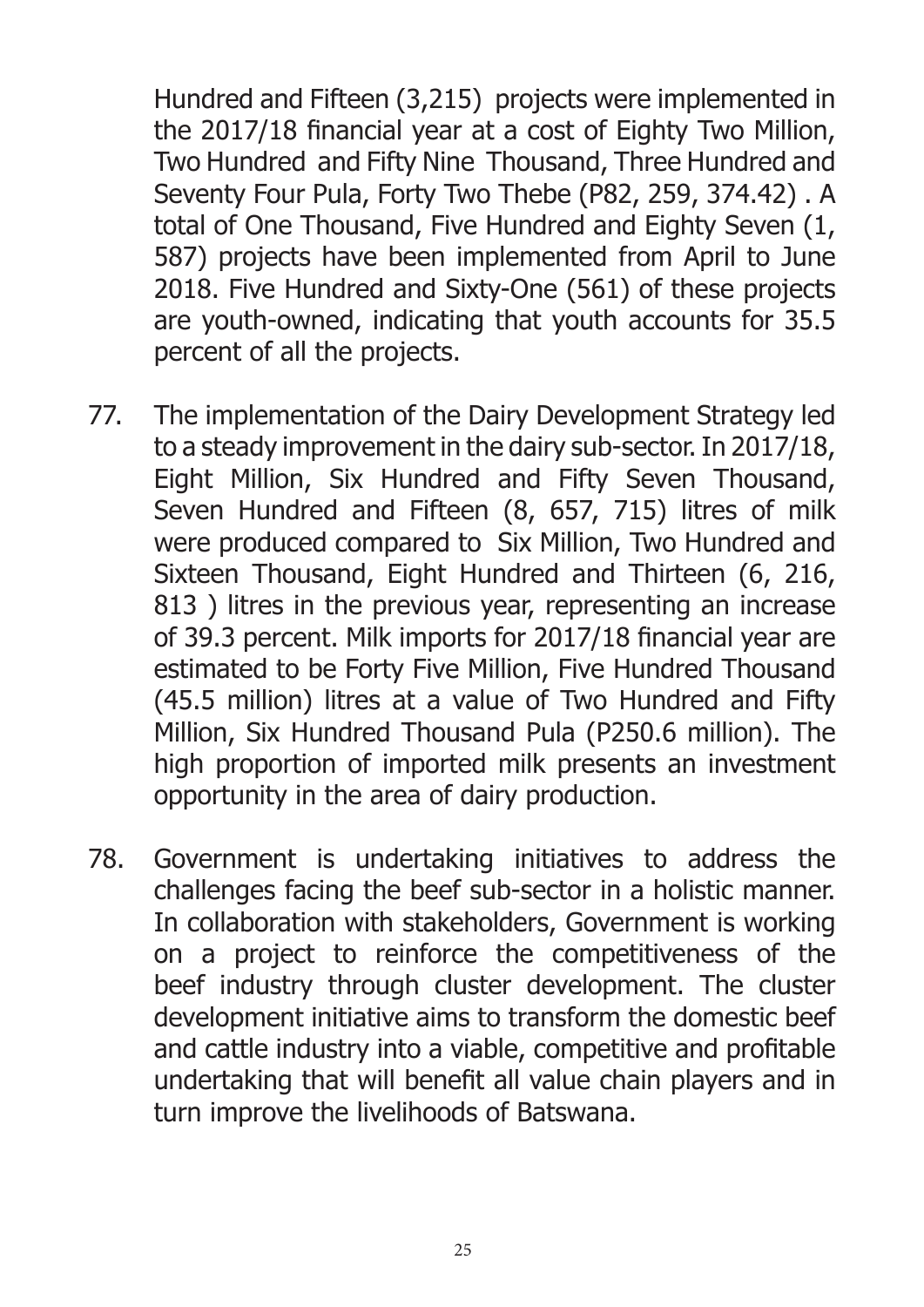- 79. As part of the efforts to transform the beef and cattle industry, Government has undertaken to restructure and ultimately privatize the Botswana Meat Commission (BMC). Furthermore, Government is implementing the Beef Productivity Training Programme through development cooperation with the Government of New Zealand, to improve productivity of the beef sub-sector through training of farmers, herdsmen and extension staff.
- 80. Similarly, Government has taken a deliberate decision to resuscitate the Lobu smallstock farm in the Kgalagadi District to enhance the supply of improved genetic material to farmers across the country. Government has also decided to develop Setata Farm No. 65 in the Boteti Sub-District as a smallstock production and training farm.
- 81. One of the major challenges in livestock production over the years has been the outbreaks of the Foot and Mouth Disease (FMD), especially in Ngamiland. The last two years have seen two outbreaks in Ngamiland with the most recent one occurring on 12th June, 2018. Government continues to prioritize the control of FMD through vaccinations and active surveillance programmes.
- 82. It is, however, worth noting that Government in partnership with international technical partners has undertaken numerous workshops to capacitate both farmers and extension staff on the concept of Commodity Based Trade (CBT), which provides an avenue for the exportation of meat from FMD endemic areas such as Ngamiland. CBT as adopted by the Organization for Animal Health (OIE) and recognized by the World Trade Organization (WTO) provides a new opportunity for safe trade in beef and beef products for Ngamiland farmers.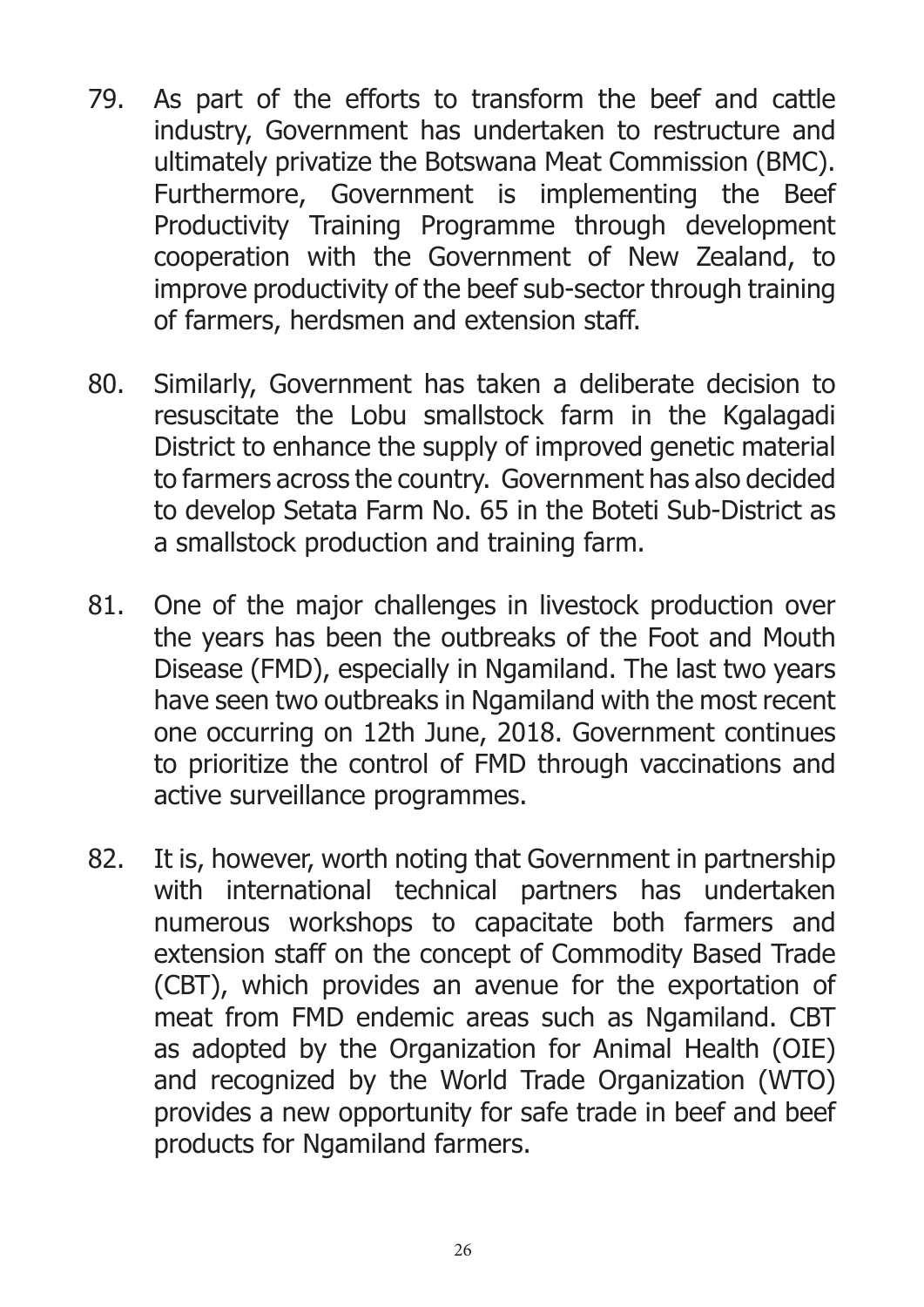- 83. It is also encouraging to know that Government continues its efforts to expand the green zones to include zone seven in Bobirwa where vaccinations have been stopped and there has not been any FMD outbreak in five years. Government will soon submit an application to the OIE for FMD freedom status. Our collaborative vaccination programme with Zimbabwe continues to produce positive results as there has not been any threat of FMD along the border in recent years.
- 84. The increase in elephant populations and their migratory patterns pose a serious challenge, including a strain on resources, for the effective management of disease control infrastructure. Government continues, in the midst of such challenges, to dedicate a budget for prioritized cordon fence maintenance and quarantine station rehabilitation.
- 85. In an effort to reduce unemployment particularly among the youth, Government has established Botswana Animal Identification and Traceability System (BAITS) Cafés which are run by the youth. Sixty (60) cafés are earmarked for the current financial year and these are anticipated to increase in the next financial year.
- 86. To alleviate the shortage of livestock feed, Government continues to promote Nappier grass production. A pilot project has been established in Molepolole on a private farm and this project is done in collaboration with the German Agency for International Cooperation (GIZ). The project is a demonstration for conservation agriculture technology. Napier grass is also being multiplied at Sebele, Mahalapye, Impala and Kang.
- 87. The local supply of maize continues to be a challenge, and as the new harvest season has begun, the Botswana Agricultural Marketing Board (BAMB) has been receiving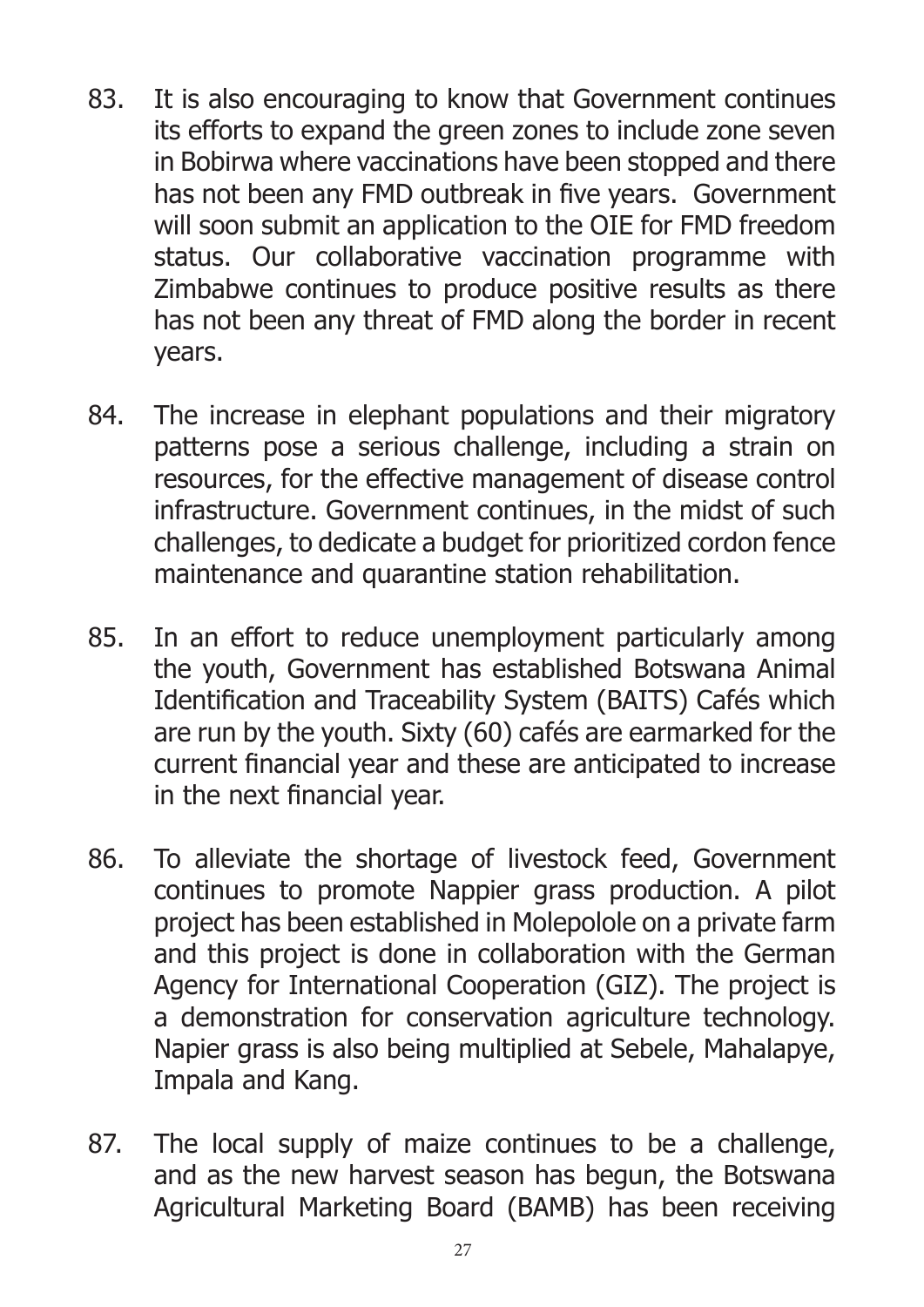very low quantities of maize. Neighbouring countries such as South Africa and Zambia have reported excess supply of maize and Botswana will likely import from these countries.

## **Tourism**

- 88. Mister Speaker, Government continues to encourage citizens to participate in the tourism sector by introducing tourism products that they can easily partake in such as agro tourism. Positive results are being realised and currently out of a total of One Thousand, Seven Hundred and Sixty-Six (1, 766) licensed tourism enterprises, One Thousand, Two Hundred and Fifty-Five (1, 255) are wholly citizen owned, Two Hundred and Fifty-Seven (257) are joint ventures while Two Hundred and Fifty-Four (254) are non–citizen owned.
- 89. To further facilitate an increase in citizen participation in the tourism industry, several categories of tourism enterprise licenses have been wholly reserved for citizens namely, guest houses, bed and breakfast, mobile safaris, motorboats, tourist transfers, camp and caravan sites, and mekoro. Government remains committed to sustainable tourism that places its citizens at the centre. To this end, citizens will be facilitated to enjoy a greater share of the Tourism Industry, and will have their access to the best opportunities and the best sites improved, through allocation of such sites.
- 90. Government is developing a Tourism Policy which will facilitate the participation of Batswana in the Tourism Sector particularly in the Okavango Delta and the Chobe District. Tourism continues to grow as an important industry in the national economy, with its percentage share on the increase. The key findings of the Tourism Satellite Account 2016 have shown that the contribution of tourism to GDP rose by 3.4 percent from 2005/6 to 4.9 percent in 2016. These numbers are testimony to the immense growth potential of the sector.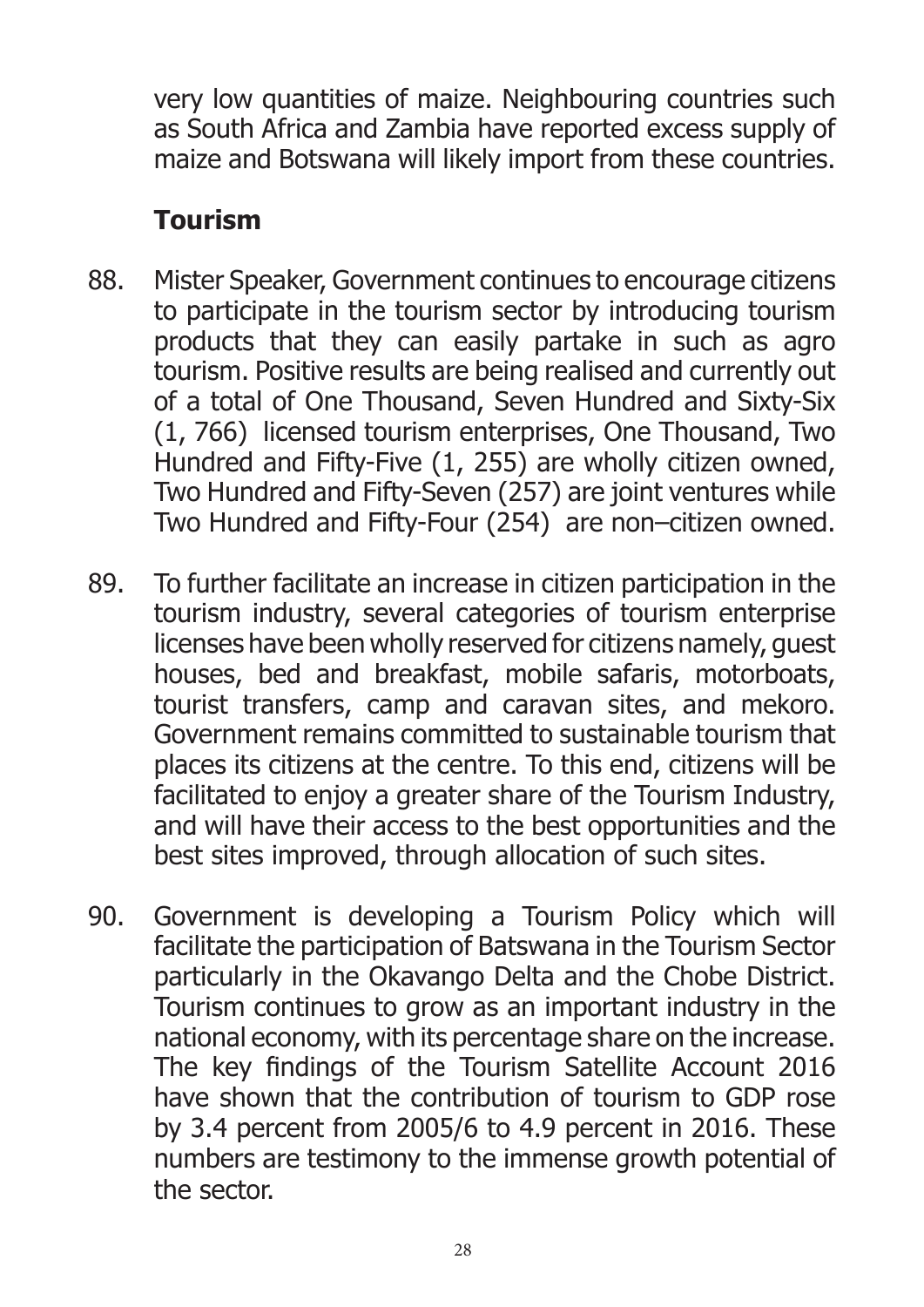91. As a way of diversifying tourism, two site museums are being developed in Molepolole (Ntsweng) and Old Palapye. The completion of the two facilities will contribute to the development of Heritage tourism. Government also promotes game farming as it has the potential to contribute to economic diversification.

#### **Wildlife Management**

- 92. Mister Speaker, efforts to combat human-wildlife conflict have intensified in response to the continued encroachment of elephants into areas where they have not been observed in recent times. Resources, including helicopters, wildlife capture equipment and specialised vehicles, have been procured to facilitate translocation of problem animals from conflict areas. Sixty Six (66) wildlife rangers have been recruited to augment the Problem Animal Control Unit in the Department and additional resources have also been deployed to conflict hotspots to strengthen response efforts.
- 93. Government has started consultations with affected communities to develop a National Elephant Action Plan (NEAP). It is anticipated that the NEAP will provide strategies for reducing human-elephant conflict while strengthening our elephant conservation and management efforts. As part of the efforts to reduce human-wildlife conflict and reduce the impact of elephants on the environment, eighteen (18) boreholes have been drilled and equipped in the Central Kgalagadi Game Reserve, the Kgalagadi Transfrontier Park and the Chobe National Park.
- 94. Following protracted contractual delays, work is expected to resume on the re-alignment of the Makgadikgadi nonlethal game proof fence during the current financial year. Compensation for those who are affected by the fence realignment has commenced and will be completed in due course.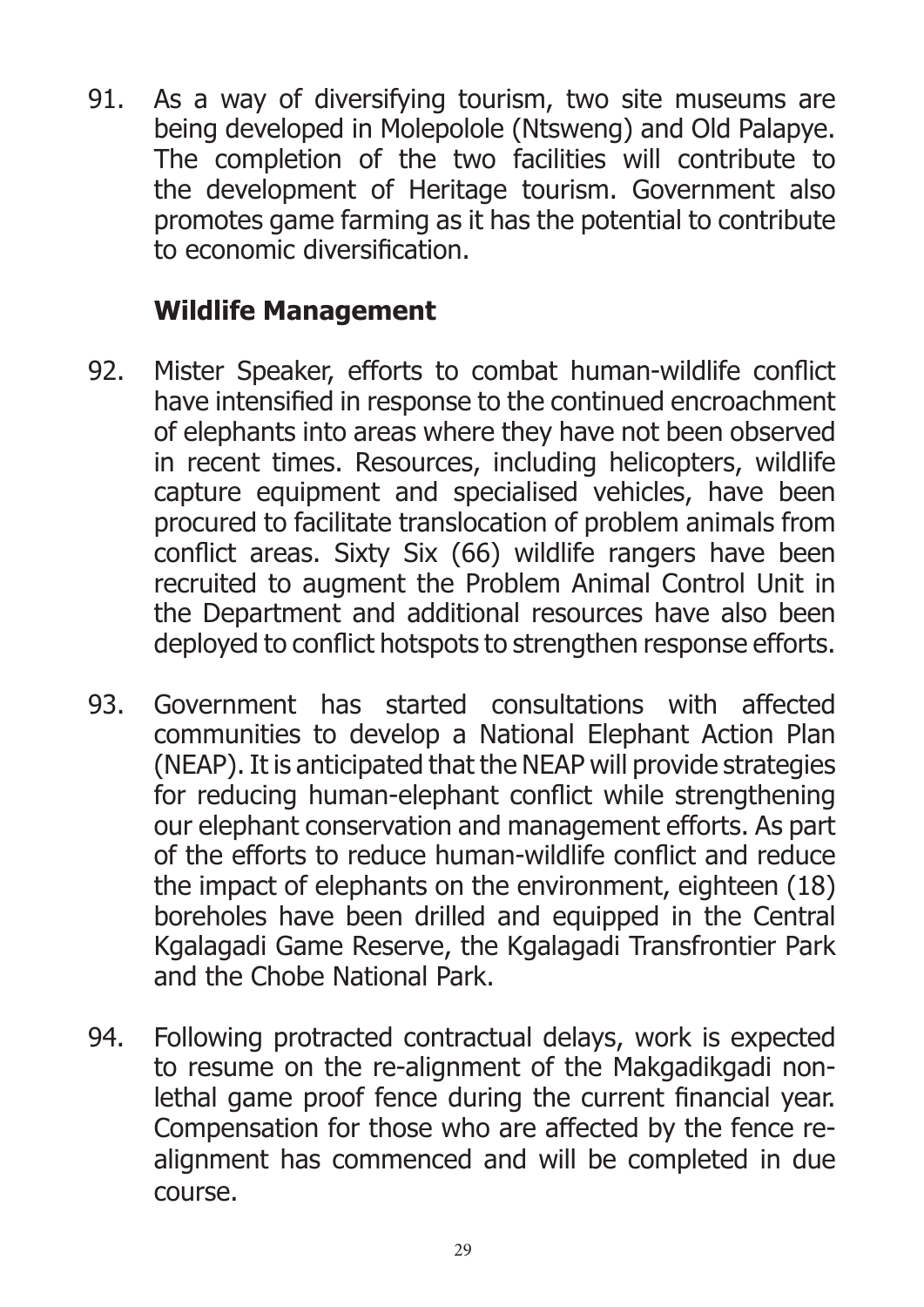95. Funding amounting to Five Million, Nine Hundred and Ninety-Six Thousand, Seven Hundred and Eighty Nine United States Dollars (USD 5,996,789.00) has been secured through the Global Environment Facility (GEF) for a project entitled "Managing the human-wildlife interface to sustain the flow of agro-ecosystem services and prevent illegal wildlife trafficking in the Kgalagadi and Ghanzi Drylands." As one of its key objectives, the project seeks to strengthen coordination in tackling poaching, wildlife poisoning and illegal wildlife trade.

## **Review of the Fishing Guidelines**

96. Government is finalising the Fishing Guidelines following consultations with the affected communities.

#### **Review of the Hunting Ban**

97. Consultations will be concluded in due course and Government will act immediately on the review of the hunting ban.

#### **Environmental Protection**

98. Mister Speaker, Government continues to provide technical and financial support to stakeholders through the National Environmental Fund (NEF). The NEF provides support to Non-Governmental Organizations, Community Based Organizations, research institutions and registered groups of persons with demonstrable community support. Since its establishment in 2010, the NEF has provided financial support to a total of thirty seven (37) projects with a total of Thirty One Million, Two Hundred and Seventeen Thousand, Three Hundred and Seventeen Pula and Nine Thebe (P31, 217, 317.09). The NEF will continue to contribute positively to Government's efforts towards sustainable community livelihoods and conservation.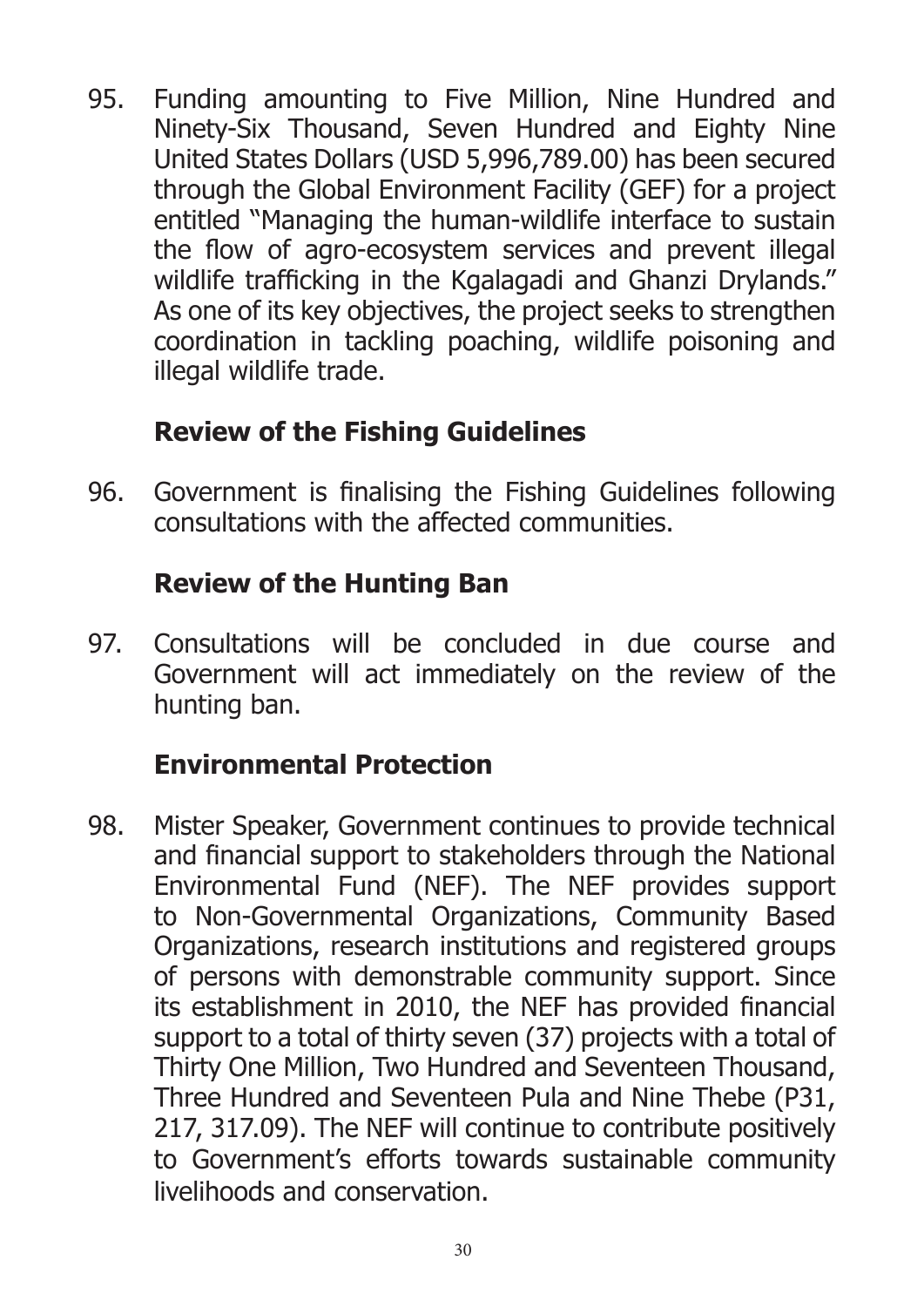- 99. For purposes of improving processes and facilitating development, Government is in the process of amending the Environmental Impact Assessment (EIA) Act and its regulations, with a view to reducing the turnaround time of reviewing EIA project documents. This is in line with the Doing Business Initiative of creating an environment that is conducive for investment. Government will continue to strengthen the legislative requirements in the EIA process for purposes of ensuring sustainable environmental management and for the ease of Doing Business in Botswana. The review of the EIA legislative instruments is expected to be complete by the end of the financial year 2018/2019.
- 100. Botswana has received funding from the Global Environment Facility (GEF) for a total of Nineteen Million, Four Hundred and Ten Thousand United States Dollars (USD19, 410, 000) for the fifth and sixth funding cycle which span from 2010 to 2018. Through these funds, the Dry-Land Ecosystem Management project has been initiated for the Ghanzi and Kgalagadi Districts, and Sustainable Land Management projects have been commissioned for Ngamiland and Makgadikgadi.

## **Clean Environment Initiatives**

101. Mister Speaker, in view of the high occurrence of litter in our villages, towns and cities, Government will introduce clean-up campaigns of public spaces through out Botswana coupled with public education on keeping the environment clean.

#### **Biodiversity and Ecosystem Conservation**

102. Mister Speaker, veld products or forest and range resources play a critical role in rural livelihoods and poverty reduction. During the 2017/18 financial year, this sector created Ten Thousand Five Hundred and Sixty-Seven (10, 567) jobs.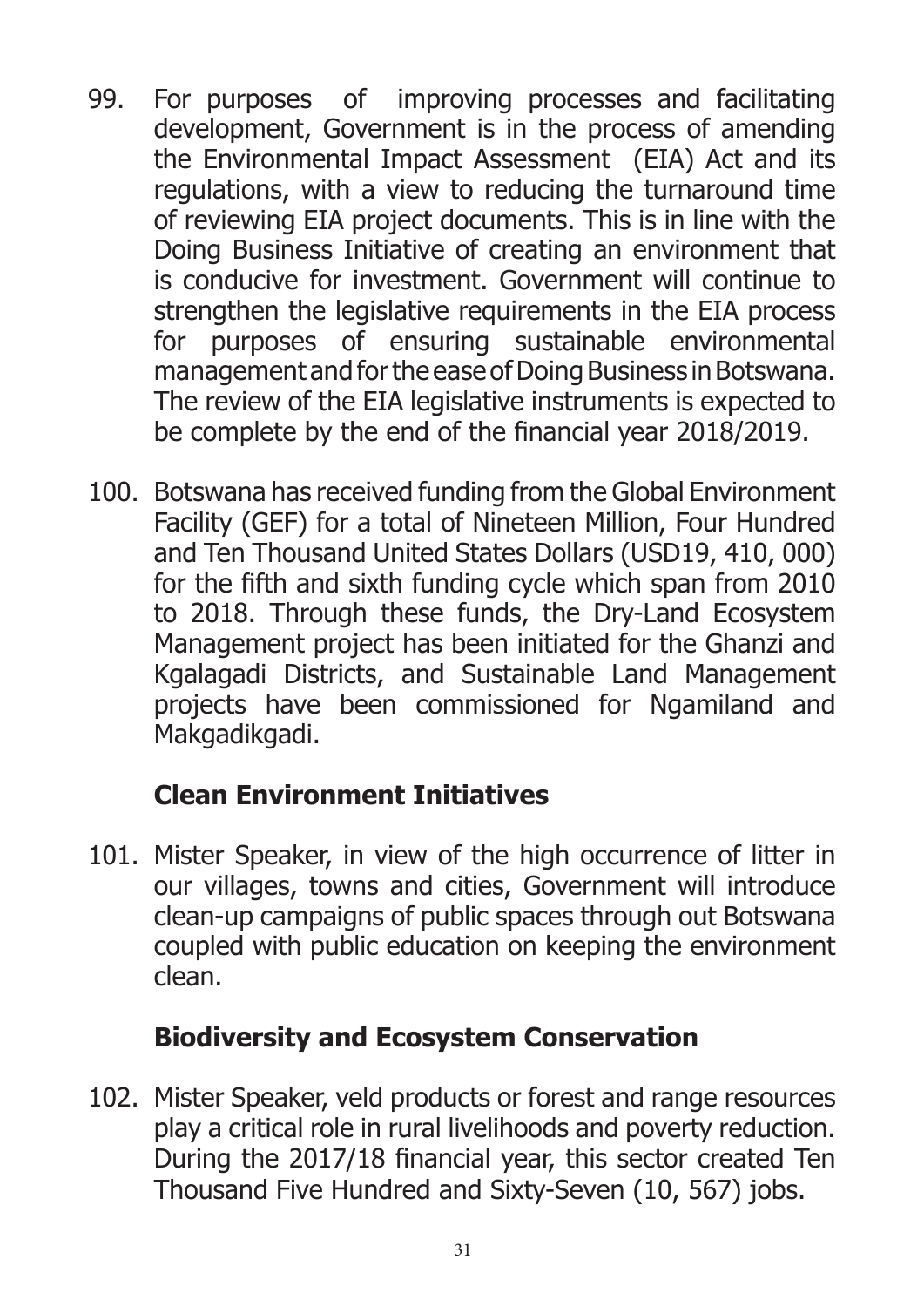103. Other poverty eradication packages that can be derived from the sector include, backyard tree nurseries, landscaping, phane harvesting, grass harvesting, and manufacturing of fire beaters, which are implemented by communities in rural areas. Three hundred and eighty (380) beneficiaries were trained on the technical aspects of these five (5) packages, as well as on business management.

## **Social Upliftment and Protection**

# **Ipelegeng**

104. Over the course of the last decade, the Ipelegeng programme has contributed to improved livelihoods and cushioned the negative effects of drought induced economic hardships through the provision of temporary employment to vulnerable rural and urban communities. The programme has provided income earning albeit short-term engagement in the form of labour services. In the process, the programme has enabled the construction and maintenance of various essential public facilities within community areas.

## **Destitute Housing**

105. Mister Speaker, Government has achieved commendable progress in the upliftment of the lives of remote area communities under the Remote Area Development Programme (RADP), expedited through the 2014 Affirmative Action Framework for Remote Area Communities. In terms of shelter provision for the disadvantaged members of society, Government aims to provide decent shelter to all deserving beneficiaries by the end of 2019.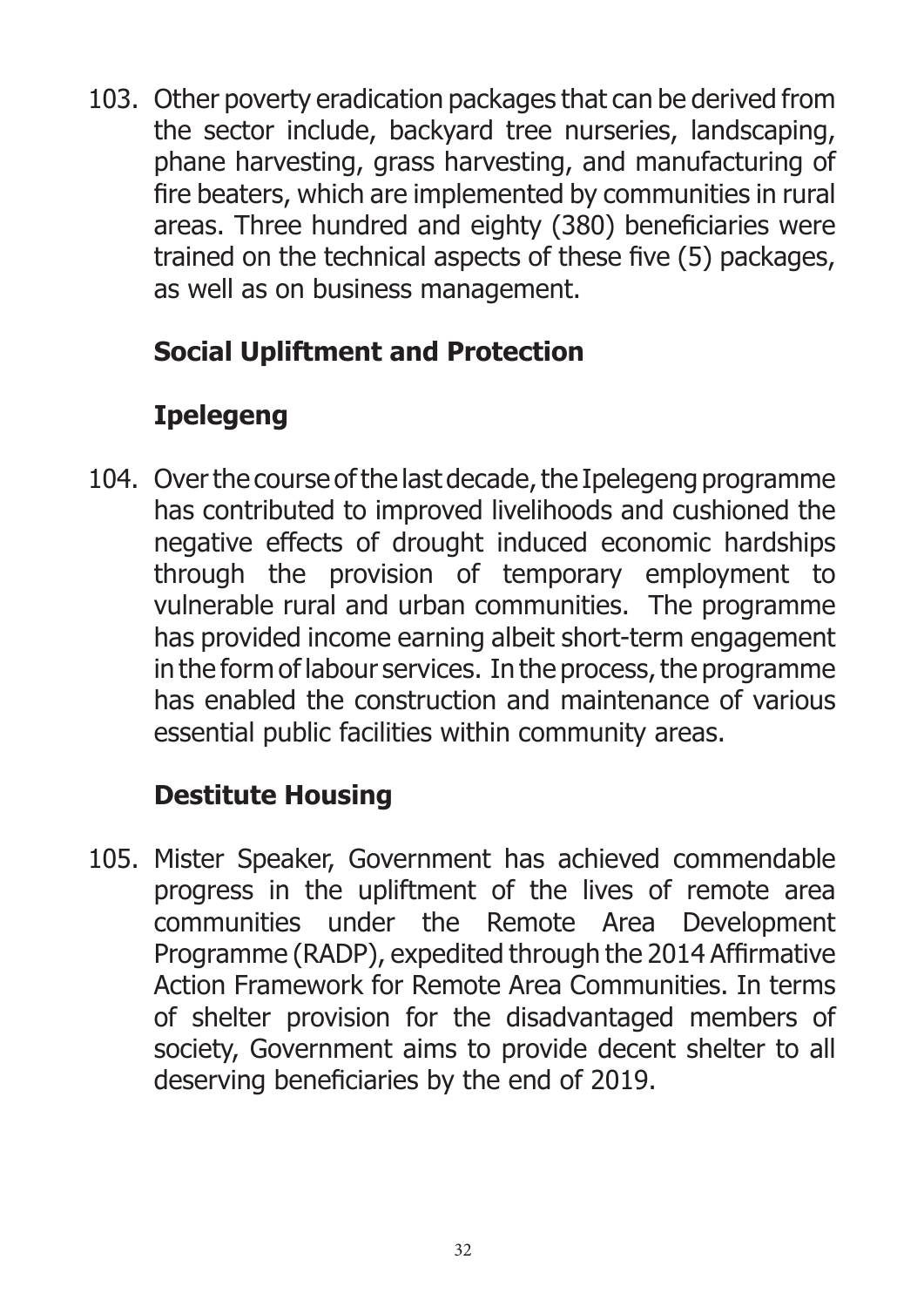#### **Community Development**

- 106. Mister Speaker, Government continues to fund the Constituency Community Development Programme which started in the financial year 2017/2018 with a total budget allocation of Five Hundred and Seventy Million Pula (P570 million), translating to Ten Million Pula (P10 million) per Constituency. This initiative was introduced as a commitment to economically empower communities, create employment and provide services through basic infrastructure and small projects that could not ordinarily be accommodated in the Urban or District Development Plans, and National Development Plans.
- 107. Projects, which started in the 2017/2018 financial year, include among others tourism ventures, agriculture, fishery, early childhood development, manufacturing, processing, crafts, maintenance and small infrastructure. To this end, most of the maintenance projects are complete while paving and construction projects are still ongoing.

#### **Social Protection**

- 108. Mister Speaker, Government continues to provide comprehensive, holistic and human-centered social protection services in the form of psychosocial support, food security, and decent shelter to vulnerable groups.
- 109. This includes One Hundred and Nine Thousand, One Hundred and Thirty Four (109, 134) beneficiaries registered under various social protection programmes, namely, Old Age Pensioners, Orphans, Destitute Persons, Community Home Based Care Patients, Vulnerable Children, and People Living with Disability.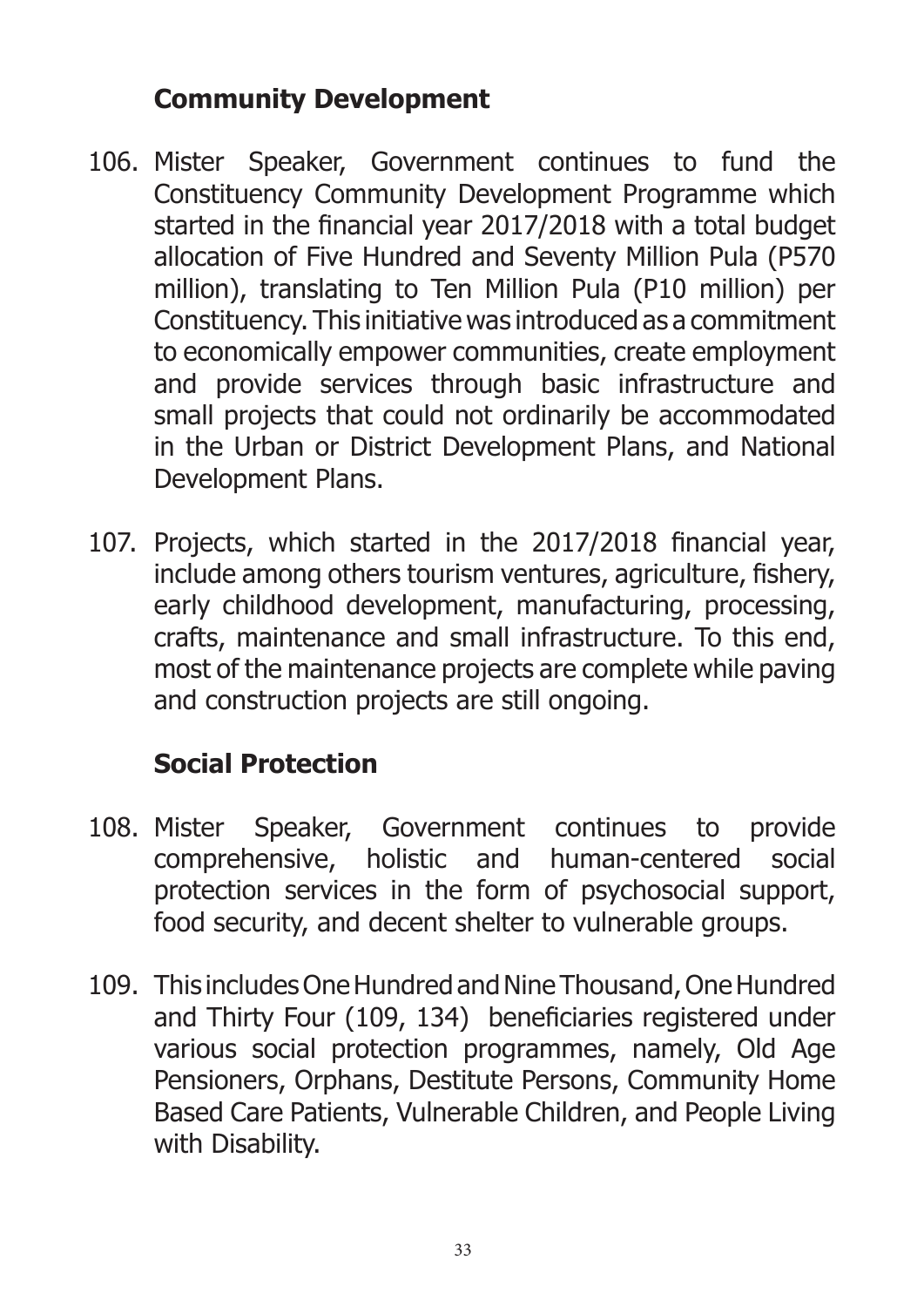110. As a way to support Orphans and Vulnerable Children to successfully graduate from welfare programmes, Government introduced a special dispensation to facilitate access to post-secondary education in 2010. The programme targets Orphans, Vulnerable Children, who are children and dependants of destitute persons otherwise known as needy students, Children with Disabilities, and those from Remote Area Dwellers Programme (RADP) areas. Since 2010, Eight Thousand, One Hundred and Eighty Nine (8,189) orphans and vulnerable children have accessed tertiary education through this programme.

#### **Primary Schools Backlog Eradication Programme**

- 111. Mister Speaker, the Primary Schools Facilities Backlog Eradication Project aims to improve the educational standards according to the Revised National Policy on Education of 1994. Government planned to construct Four Hundred and One (401) classrooms, One Thousand, Two Hundred and Eighty (1,280) cubical toilets and Four Hundred and Eighty-Six (486) teachers' quarters spread across One Hundred and Twenty-Three (123) Primary Schools countrywide for the entire three year period of Economic Stimulus Programme (ESP), which began in 2016/2017 financial year.
- 112. As at June, 2018, a total of One Hundred and Forty-Two (142) classroom blocks had been constructed, whilst Two Hundred and Sixty-Nine (269) classroom blocks are under construction and due for completion during the 2019/2020 financial year. A total of Six Hundred and Twenty (620) toilet blocks have been completed whilst Six Hundred and Ninety-Six (696) toilet blocks are still to be completed. Furthermore, a total of One Hundred and Thirty- Seven (137) teacher's houses have been completed whilst Two Hundred and Ninety-One (291) houses are still to be completed in the 2019/2020 financial year. The completion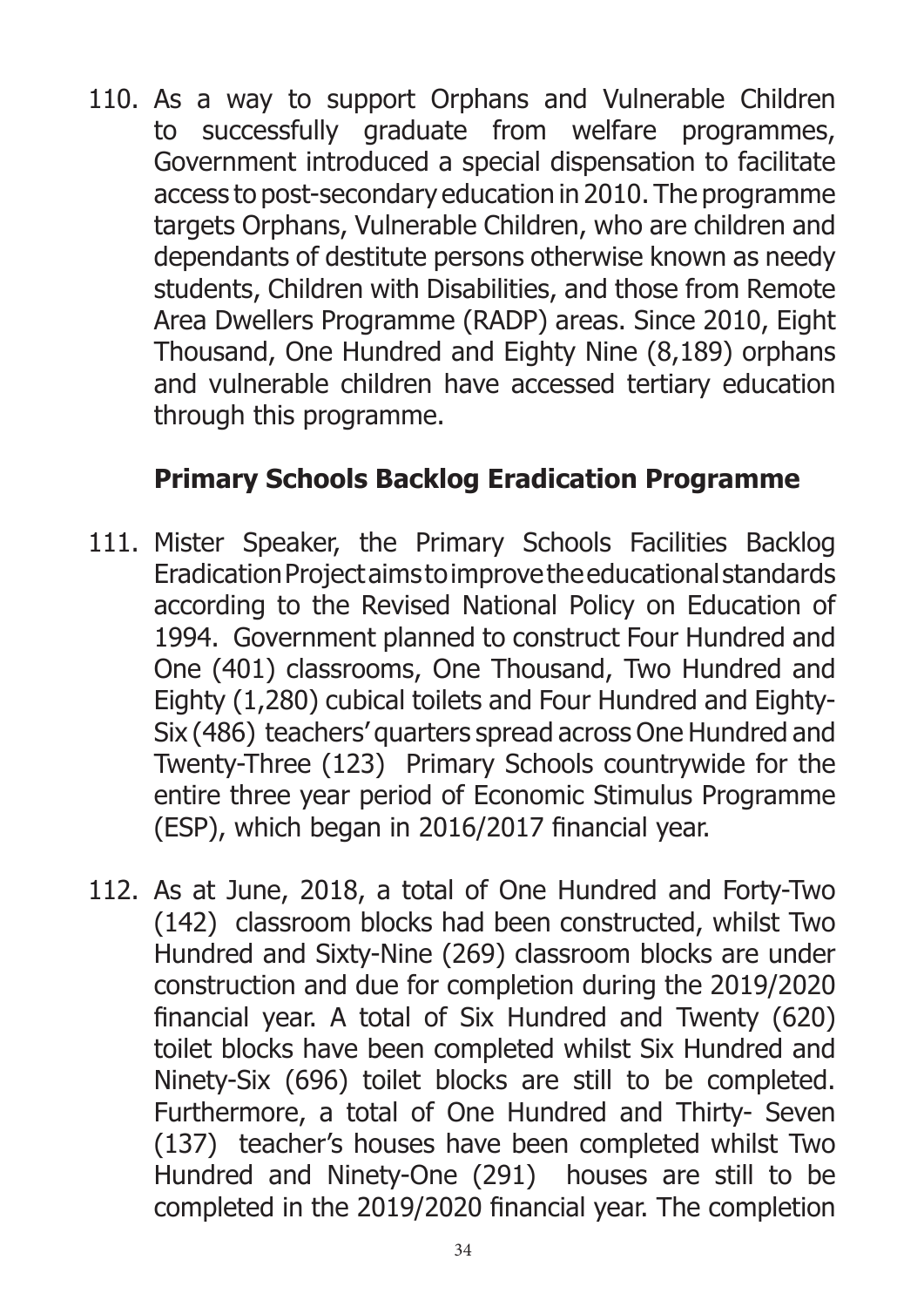of these facilities will not eradicate backlog and therefore additional facilities would be constructed, funds permitting.

## **Rural Development**

- 113. Mister Speaker, to realise the Vision 2036 Pillars, Government aims to transform rural economies to become vibrant, productive and competitive.
- 114. You will also be aware, Mister Speaker, that rural economies are largely dependent on the agricultural sector and drought is a major challenge in the rural areas. Drought is a natural part of the country's climate system and climate change is likely to increase the frequency and severity of drought in Botswana. It is on this basis that Government has resolved that a drought strategy be developed to classify drought as a permanent feature to be integrated in the normal planning and budgetary process, rather than as an emergency.
- 115. Furthermore, livestock feed production amongst others, will be integrated into the value chain of the domestic agricultural produce such that Government is able to build feed stock reserves. This will enable farmers to easily access cheaper livestock feed during drought periods as well as help Government catalyse domestic feed production to achieve long term resilience to droughts and help reduce imports.

# **Bogosi and Nation Building**

116. Mister Speaker, the institution of Bogosi is still relevant in the modern democracy and development processes of Botswana. It continues to promote nation building, preservation of culture and delivery of justice within communities through the customary courts system.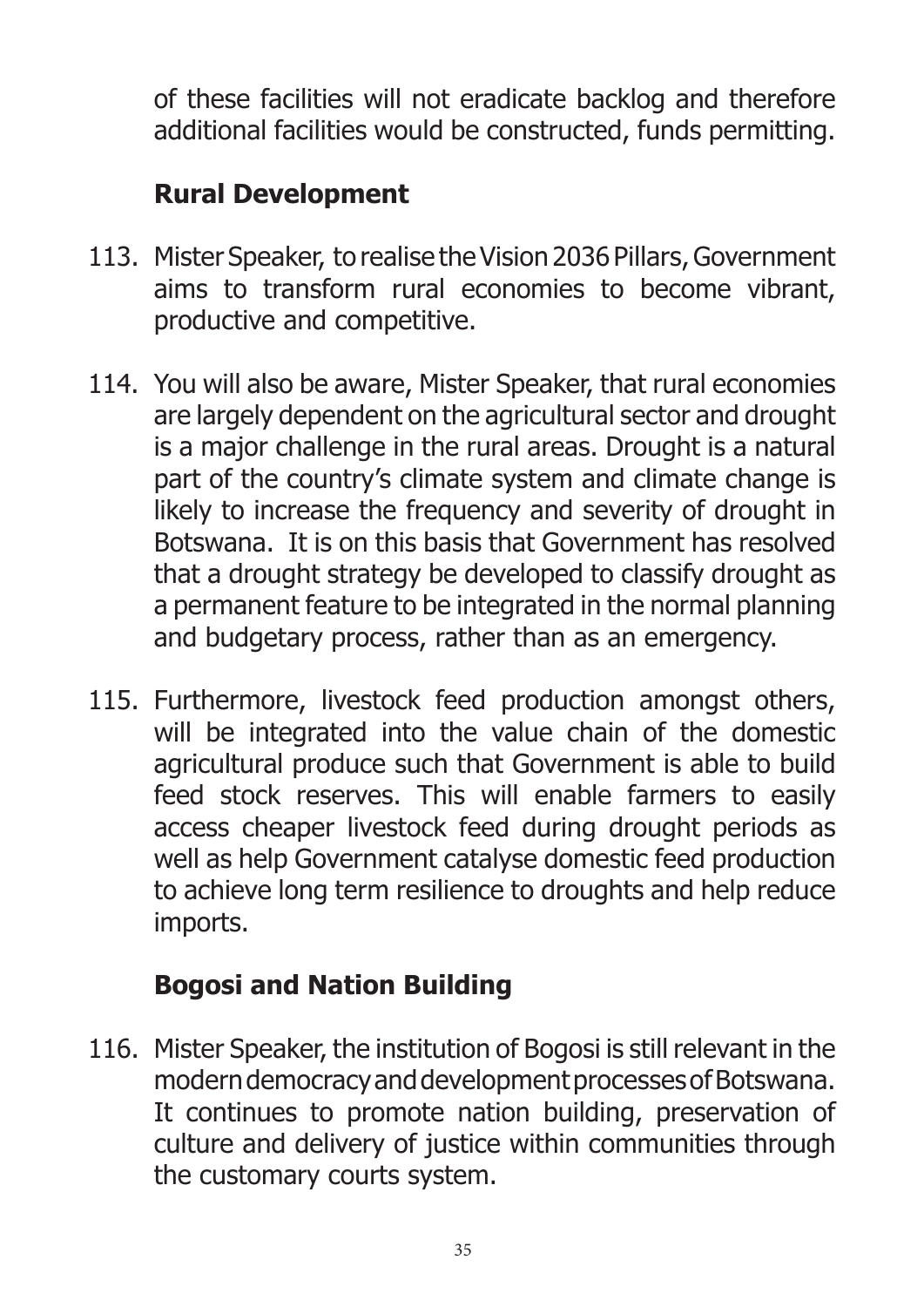117. To this end, a five year Strategic Plan 2018-2023 has been prepared for the Department of Tribal Administration with a view to heighten its value proposition and elevate the powers of Dikgosi to be commensurate with their responsibilities and relevance in the governance structures of the country. In 2017/18, Government took the decision to review the Bogosi Act, and progress has been satisfactory as the Draft Bill is under discussion by key stakeholders.

## **Village Infrastructure**

118. Mister Speaker, I am pleased to report that the construction of Village Infrastructure projects for Tutume, Gabane and Kang Internal Roads have commenced in the 2017/2018 financial year and are currently ongoing. All these projects are scheduled for completion in the next financial year. The completion of these infrastructure projects will facilitate economic growth; create employment opportunities, leading to improved community livelihoods. In addition, alternative investment locations and improved local economies will be realised.

# **Development of Property Valuation and Rating Regulations**

119. Mister Speaker, in implementing the Local Government Act, in 2012 Government initiated the development of the Property Valuation and Rating Regulations to address among other things, the application of property valuation and rates in the rural areas to maximise local economic growth. Drafting of the regulations is ongoing and consultations with Councils are expected to commence during the 2018/2019 financial year, and finalised in the same year.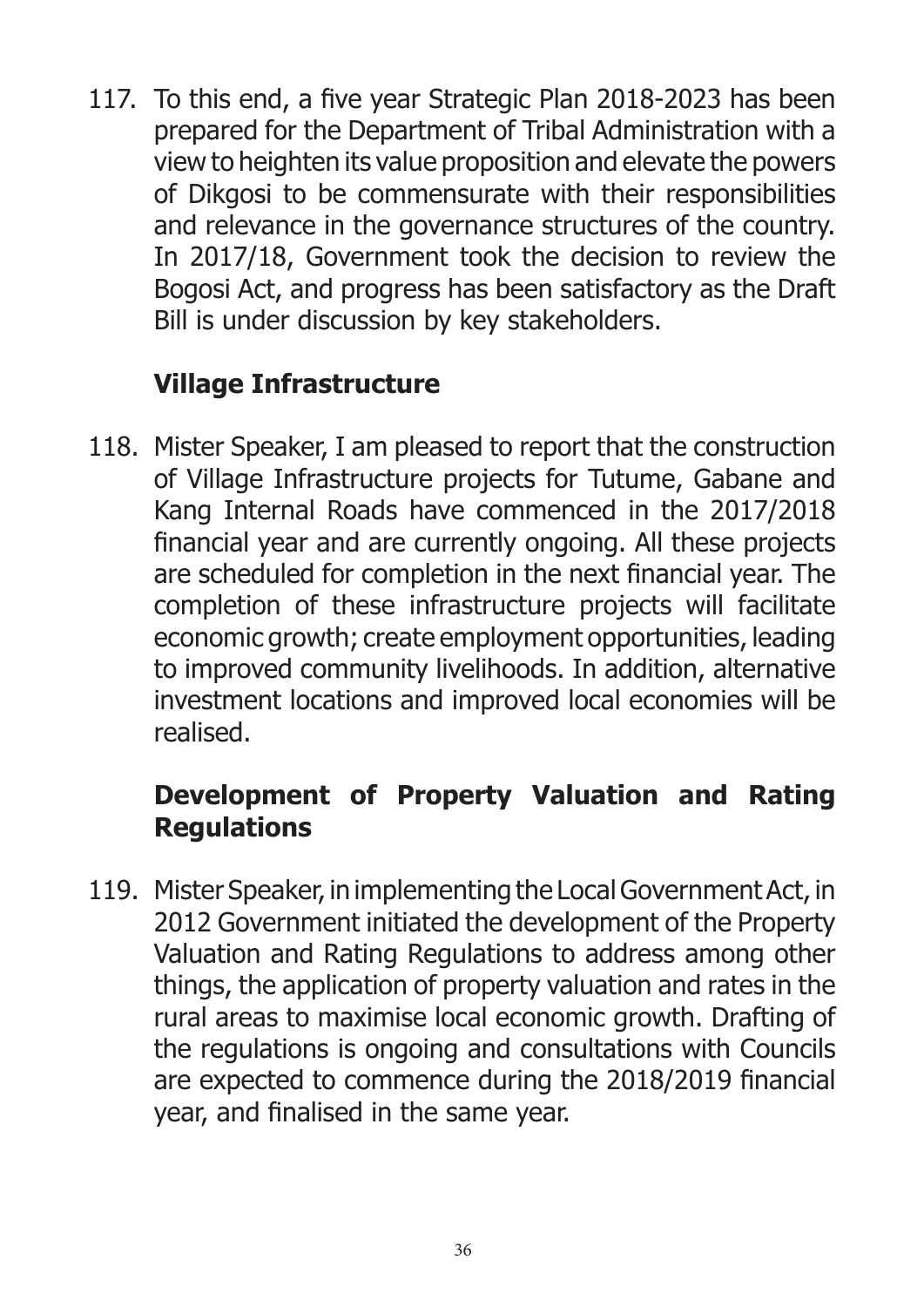#### **Waste Management**

120. Mister Speaker, Government continues to promote waste management initiatives geared towards improving the livelihoods of Batswana. These initiatives include outsourcing of waste management services to companies owned by locals.

## **Civil and National Registration**

- 121. Mister Speaker, the year 2018 coincides with the periodic ten (10) year cycle since the inception of Omang in 1988, hence, a significant number of National Identity Cards are expected to expire. Government has therefore intensified the outreach programme to encourage more people to register and renew their cards.
- 122. Government continues to review legislation governing civil registration to improve efficiency in the delivery of registration services and addressing emerging challenges. The following Acts are currently undergoing review:

## • **Marriage Act, 2001**

It has been noted that the Marriage Act among others, does not provide for the registration of religious and traditional marriages. The review of the Act will therefore provide for registration of religious and traditional marriages in the National Register. Following the request to the Attorney General's Chambers for the amendments, the Bill is at the second level drafting stage.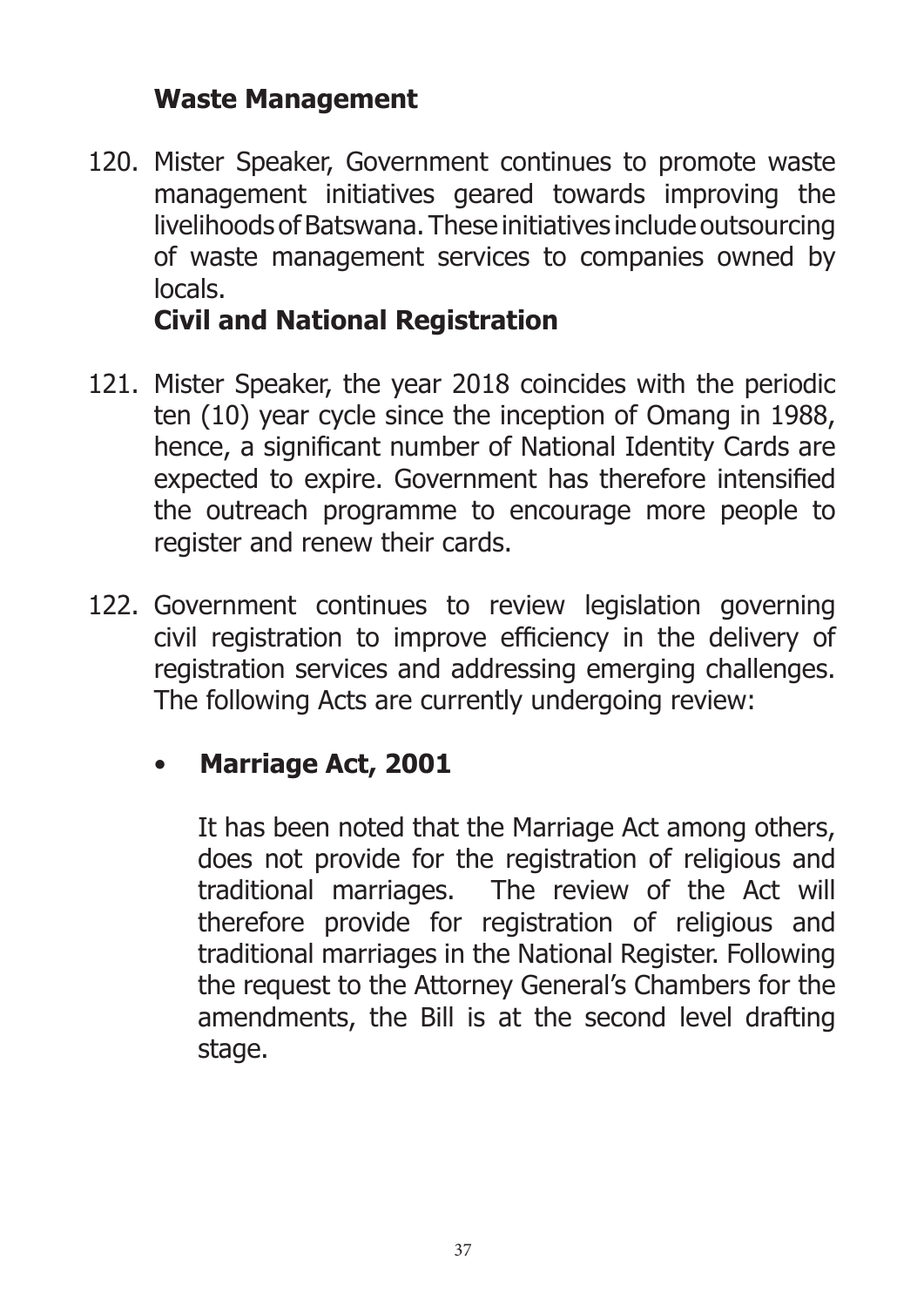## • **Change of Name Act, 1968**

Mister Speaker, the Act will provide for among others; regulation of the number of changes of names, and will give the Registrar of Births and Deaths the powers to assess and effect a change of name; whereby the name of an individual is deemed to be derogatory or demeaning, and give every child the right to a name and that is directly linked to the biological parents in line with the Children's Act.

## • **Married Person's Property Act, 2014**

Mister Speaker, during the review of the Act in 2014, a moratorium of eighteen (18) months was given for registration. However, it has emerged that about two thousand (2 000) marriage instruments were not registered during that time, hence, the need to facilitate their registration. The review will, among others, provide for a moratorium for registration of instruments that were not registered during the 2014 amendment of the Act.

## **Immigration and Citizenship**

- 123. Mister Speaker, as a country, we need to ensure that our systems and processes at entry/exit points are effectively facilitating trade and movement of people, but closed to illegal activities. Movement of people across our borders is increasingly becoming a challenge largely due to advancement in transnational crime, such as human trafficking.
- 124. To improve on the turn-around time, the Visa and Residence Permits process is continuously being re-engineered. We have reviewed our processes for issuance of permits. In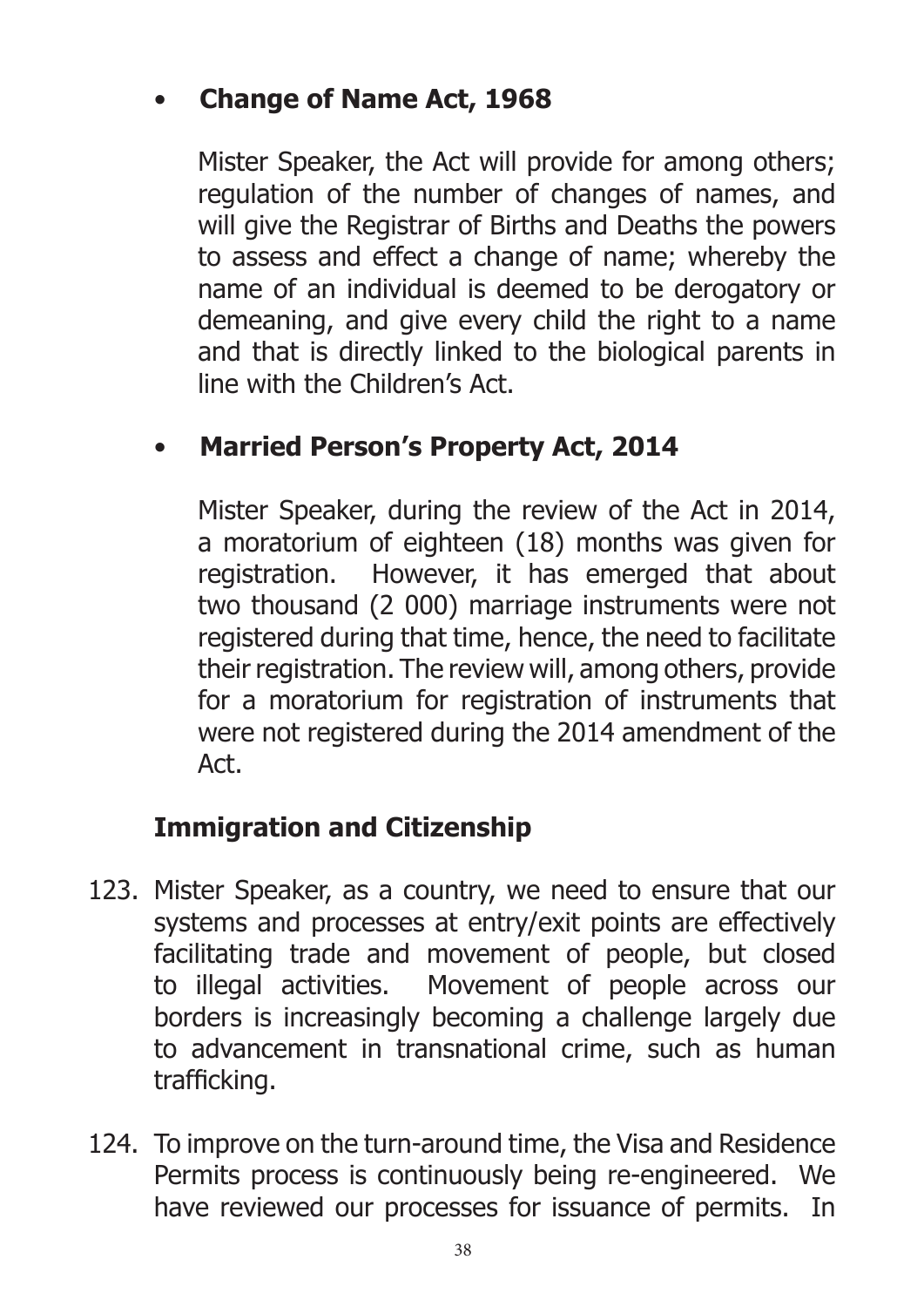addition, visa applicants can now apply at our Embassies in their countries, where their applications will be processed without involving Headquarters. This will drastically reduce the turn-around time for such applications.

### **Botswana One-Stop Service Centre**

125. Mister Speaker, Government has introduced the Botswana One-Stop Service Centre (BOSSC) whose role is to expedite issuance of permits, as well as providing information speedily to potential investors. This concept has been particularly introduced to facilitate investors of value who will bring into the country capital investment, as well as, skills and employment opportunities for Batswana. Furthermore, the Minister has the power to grant permanent residence status to investors who will add value to the economy of this country, even before they have reached the minimum five (5) years of residence required to qualify.

# **Gender Affairs**

- 126. Mister Speaker, Government continues to make efforts to eliminate gender barriers, and remains committed to the continuous interrogation of governance structures and processes to promote gender equity. The country has made progress in that regard, as affirmed by the 2017 SADC gender protocol barometer which notes that Botswana has the lowest pay differential between women and men.
- 127. Government also continues to commit resources to the National Gender Machinery which has an increased annual budget from Forty Eight Million Pula (P48 million) to Fifty-Four Million Pula (P54 million), with the bulk of the budget Thirty Million Pula (P30 million), going to the Women's Economic Empowerment Programme. Following the review of the Programme in 2015, One Thousand, One Hundred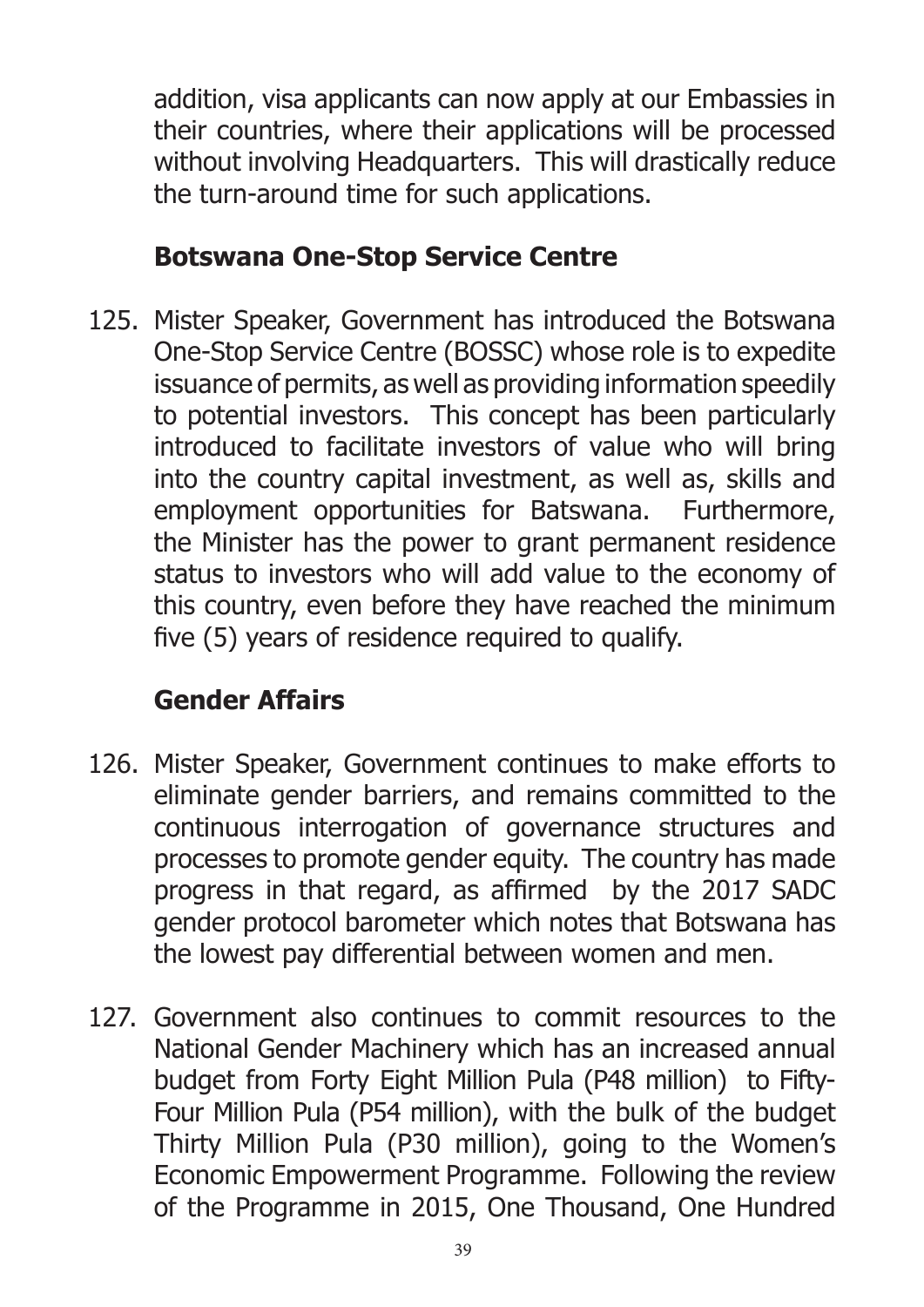and Sixteen (1, 416) individuals have benefited from the Programme. Government is currently reviewing the Programme to maximise its benefits.

# **Education**

- 128. Mister Speaker, our education system has grown from humble beginnings at Independence with just nine (9) Secondary schools in 1966 but today there are Two Hundred and Ninety-One (291) including private schools. This growth reflects an increase in accessibility of education in Botswana. Today we can rejoice in the knowledge that 95 percent of our children aged from six to twelve years (6 to 12 years) access Primary Education.
- 129. However, the education sector continues to face a myriad of challenges, including the inadequate maintenance of schools, performance of students, as well as conditions of service for teachers.
- 130. The Education and Training Sector Strategic Plan (ETSSP), 2015-2020, is being implemented with a view to identify the unique capabilities of learners and channel them into areas where they can perform and reach their full potential. This entails the adoption of an Outcome Based Education System with the introduction of the Education Pathway Model, offering different pathways to learners at senior secondary education level. As we implement this strategy we are intensifying an upscaling of school leadership, inservice teacher training and monitoring and evaluation, as major focuses of the strategy, along with training and mentoring of school heads across the country.
- 131. Furthermore, Government continues to partner with the private sector in the provision of pre-primary schooling. The overall objective of this programme is to ensure learner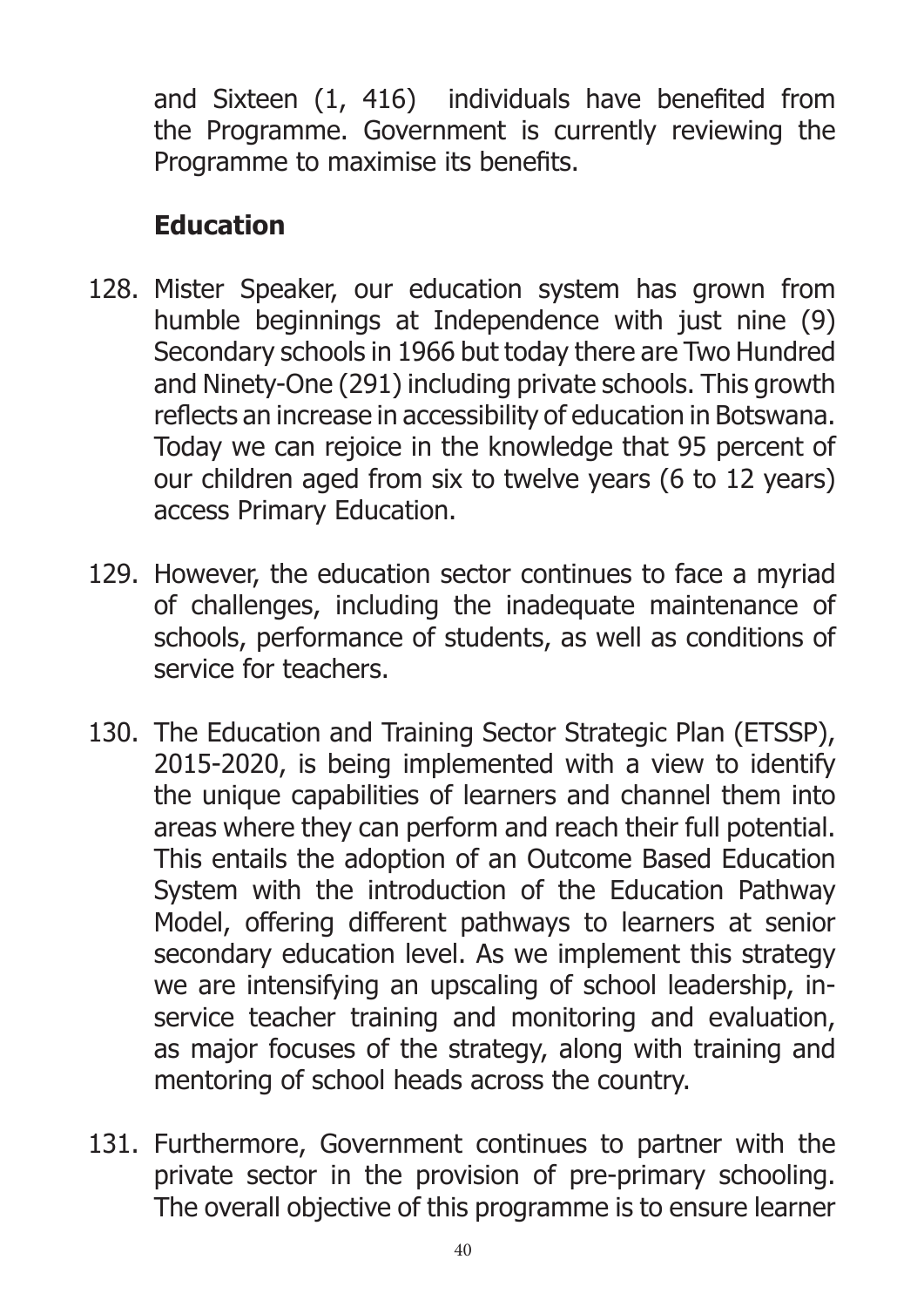readiness at Standard One. Government's efforts have seen an increase in public primary schools offering Reception classes from Three Hundred and Eighty-Two (382) in 2016 to Five Hundred and Forty-Two (542) in 2018. There has also been an increase in enrolments from Sixteen Thousand Five Hundred and Thirty-Six (16, 536) to Twenty Thousand Three Hundred and Sixty-One (20, 361).

- 132. The learning environment and the teacher remain critical to the delivery of quality education and so Government continues to address welfare issues surrounding education. One such issue is the provision of housing for staff.
- 133. To improve curriculum delivery, continuous in-service training is being offered to upgrade the qualifications of teachers. To date only a few primary school teachers are certified as Primary School Teacher Certificate holders, as more than 98 percent of teachers currently hold Diploma as a minimum qualification.
- 134. The problems in the Education Sector are deep and broad and they require a robust response. My desire is that the life skills capacitation of every child should result in them being competitive with children of comparable age, in the most competitive countries. Following consultations with stakeholders which will begin in January, 2019, all learners will be taken through experiences which will sharpen their life skills. In that regard, Government-wide involvement, as well as community and private sector participation, will be expected, in support of the Education Sector in moulding, guiding and mentoring learners.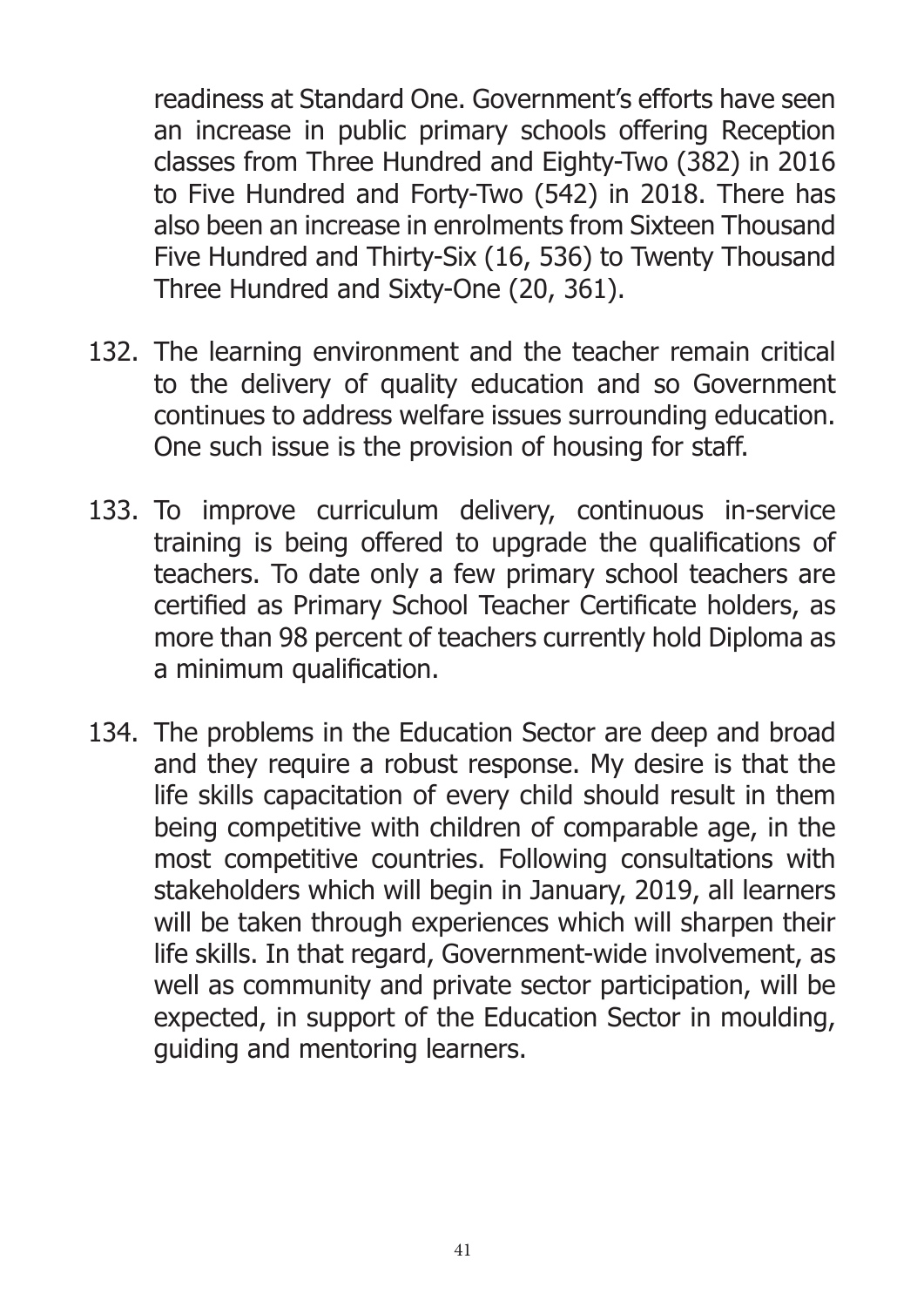#### **Scaling Up Access to Vocational Education and Training**

- 135. Mister Speaker, to overhaul vocational education and training, Madirelo Training and Testing Centre (MTTC), Construction Industry Trust Fund (CITF) and Brigades have been merged. This has resulted in refocusing the skills development function to ensure relevance, quality and credibility. A blue print for transformation of vocational training has been finalised and is being implemented.
- 136. Government has aligned vocational training to the National Credit Qualification Framework (NCQF), and relevant qualifications framework for new programmes has been developed. Vocational education training institutions admit trainees with certificate equivalent to level 5 of the NCQF.
- 137. Mister Speaker, to up skill the youth, the 2018 intake in vocational training institutions has increased from Ten Thousand and Ninety (10, 090) to Thirty-Six Thousand (36, 000). Furthermore, to address youth empowerment, Government has retooled Two Hundred and Eighty Four (284) graduates of Brigades with necessary soft skills which included; Occupational Safety, Estimating and Tendering, and Site Management. These graduates have since been engaged to refurbish and maintain facilities of thirty nine (39) Brigades throughout the country.
- 138. In order to provide wider access to vocational education and training, four (4) satellite rapid skills development centres have been established at Tsau, Chadibe, Moreomaoto, and Thamaga. Three (3) of them except Thamaga have already enrolled trainees in various vocational programmes. Thamaga satellite is nearing completion and is expected to enrol trainees before the end of the 2018/19 financial year.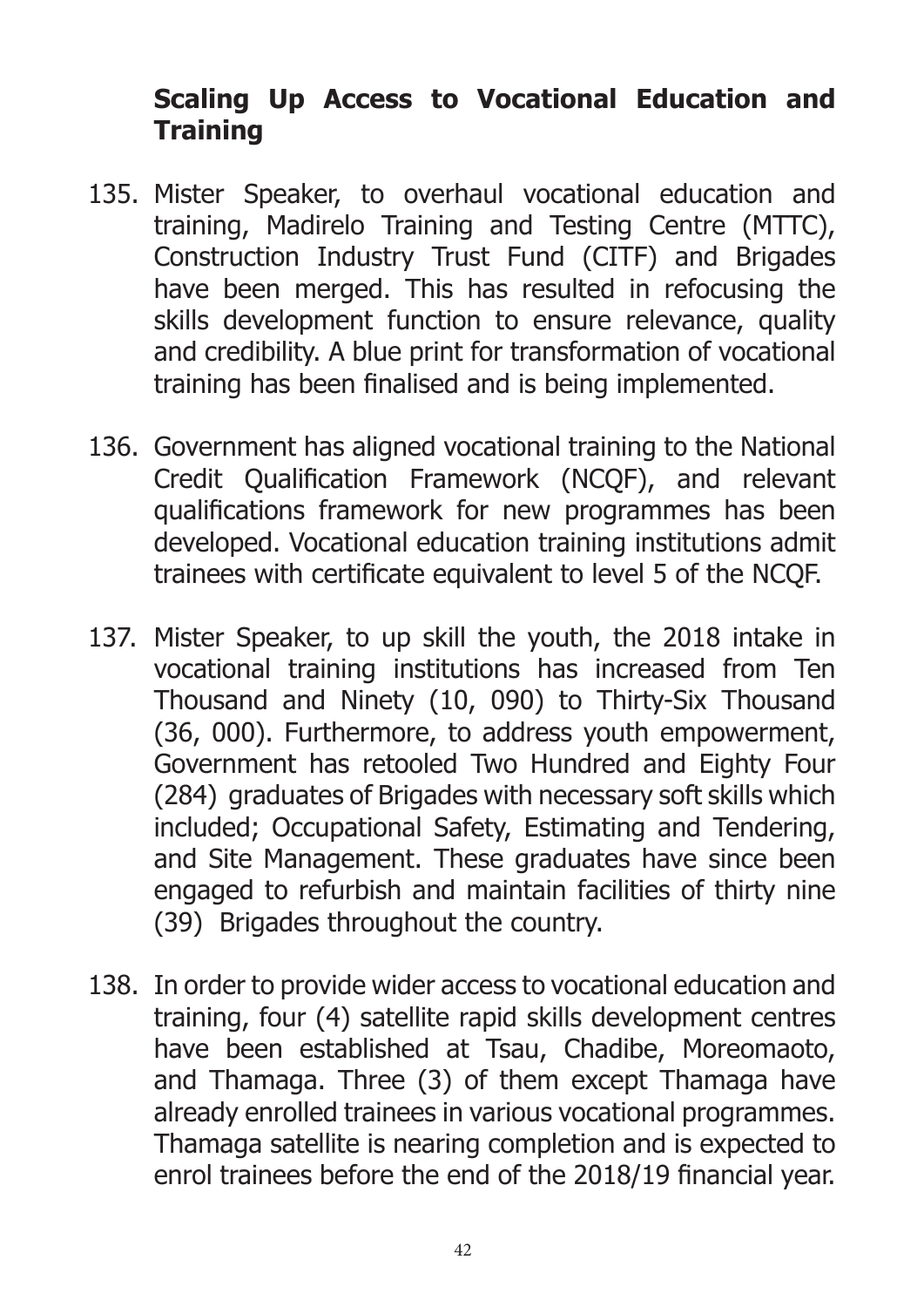#### **Youth Empowerment**

- 139. Mister Speaker, one of my top priorities is to address the problem of unemployment especially amongst the young people, who constitute the majority of our population. As you will be aware, Government annually allocates One Hundred and Twenty Million Pula (P120 million) to the Youth Development Fund (YDF) for the youth to set up businesses and create jobs for themselves and other youth. I have initiated a review of the Youth Development Fund to improve the success rate of youth projects and thus optimize job creation through the programme.
- 140. Among the proposed changes will be a focus on funding of youth cooperatives and consortia in identified sectors with potential for success. Government has also decided to capacitate the YDF beneficiaries through training in firstlevel project management as a pre-condition for being funded and there will be consideration for exemption in deserving cases. The proposed changes will be pronounced before the beginning of the next financial year.
- 141. The Youth Television Channel was launched in March, 2018 to provide young people with a platform to showcase their creativity by tapping into the local film and television sector. The Channel, called Now!, broadcasts 24 hours of local content in a deliberate move to empower citizens in the creative sector. A total of Fifty- Eight Million Pula (P58 million) will be spent on the acquisition of local content during the current financial year.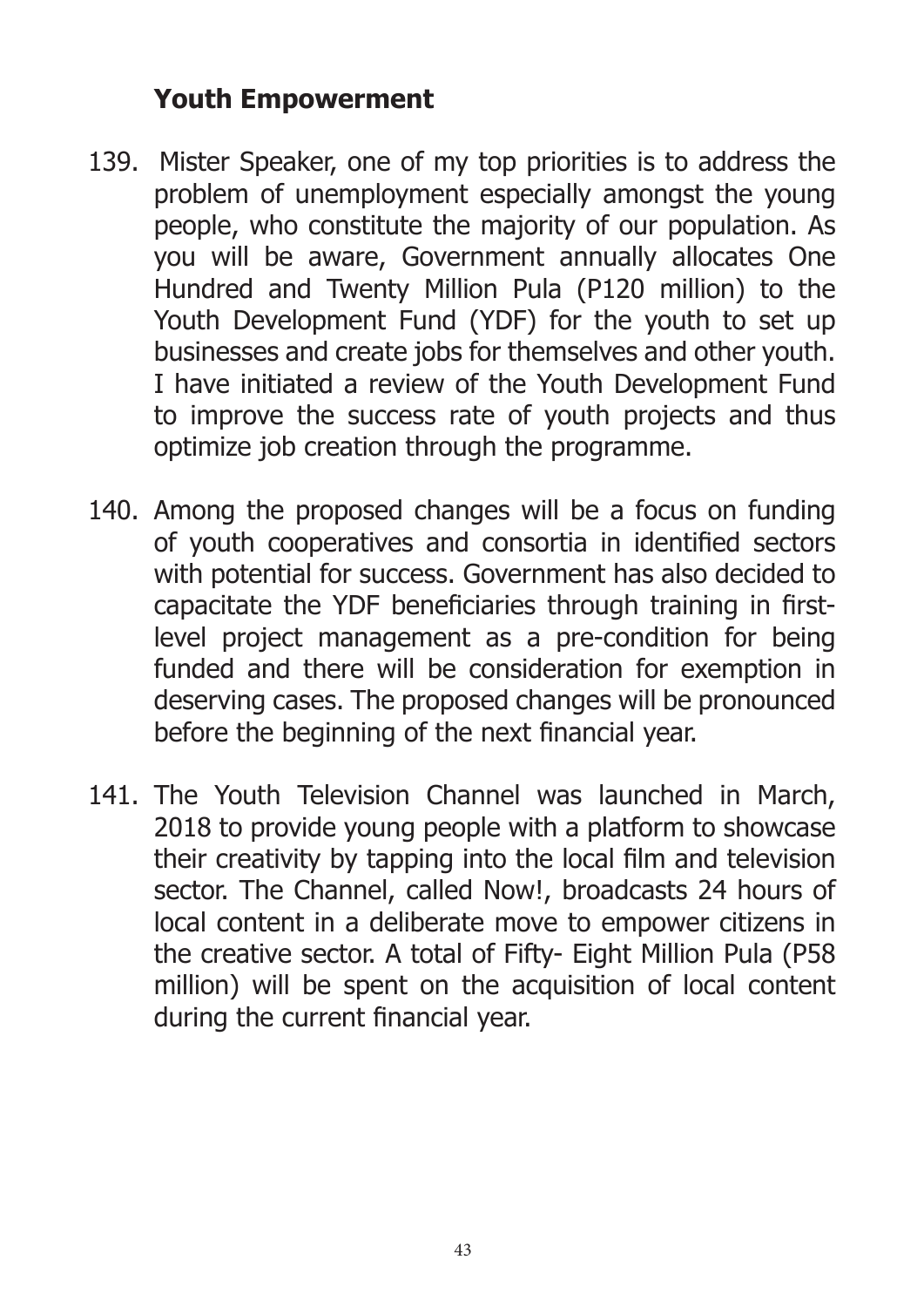# **Sport**

142. Mister Speaker, Government continues to improve sporting infrastructure as part of the grassroots sport development programme. This financial year we allocated a budget of Fifty Million Pula (P50 million) for constructing ten (10) Community Sport Facilities, or Mini Stadia, around the country. These will be basic sport facilities for youth recreation, and will consist of a boundary wall, an artificial turf soccer pitch and changing rooms with ablution facilities. The facilities are earmarked for Tonota, Mmadinare, Bobonong, Tutume, Kasane, Good Hope, Kanye, Rakops, Tsabong and Moshupa.

## **Arts and Culture**

- 143. We continue to develop the Arts and Culture sector which we have identified as a key vehicle towards the promotion of sustainable economic development. In that regard, Government will finalize the creative arts sector strategy at the end of December 2018.
- 144. It is important that Botswana keeps abreast with the world trends in terms of sustainable development using cultural products and services. To this end, Government has intensified participation in international fairs and exhibitions, and performing arts festivals around the world.

## **Libraries and Archives**

145. Mister Speaker, in an effort to promote a knowledgeable society, access to information becomes paramount and a priority to enhance the quality of the lives of our people. Public libraries are available throughout the country precisely to achieve this objective. The participation levels of communities in the library programmes continue to rise and register, on average, Nine Hundred Thousand (900,000) visitors annually.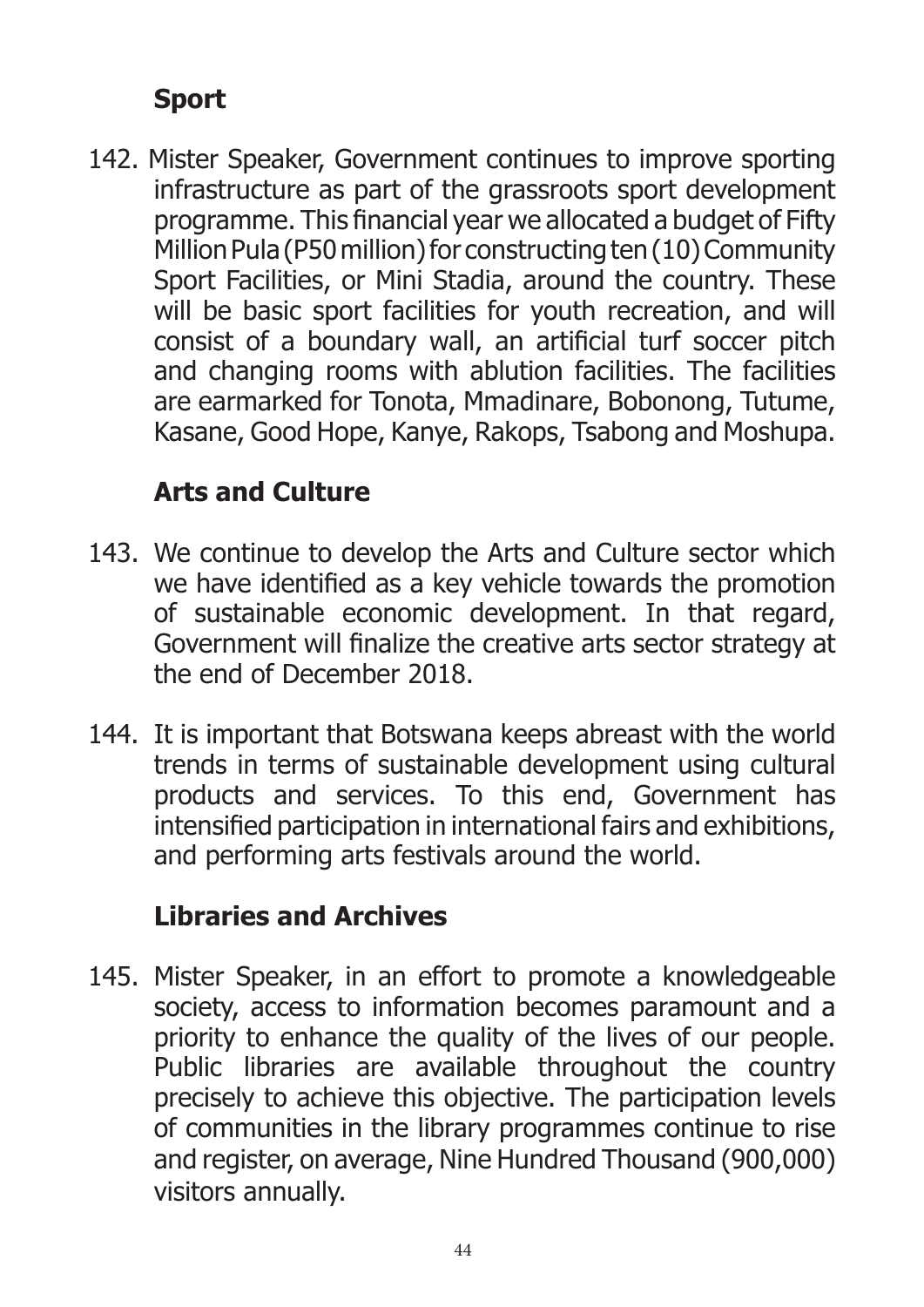- 146. The National Library Service is leveraging on technology to improve access to information in libraries. So far seventy four (74) out of One Hundred and Five (105) public libraries have internet connection, and over Seventy-Three Thousand (73,000) people have been trained on basic ICT skills.
- 147. Furthermore, the Robert and Sara Rothschild Family Foundation continues to support the construction of targeted twenty new libraries. The Foundation's 15<sup>th</sup> Library was officially opened in Hukuntsi in March 2018. Archival materials serve as our documentary heritage memory. The Botswana National Archives and Records Services (BNARS) repositories currently hold a wide range of accessible collections. Over Three Thousand, Eight Hundred and Sixty One (3, 861) researchers accessed the archival collection last year.

## **Health and Wellness**

- 148. Mister Speaker, as per the Revised National Health Policy of 2011, provision of health infrastructure must be adequate and equitably distributed in order to meet the unique needs of health services. Furthermore, over and above the need to standardize health facility infrastructure by level of care and local need, there is also a need to ensure progressive continuity of care through effective referral systems, therefore providing a conducive environment for the Health Sector.
- 149. In an endeavour to achieve this goal, Government augmented its normal budgetary process by introducing the Economic Stimulus Programme (ESP) in the 2015/2016 financial year. In this financial year, projects that are financed through ESP have a budget allocation of Four Hundred and Fifty-Nine Million, Nine Hundred and Forty Eight Thousand and Ninety Pula (P459, 948,090).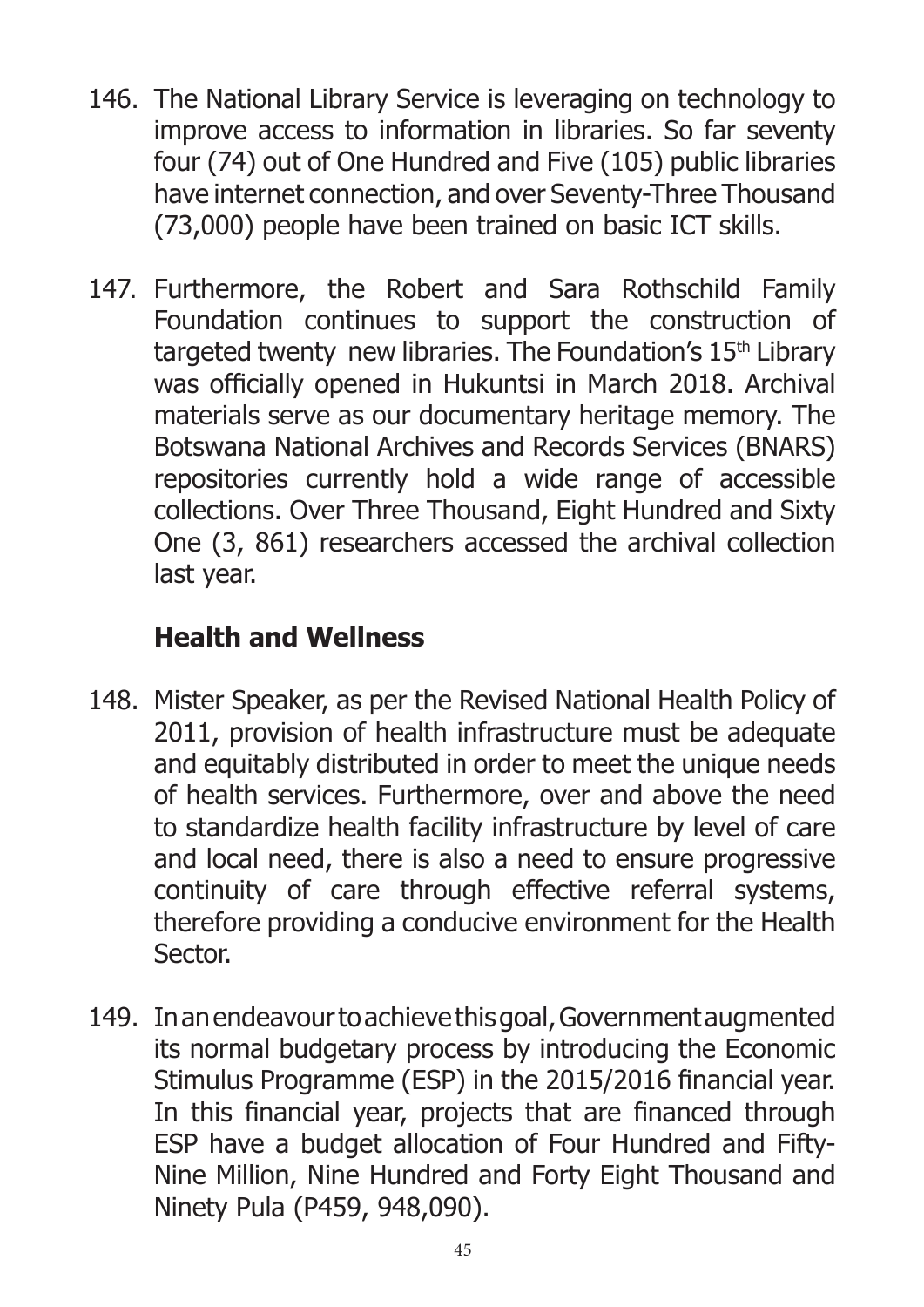- 150. Infrastructure projects of less or equal to One Hundred Million Pula (P100 million) are being executed within the Ministry of Health and Wellness (MoHW) after the establishment of a technical team at the end of the 2016/2017 financial year. In view of the above, during the 2018/2019 financial year, MoHW is implementing eight (8) projects through ESP. These are the construction and upgrading of clinics and staff housing at Makgophana in Mochudi, Sepopa, Ngarange, Toteng, D'kar, Kauxwi, Borotsi and Dibete.
- 151. As at July, 2018, staff housing projects have been awarded and contractors commissioned at D'kar, Borotsi and Ngarange. In addition, Kauxwi, Toteng and Makgophana staff housing units were awarded in October, 2018. Sepopa and Dibete staff housing units are at evaluation stages and expected to be complete by December, 2018.
- 152. Over and above these, design and construction work is ongoing at Moshupa and Shakawe, respectively, for seventy (70) bed hospital facilities. Once all ongoing infrastructure projects are completed and operational, they will significantly improve and increase access to basic health services to within a five kilometre radius.
- 153. In an effort to decentralize some functions of the health services particularly with a view to revitalising of primary health care services, incorporation of Community Health Workers into the holistic health system, eighteen District Health Management Teams (DHMTs) have been established.
- 154. While the Ministry Headquarters will focus on policy and the strategic agenda, DHMTs will coordinate and facilitate health care services at District level so that the desired quality health care services are not only accessed, but are also sustained in the short, medium and long term.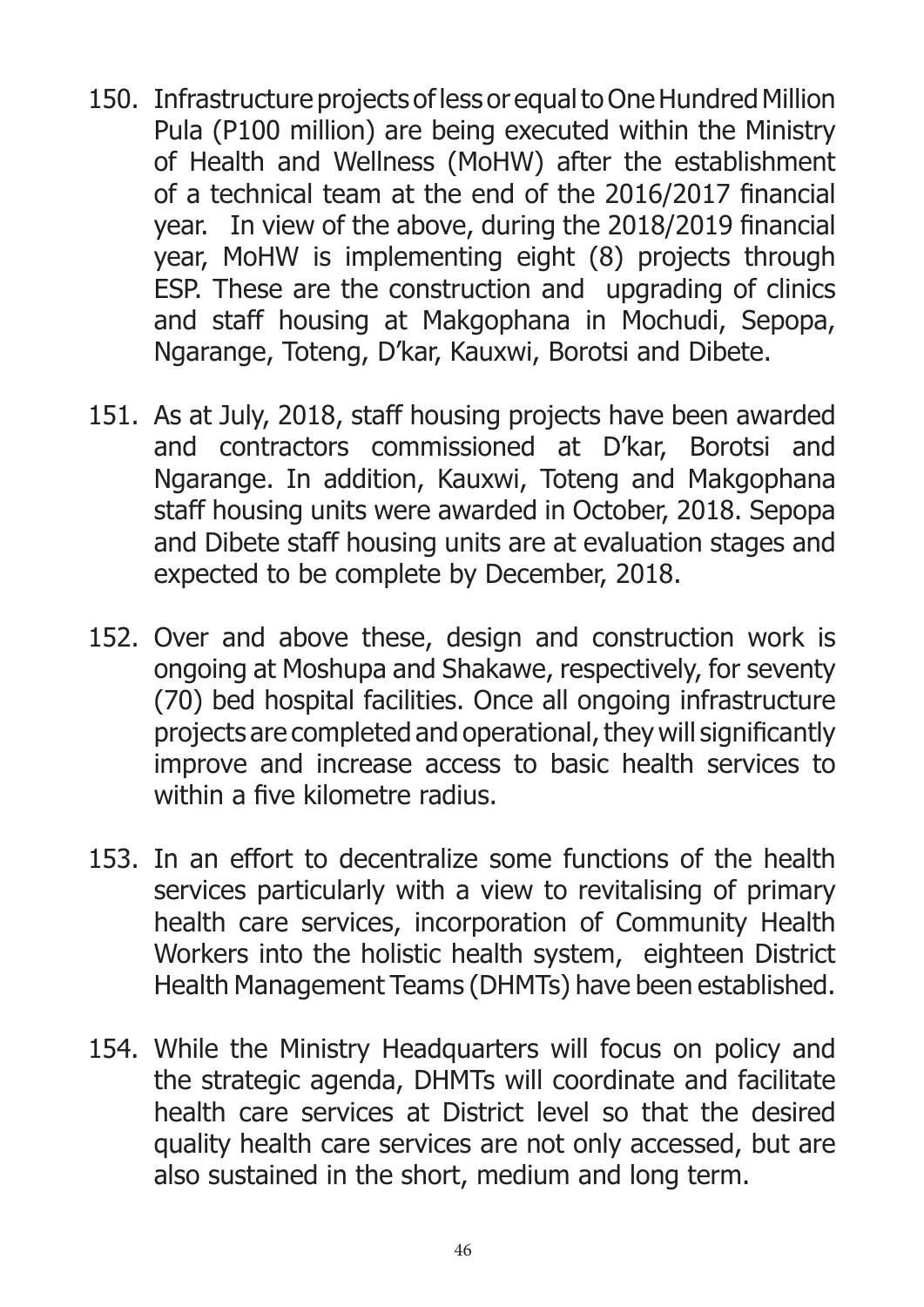- 155. To improve availability of drugs, medicines and medical supplies in health facilities (hospitals, clinics and health posts) across the country, District Health Management Teams (DHMTs) have been granted authority to procure items that are out of stock at the Central Medical Stores (CMS) from the private market through micro procurement. This has been happening over the past three years and will continue until a permanent solution is found. To this end, the average availability of vital drugs at our facilities as at August 2018 was 84.7 percent against a 97 percent target.
- 156. As part of the restructuring and consolidation of functions, Government has decided to relocate the National AIDS Coordinating Agency (NACA) from the Ministry of Health and Wellness (MoHW) to the Ministry of Presidential Affairs, Governance and Public Administration (MoPAGPA) and its mandate has been expanded to include prevention and health promotion aspects of Non-Communicable Diseases (NCDs). This presents an opportunity for NACA to focus on combating multi-sectoral responses including mobilisation of resources and effective mobilisation of civil society, private sector and communities.
- 157. Furthermore, Institutes of Health Sciences (IHSs) are being relocated to the Ministry of Tertiary Education, Research, Science and Technology in order to optimise available resources and reduce duplication of efforts.

#### **Health Manpower**

158. Mister Speaker, the scarcity of specialists in the health sector remains a serious challenge and this has resulted in increased referrals of patients to other countries especially South Africa. In this regard, Government intends to provide high level services in areas such as cardiac surgery, organ transplant, among others within the country. To achieve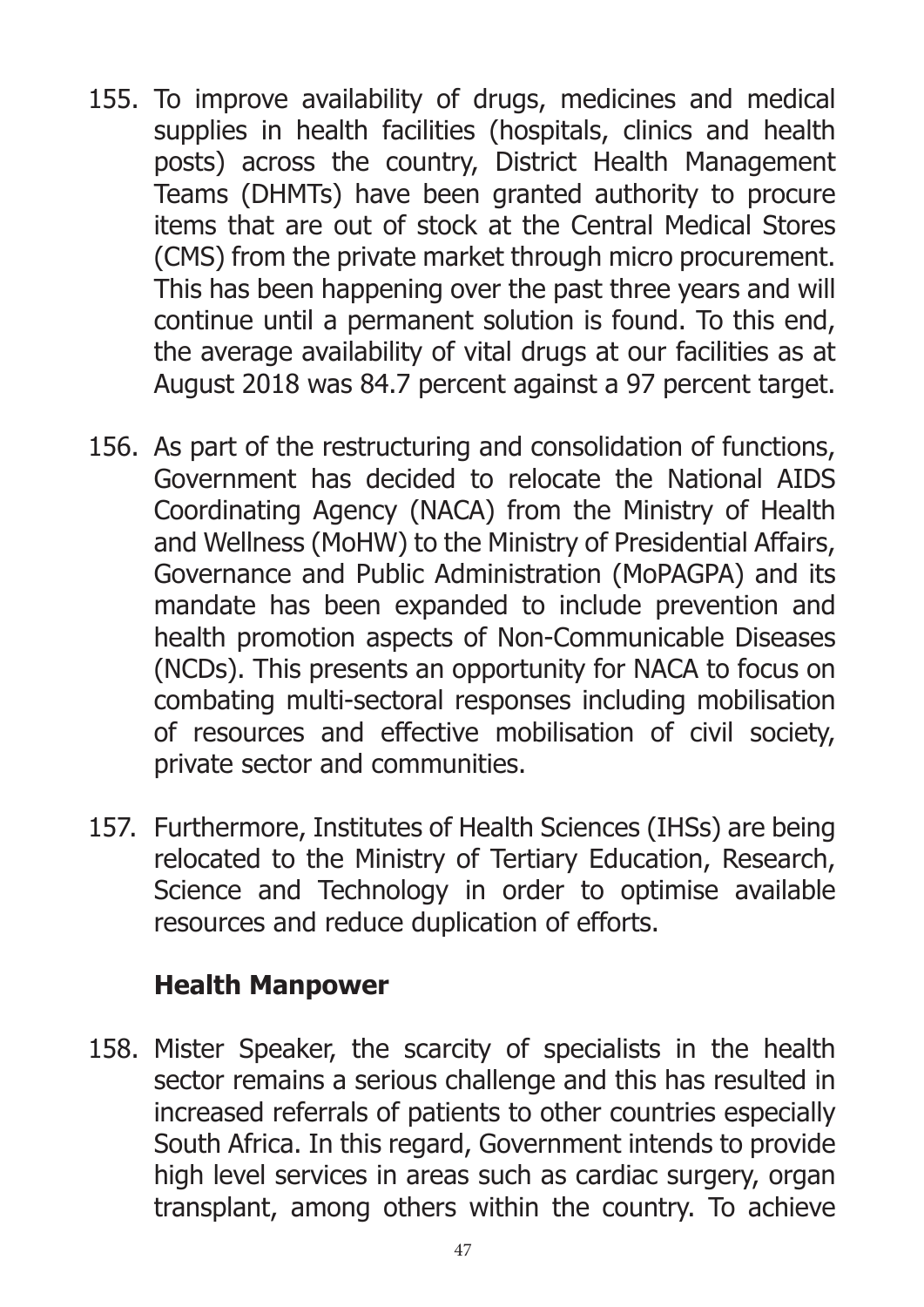this Government has taken a deliberate decision to increase training of medical specialists as well as providing appropriate medical equipment.

## **Sir Ketumile Masire Teaching Hospital**

- 159. Mister Speaker, Government is committed to establishing the Sir Ketumile Masire Teaching Hospital at the University of Botswana to be a centre of excellence and medical hub. This approach will consequently lead to more high level health services being provided in the country and therefore reducing the cost of external referrals.
- 160. While we acknowledge the challenges faced by Government to fully operationalise the Sir Ketumile Teaching Hospital since its completion in 2014, plans are underway to make it functional by providing some services on a phased approach basis. This is meant to ensure that the equipment does not become obsolete, among other things. The official opening of this facility is scheduled for March, 2019.

## **Communicable and Non Communicable Diseases**

161. Mister Speaker, Government spends substantial sums of financial resources as well as human and material resources towards communicable and non-communicable diseases. In the case of communicable diseases, Tuberculosis (TB) still remains a public health challenge in this country. For instance, in 2017, a total of Five Thousand Three Hundred and Eighty-Three (5, 383) people were diagnosed with TB while in 2015 and 2016 they were Six Thousand One Hundred and Nine (6, 109) and Five Thousand Five Hundred and Forty-One (5, 541), respectively.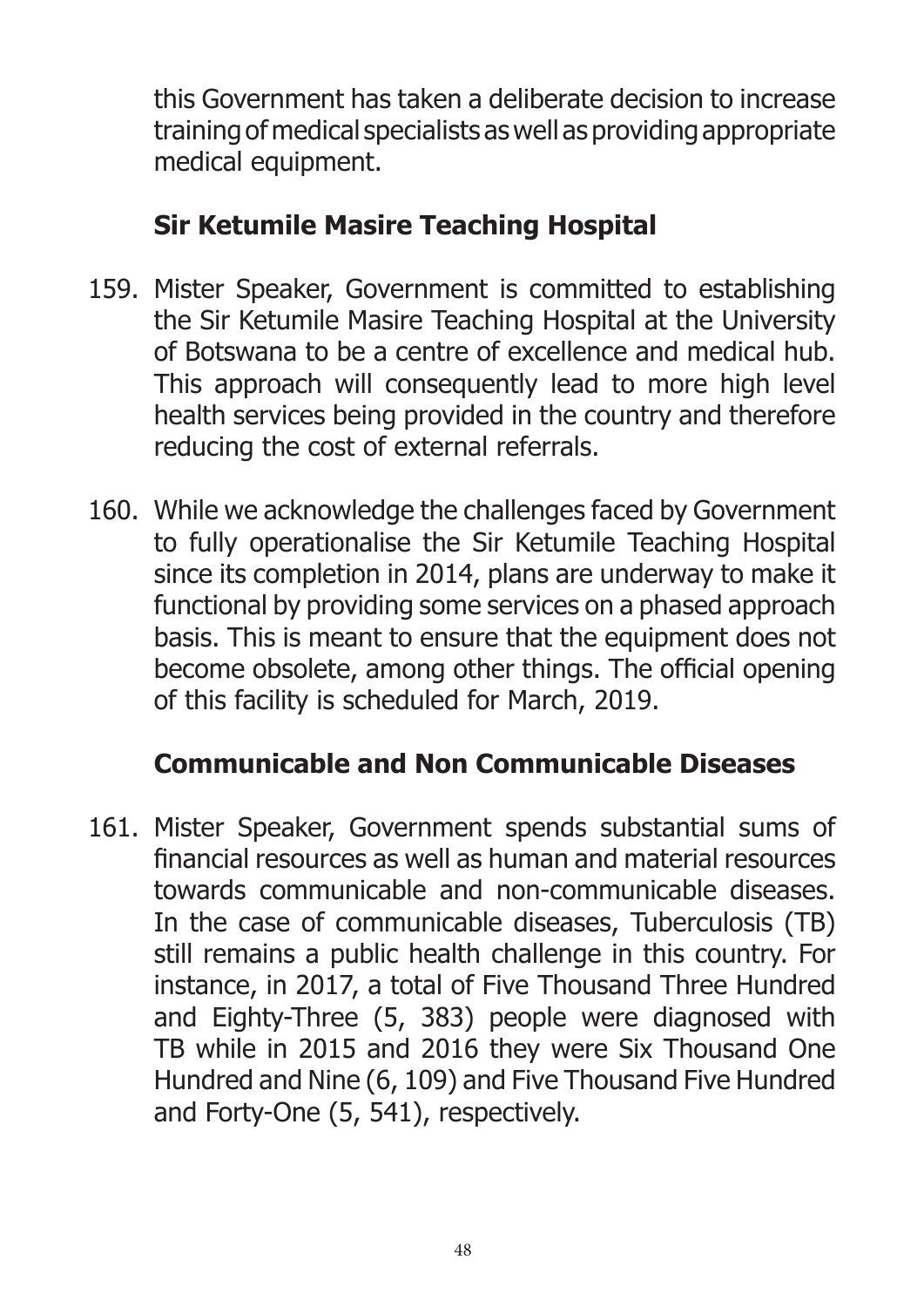- 162. On the other hand, non-communicable diseases (NCDs) are also among major challenges which lead to high number of deaths. NCDs include conditions such as hypertension, stroke, cancers, asthma and diabetes. Their major causes are smoking, harmful use of alcohol and drugs, unhealthy diet and physical inactivity.
- 163. The increasing incidence of people who are overweight and obese among the population has had a negative impact on health outcomes such as reduced quality of life and workforce productivity; chronic health problems such as high blood pressure, cardiovascular disease, diabetes; and escalating health costs. Among the contributing factors to the high prevalence of overweight and obesity is the increased consumption of sugar sweetened products, especially beverages. Government will be considering options to reduce consumption of these products. In this regard, Government will be undertaking extensive consultations within and outside government regarding this issue.

# **Child Health**

164. Mister Speaker, the 2011 census results revealed a significant reduction in Infant Mortality Rate (IMR) from fifty one per one thousand (51 per 1000 ) live births in 2001 to seventeen per one thousand (17 per 1000 ) live births. Similarly, the under-five Mortality Rate (U5MR) has reduced from seventy six per one thousand (76 per 1000) live births in 2001 to twenty eight per one thousand (28 per 1000) live births. However, the country has experienced an abnormally high increase of diarrhoea cases beginning September 2018 among the under-five (5) children. This diarrhoea outbreak has affected over Thirty Thousand (30,000) children across the country, resulting in thirty one (31) deaths. Results from our investigations indicate that the cause of this diarrhoea is Rotavirus which is a common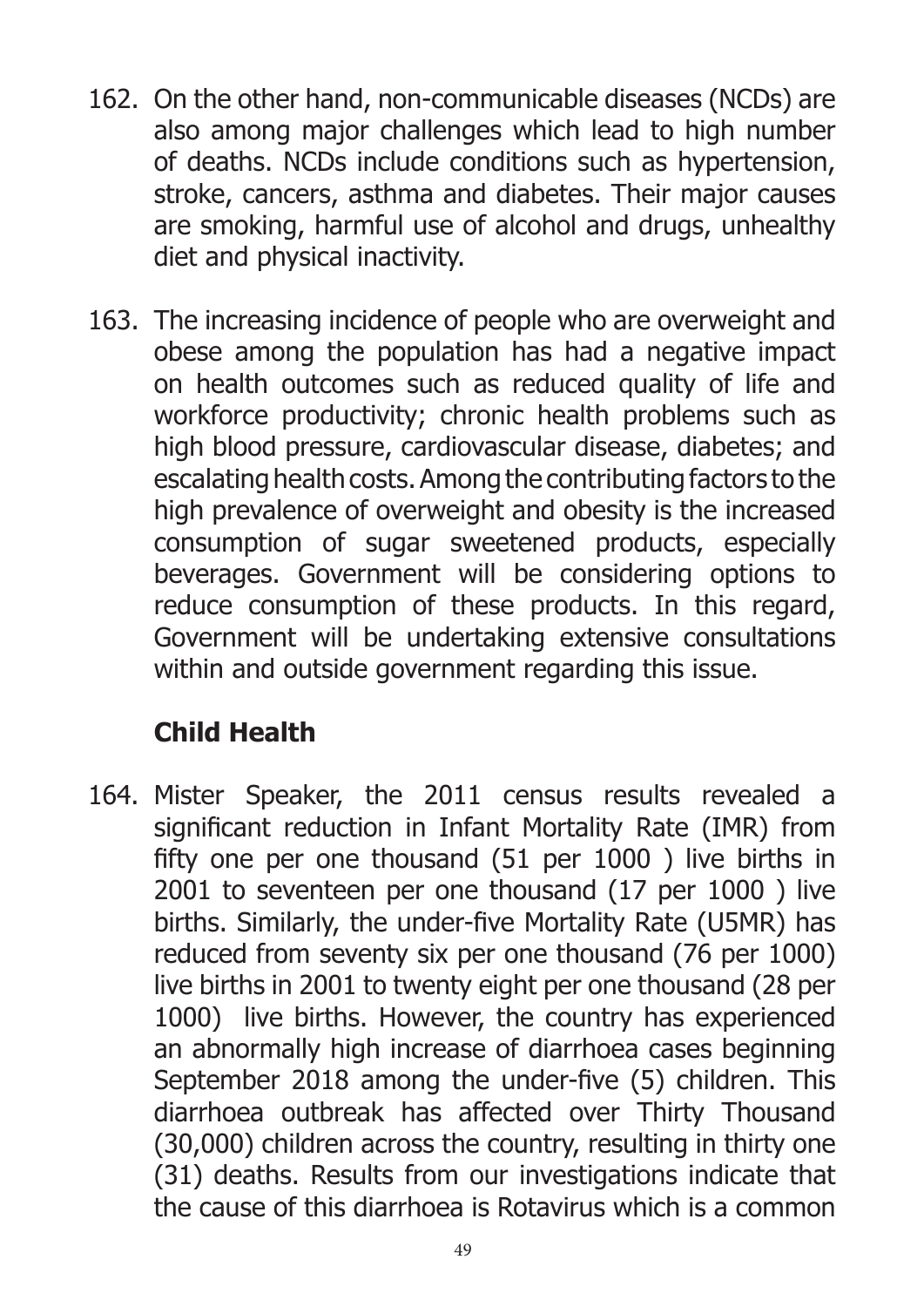infection among this age group. The numbers of diarrhoea cases have since decreased, indicating that the outbreak is now under control.

# **Rehabilitation**

165. Mister Speaker, in 2017, Government started the development of a National Rehabilitation Policy and a Rehabilitation Strategy to better guide rehabilitation interventions. Rehabilitation is one of the health strategies meant for all populations. To this end, the National Rehabilitation Policy and Strategic Plan are being developed to guide interventions that are geared towards improving and optimising functional levels of individuals with different health conditions. This policy is expected to be completed in eighteen months.

# **Mental Health**

166. Mister Speaker, regarding the issue of mental illness and improved access to mental health services, the 1971 Mental Disorders Act is under review. Successful completion of its review and implementation will put Botswana at par with current international practices and standards as well as advocacy for the rights of the mentally challenged.

# **Health Financing Strategy**

167. Mister Speaker, in order to ensure that health care services are not only affordable but are also of high quality; accessible; and sustainable, Government has finalised the development of a Health Financing Strategy. This will provide guidance on a wide range of financing mechanisms for the health sector. Furthermore, the strategy will strengthen Public Private Partnerships both in financing and in provision of health care services.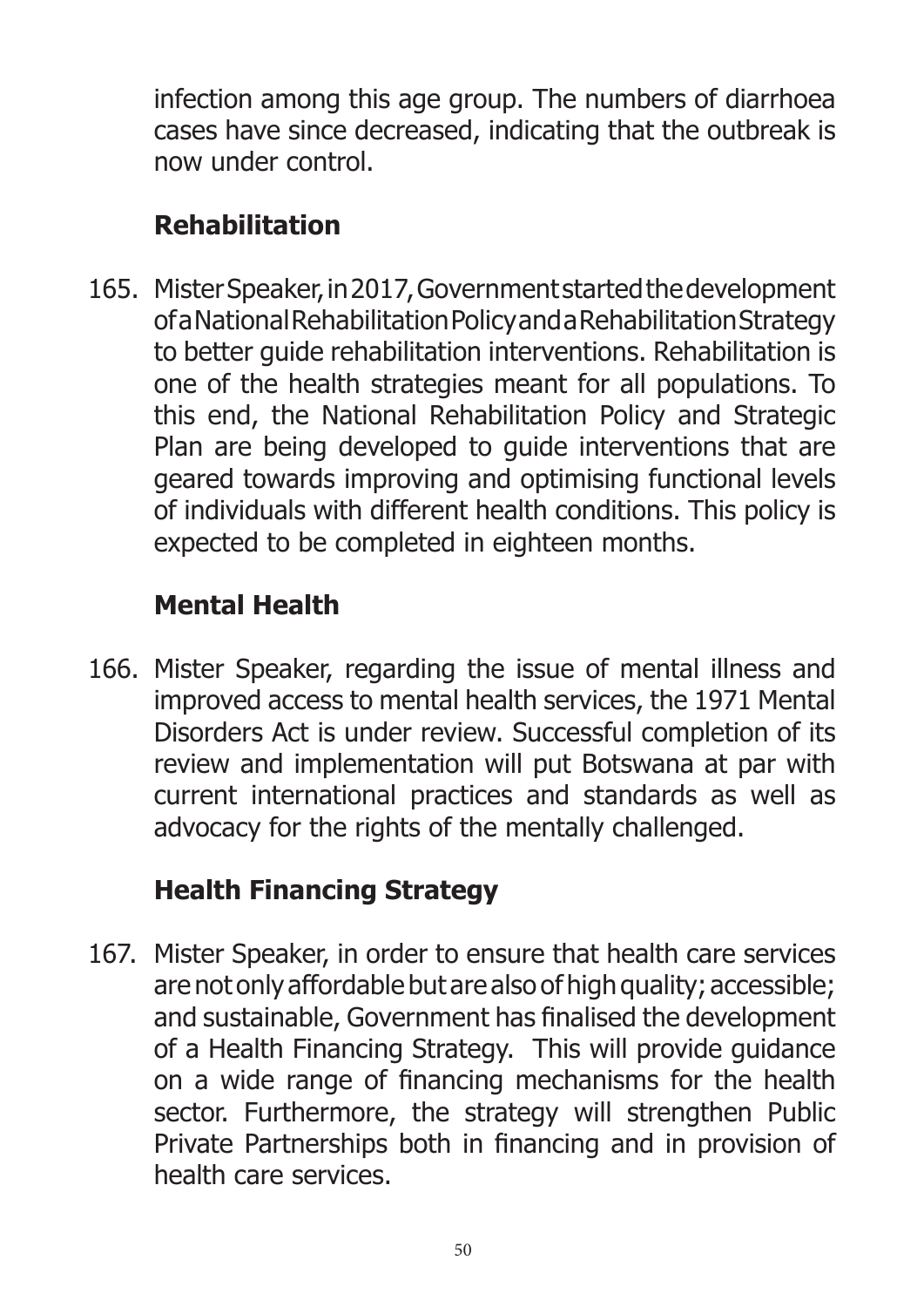## **HIV/AIDS**

- 168. Mister Speaker, Botswana subscribes to United Nations' Sustainable Development Goals (SDGs) which were adopted by UN Member States in 2015. Out of the seventeen (17) SDGs adopted, the third SDG commits UN member countries to achieving universal access to health services for their populations and embarking on a journey towards ending AIDS by 2030. Botswana's resolve to achieving the UNAIDS 2020 targets of 90-90-90 and the challenge of ending AIDS by 2030 is unwavering.
- 169. As at December, 2017 Botswana was rated at 86 percent for both the first and second 90, which respectively, represent people living with HIV and who actually know their status, and those HIV positive who are on treatment. With regard to people on treatment who are virally suppressed, Botswana is rated at 94 percent, meaning that the country has surpassed the global target of 90 percent. In an effort to eliminate mother to child transmission of HIV, we have managed to keep this as low as 2 percent since 2016.
- 170. These achievements have been possible through the implementation of key national programmes such as Treat-All, OptionB Plus for the Prevention of Mother to Child Transmission (PMTCT), HIV Testing Services and community engagement programs such as Communities Acting Together to Control HIV (CATCH).
- 171. Over the past three decades, Botswana has made substantial achievements in the fight against HIV/AIDS. This was made possible by and through financial and technical assistance from different partners. As a result, Botswana has positively responded to these forms of assistance by building human capital resources, that is; skills, knowledge and expertise in the area of HIV/AIDS during the same period.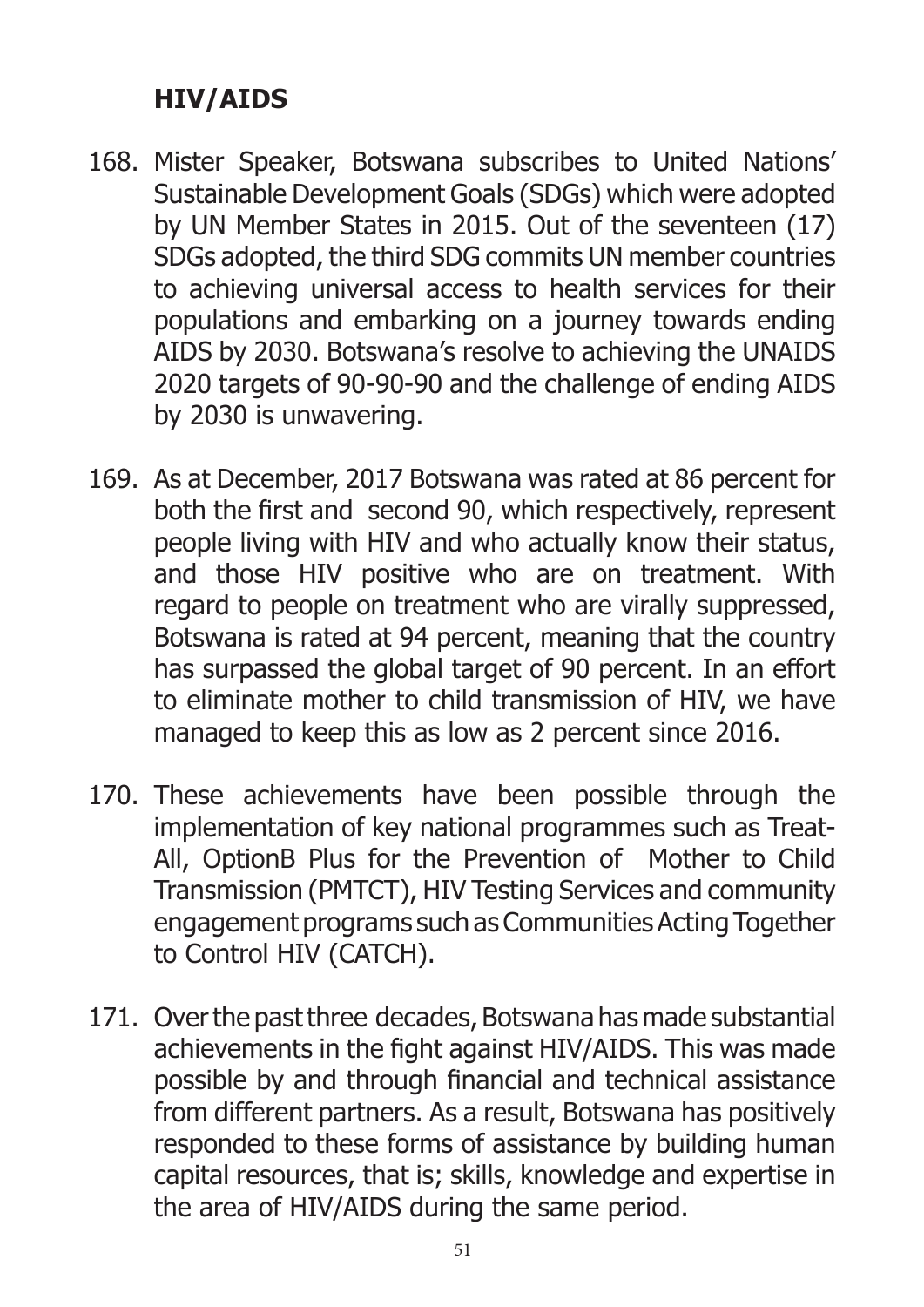### **Communications**

- 172. Mister Speaker, in advocating for the development of the national high-speed Information Communications Technology (ICT) infrastructure to enable and facilitate provision of online services, applications and content, the National Broadband Strategy recommends that ICT infrastructure must be shared amongst all operators. In particular, the strategy has called for the rationalisation and sharing of all Government owned ICT infrastructure. The identified assets will be rationalised and transferred from their respective organisations to the Botswana Fibre Networks (BOFINET) for easier management and operations.
- 173. These will provide infrastructure based services, allowing service providers to share them on non-discriminatory terms and conditions, on fair and open principles, thereby facilitating economic diversification and growth through ICT. The affected ICT assets are:
	- Department of Broadcasting Services, Radio and Television Transmission Network and sites;
	- Botswana Power Corporation Fibre Networks; and
	- Water Utilities Corporation Fibre Networks.

## **International Connectivity**

174. Mister Speaker, the capacities in the West Africa Cable System (WACS) and East African Submarine System (EASSy) cable systems, which have a lifetime of twenty years, are currently utilized at about 53 percent since the last upgrade in November 2017, and efforts are being made to increase capacities through the Republic of South Africa and Namibia to be able to cost effectively increase the utilization of the two cable systems through partnerships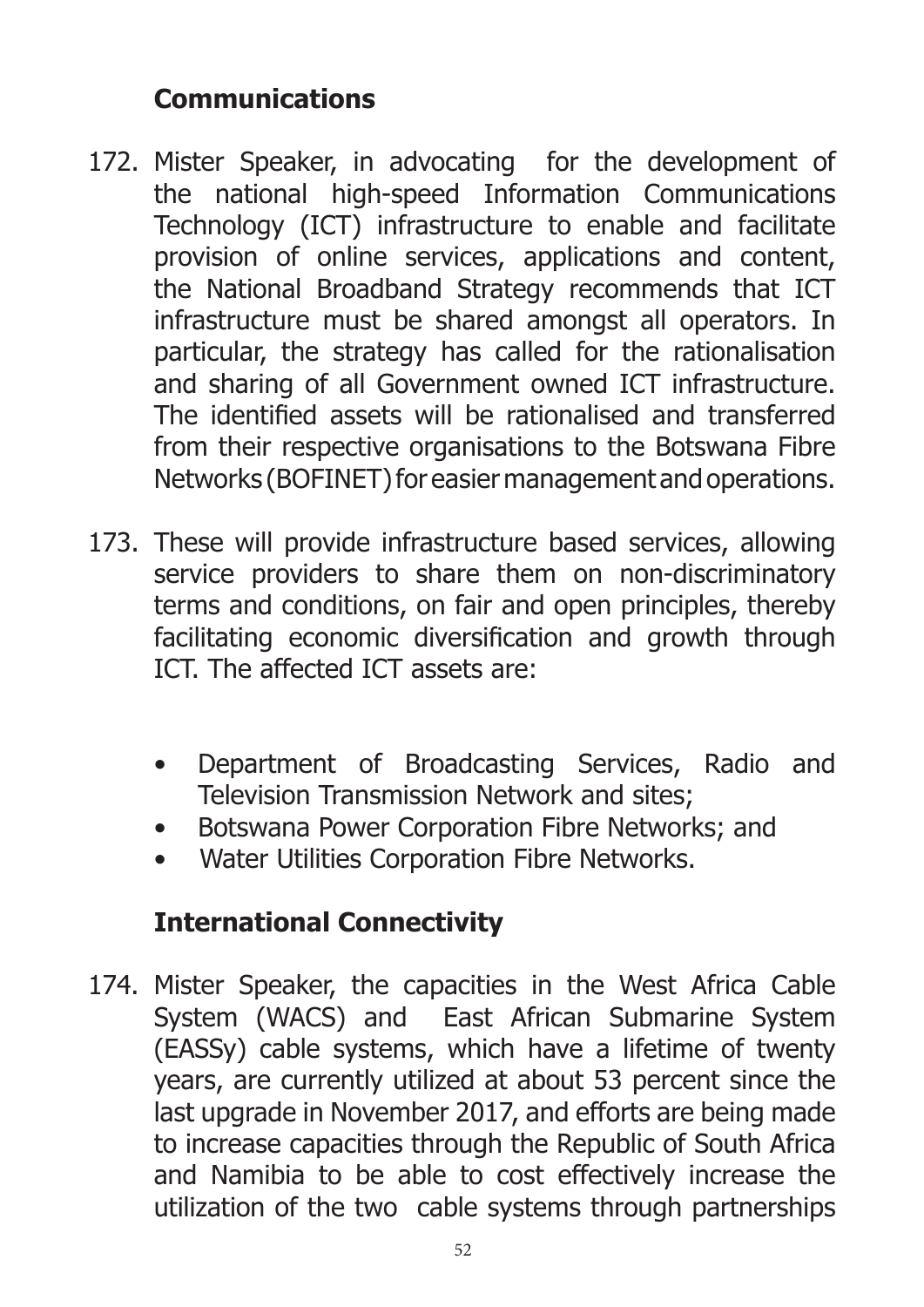with other operators. In order to make BOFINET competitive in this space, BOFINET is partnering with other providers in Namibia and South Africa to develop transit backhaul links on long term ownership basis as well as bringing content providers such as Google, Akamai and Facebook to Botswana.

## **National Backbone Network**

- 175. Mister Speaker, rollout of network providing connectivity between cities, towns and major villages and linking them to the international connectivity is ongoing. The intention is to roll-out national broadband backbone fibre network to Two Hundred and Six (206) identified villages as per the National Broadband Strategy. The roll out of fibre is progressing successfully, extending broadband infrastructure to the Kgalagadi, Okavango and Chobe Districts as well as the Bobirwa Sub-District.
- 176. Currently, Two Hundred and Three (203) sites are now connected to the national backbone fibre network since 2014/15. The plan for 2018 is to extend the fibre network from Kang to Kgalagadi South covering four additional localities of Hukuntsi, Tshane, Lokgwabe, and Lehututu.
- 177. In addition to rolling out the fibre backbone infrastructure, nineteen villages have been connected to the broadband fibre network through high capacity microwave radios. For the 2018/19 financial year, this network will be extended to connect fourteen additional villages, four in the Kgalagadi District and ten (10) in the Kweneng District. For the fibre routes that have been completed, the utilization ranges between 4 percent and 100 percent. This is anticipated to increase sharply during the ongoing roll-out of 3G and 4G networks by mobile operators.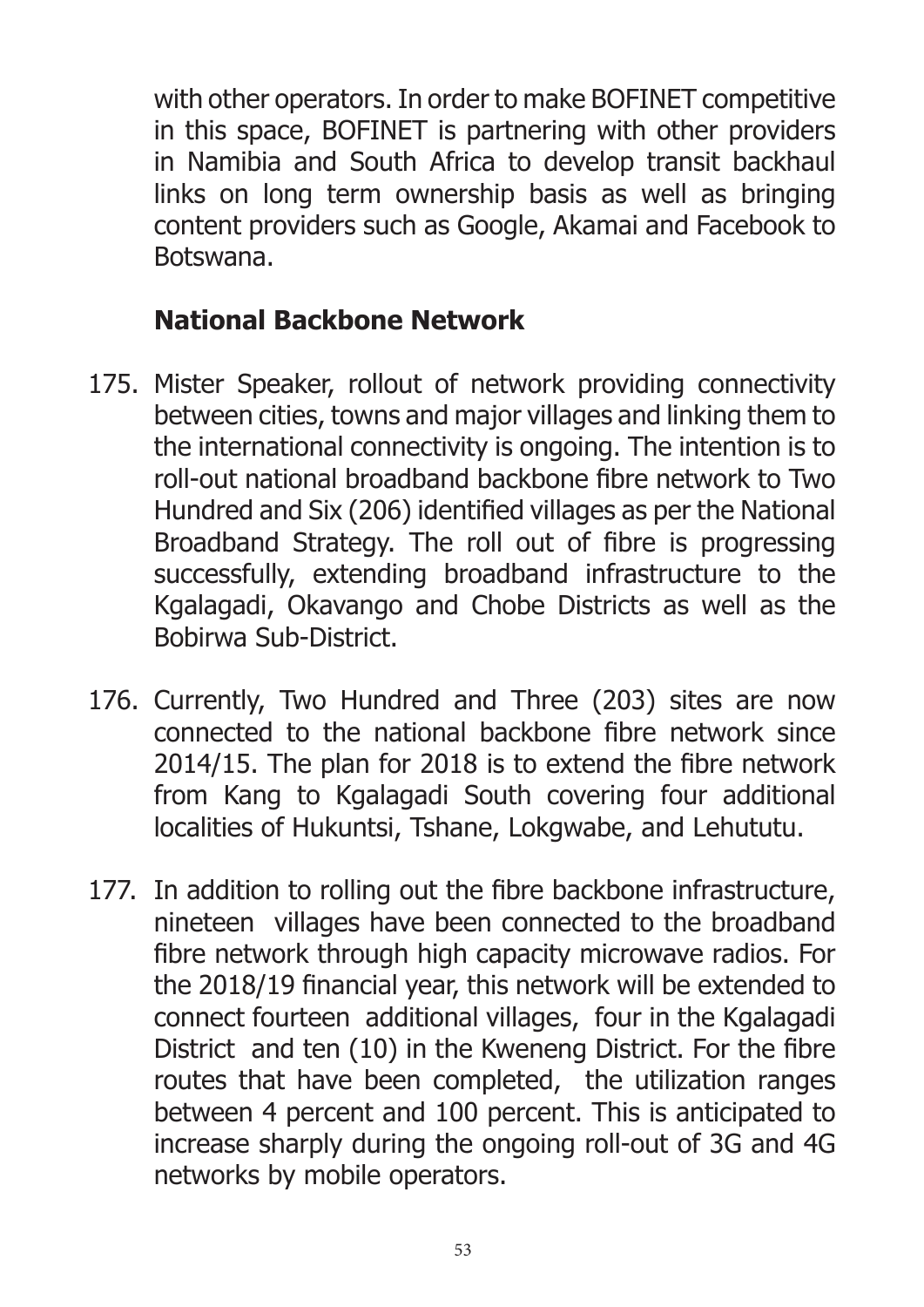### **Postal Network**

178. Mister Speaker, currently there are one hundred and forty (140) branches and eighty five (85) postal agencies across the country. Almost all the post offices are dilapidated. It is for this reason that Government has developed a Postal Infrastructural Development Program to upgrade, refurbish, remodel and develop post offices in all major villages, towns and cities.

# **Transport Sector**

- 179. Mister Speaker, Government remains committed to ensuring that the country's public highway network is reliable, safe and secure by adequately providing both routine and periodic maintenance; and that these are achieved by the involvement of the private sector, in particular, citizen contractors with emphasis on giving preference to people living with disabilities, women and youth.
- 180. There are a number of road infrastructure projects which are ongoing namely, Gaborone-Boatle (20 kilometres) whose physical progress on site is 40 percent against the planned 46 percent Dibete-Mookane-Machaneng (132 kilometres) where progress stands at 20 percent against 53 percent planned, Tshesebe-Masunga (51 kilometres) which stands at 17 percent against 82 percent and Charleshill -Ncojane (109 kilometres) is at 55 percent.
- 181. The construction of Mabeleapudi-Serule road (61.5 kilometres) was awarded in April, while some roads such as Mogoditshane-Mmankgodi Junction (27 kilometres); Mandunyane-Shashe Mooke-Borolong-Chadibe-Mathangwane (81 kilometres) are at tender document preparation stage; and Mosu-Tlhalamabele (28 kilometres) is at tender evaluation stage.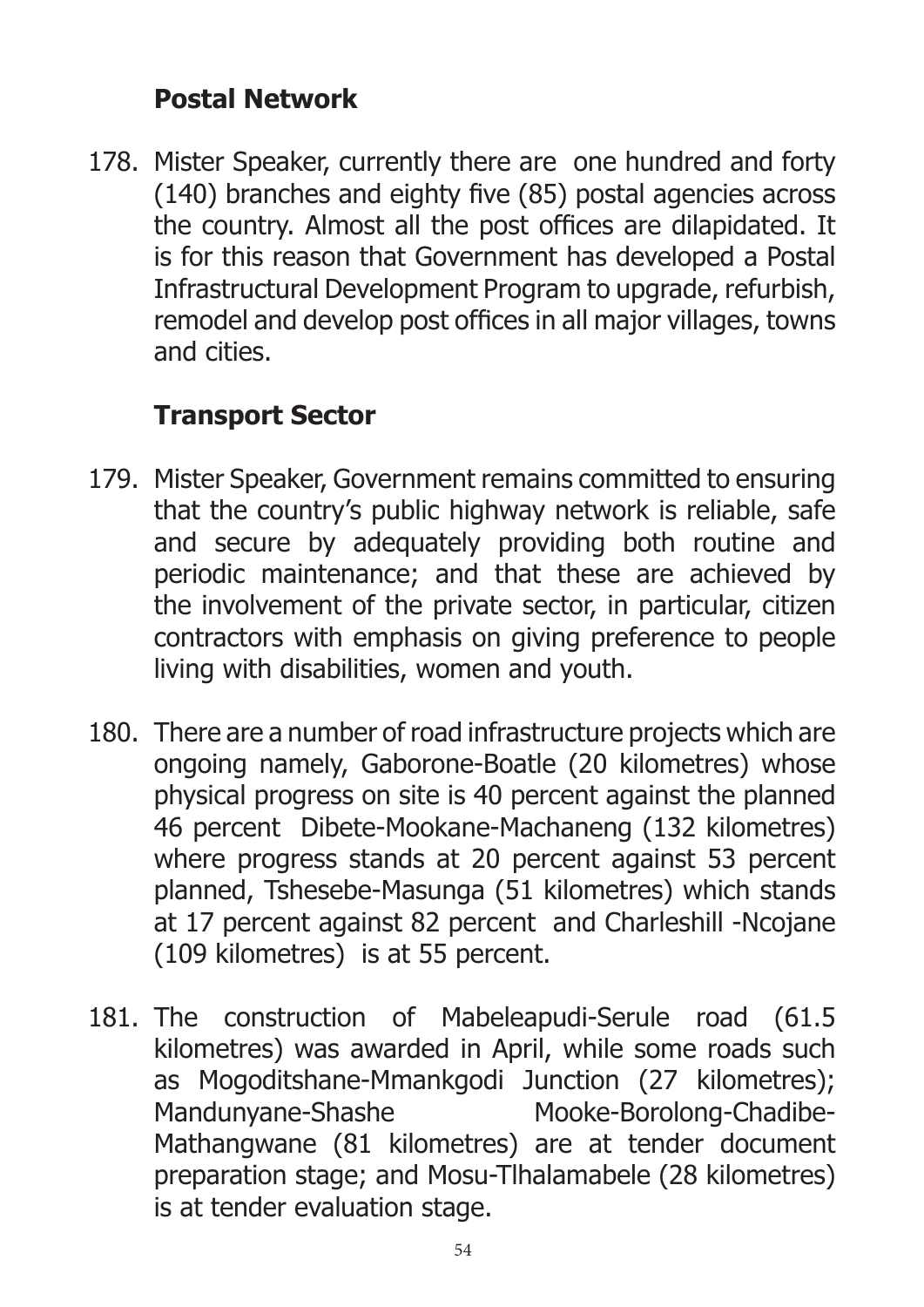- 182. Government aims to design and reconstruct the A3 road from Francistown to Maun, Maun-Mohembo; and some sections of the Nata-Kazungula road; and Palapye-Martins Drift road. The A3 road plays an important role in linking Botswana with Central Africa as we anticipate the increase in freight transport once the construction of the Kazungula Bridge is completed. The Kazungula Bridge project's progress stands at 63.4 percent .
- 183. The Mohembo bridge project, stands at 25 percent completion, against the planned 70 percent which translates to fourteen months delay. However, Government is committed to ensuring that the bridge is completed on time, as planned. Government has re-committed itself to the implementation of the Botswana Integrated Transport Project (BITP) which is co-financed by the World Bank and the OPEC Fund for International Development, by setting up a dedicated project management team. As a result, implementation is beginning to improve.
- 184. In this regard, the Design, Supply, Installation, Operation and Maintenance of the New Greater Gaborone Traffic Signalling System Modernization and Provision of a Centralized Traffic Control (CTC) commenced on 20<sup>th</sup> November, 2017. This project will modernise the traffic signals system in Greater Gaborone to be responsive to traffic changes, resulting in overall improvement in the traffic flow. The design of the system commenced in November, 2017 and is expected to be completed in December, 2018. Installation will commence immediately thereafter.
- 185. Other initiatives related to improvement of traffic flow in Greater Gaborone include:
	- i) The Design, Build and Transfer for Three (3) Interchanges along K T Motsete Drive ("Western Bypass") .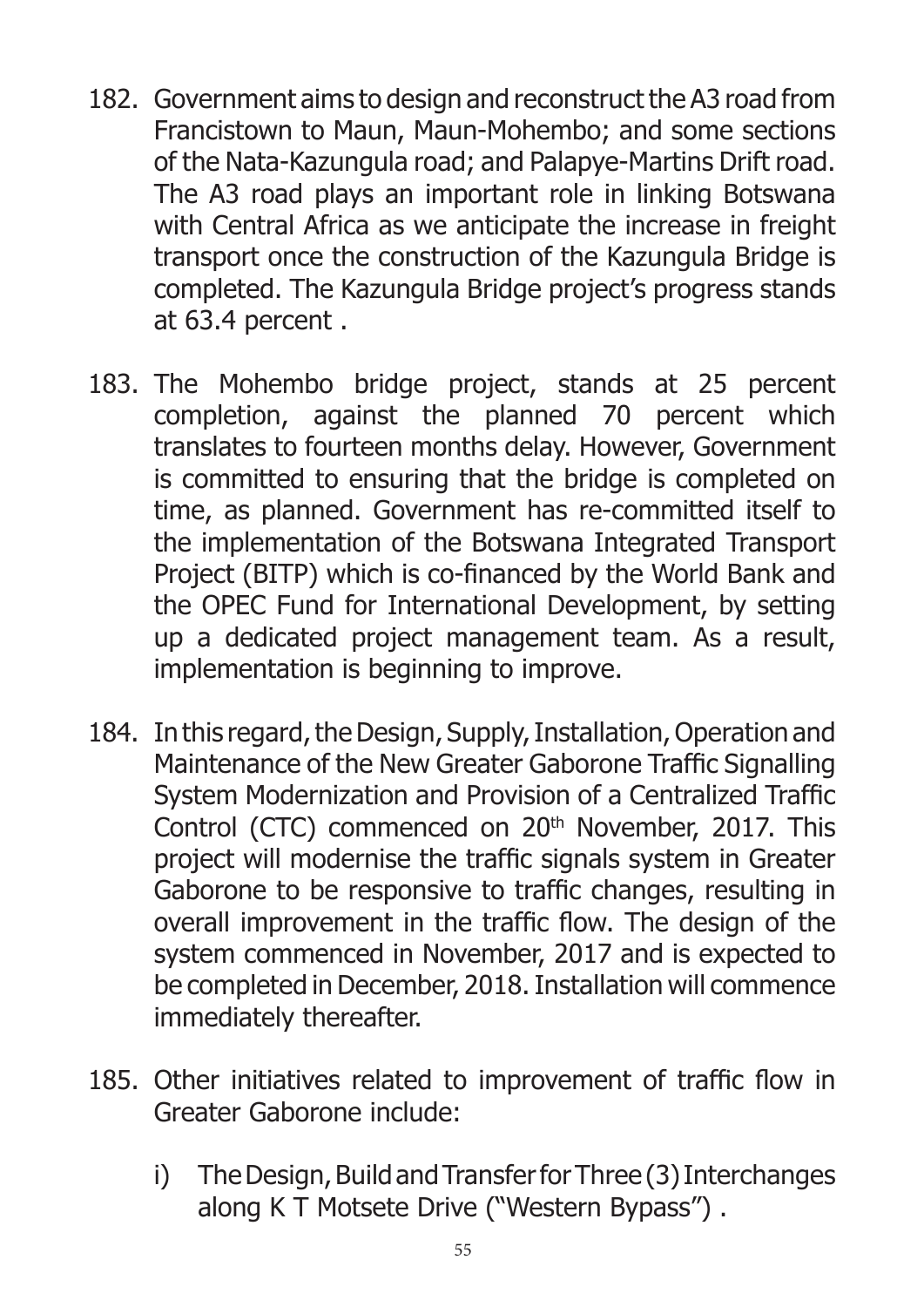- ii) The Design, Build and Transfer for Layout Improvements of 40 Intersections associated with the new Traffic Signals System.
- 186. Output and Performance-Based Road Contracts (OPRC) are ongoing along the Mankgodi Junction-Jwaneng road together with associated access roads (Package 1) and Pitsane, Phitshane Molopo-Mabule road, with associated access roads (Package 2). These contracts are of a Design, Build, Maintain and Transfer (DBMT) type covering a range of project activities entailing designs, construction (for rehabilitation & upgrading) and maintenance.
- 187. Government is currently embarking on transformation that will see the establishment of the Roads Authority. The Roads Authority will consider various opportunities for funding and the entity will be run as a business using business principles where sustainability is fundamental.

# **Aviation (Maun Airport)**

188. Mister Speaker, the first phase of the project is to construct new facilities, so as to decongest the existing terminal building during peak hours by November, 2019. The construction works are scheduled to start in November, 2018. Upon completion of phase 1, Government aims to start the process of constructing the main terminal building, which has been shelved due to budgetary constraints.

#### **Land Governance**

189. Mister Speaker, as the policy environment on the use and control over land evolves, particularly in relation to the National Land Policy of 2015, these changes have implications on land use related statutes. To this end, both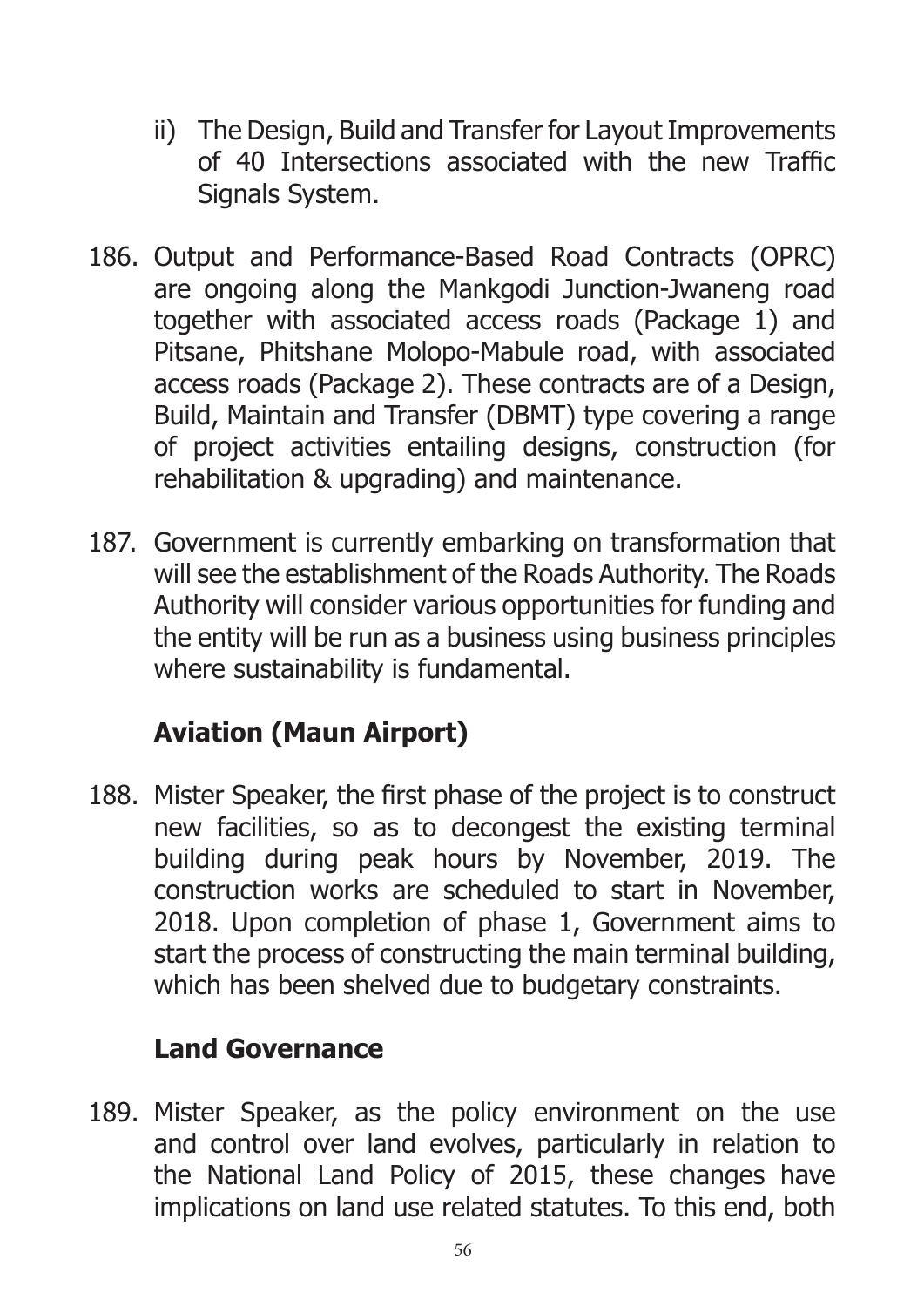the Deeds Registry Act and the Tribal Land Act were amended and approved by Parliament in July, 2017, with the view to facilitate seamless implementation of the National Land Policy.

## **Land Use**

- 190. Mister Speaker, the National Spatial Plan (NSP), which is a framework and a process that provides a spatial vision to future development and investment decisions in the country, was completed in December, 2017. The NSP will, following Cabinet approval, be mainstreamed into other developmental processes to promote multi-sectoral economic development.
- 191. The automation of land administration processes, with the view to deriving efficiencies by deploying and harnessing ICT infrastructure to significantly reduce land processing turnaround time, is ongoing. The Land Administration Procedures Capacity and Systems (LAPCAS) project, which will ultimately scan and digitize all Land Board records for input into the Land Information System (LIS), is progressing well through its multi-faceted layers of system development, data capturing, data quality assurance, data migration and systems interface and integration.
- 192. On System Interface and Integration, Land Information System (LIS) and Government Accounting & Budgeting System (GABS) are expected to be fully integrated by the end of this year. The process of digitalizing allocations in arable (masimo) and grazing areas (meraka) for facilitation of other stakeholders such as the Independent Electoral Commission (IEC) is currently being expedited by the Department of Surveys and Mapping, through the use of aerial photography and satellite imagery, as an interim solution. Government will come up with regulations to fast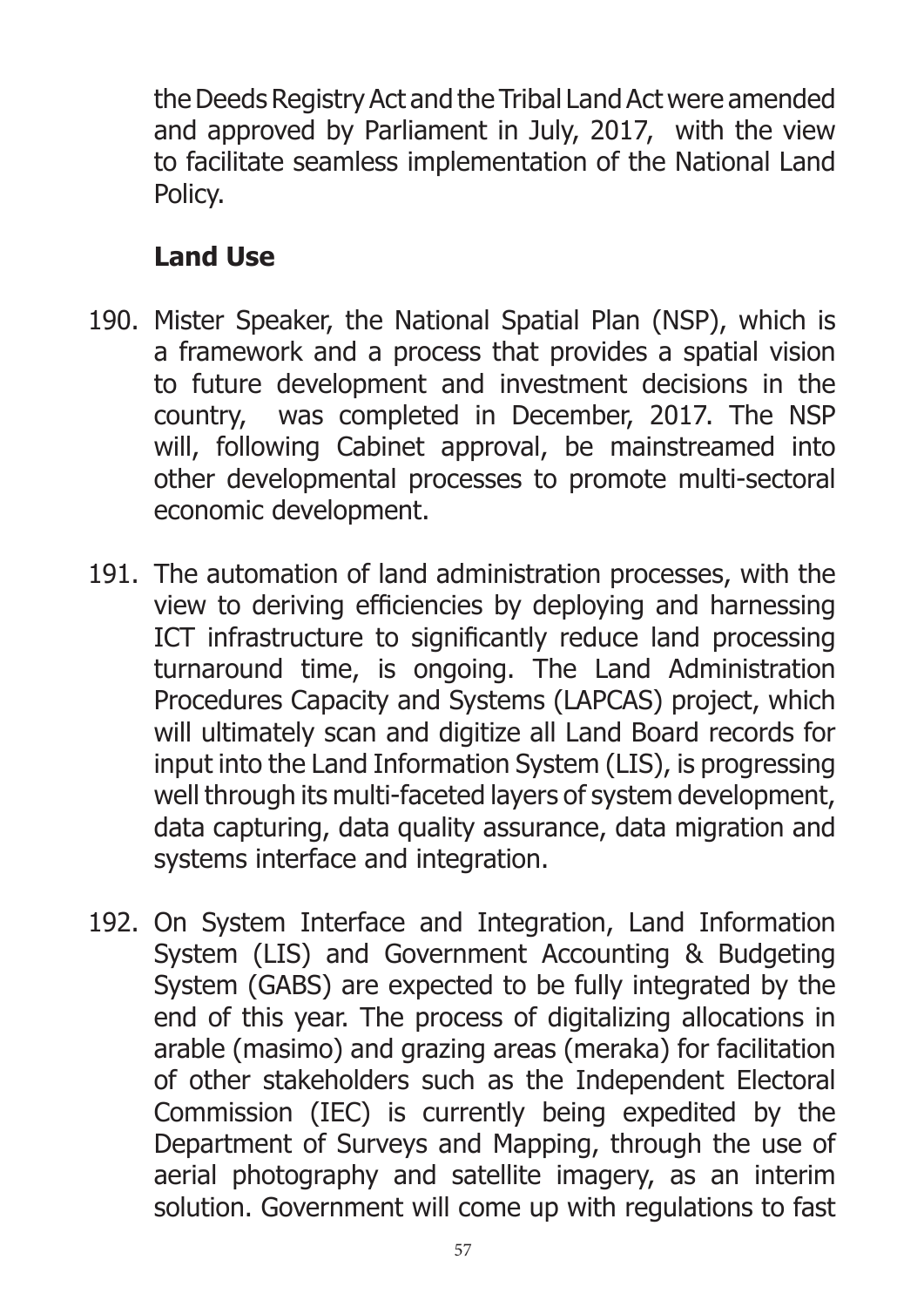track the processing of applications for change of land use in an effort to empower Batswana to use their land for business purposes.

## **Water**

- 193. Mister Speaker, maintaining international water relations remains an important element in building and strengthening partnerships. To this end, Government continues to engage and dialogue with partners on riparian water rights and usage under the auspices of the Okavango River Basin Commission (OKACOM), Orange-Senqu River Basin Commission (ORASECOM), Zambezi River Basin Commission (ZAMCOM) and Limpopo Watercourse Commission (LIMCOM). Some of the key initiatives under international agreements include the Memorandum of Understanding for the Lesotho-Botswana water transfer project that was signed in November, 2017.
- 194. This Memorandum of Understanding has facilitated the commencement of pre-feasibility study for pipelines and dam. The no objection to conduct feasibility for the Dam has been granted by the African Development Bank as the financier. The revised ORASECOM Agreement has been finalised and the signing of the ORASECOM agreement is planned for September, 2019.
- 195. The Water Allocation Strategy report was considered by OKACOM in June, 2018 with recommendations to proceed subject to undertaking assessments related to groundwater, agreeing on types of allocations and refining the concept of acceptable development space for the basin. Upon conclusion of this, the Water Allocation Strategy can then be finalized. OKACOM has secured funds to implement the Strategic Action Programme (SAP) initiatives.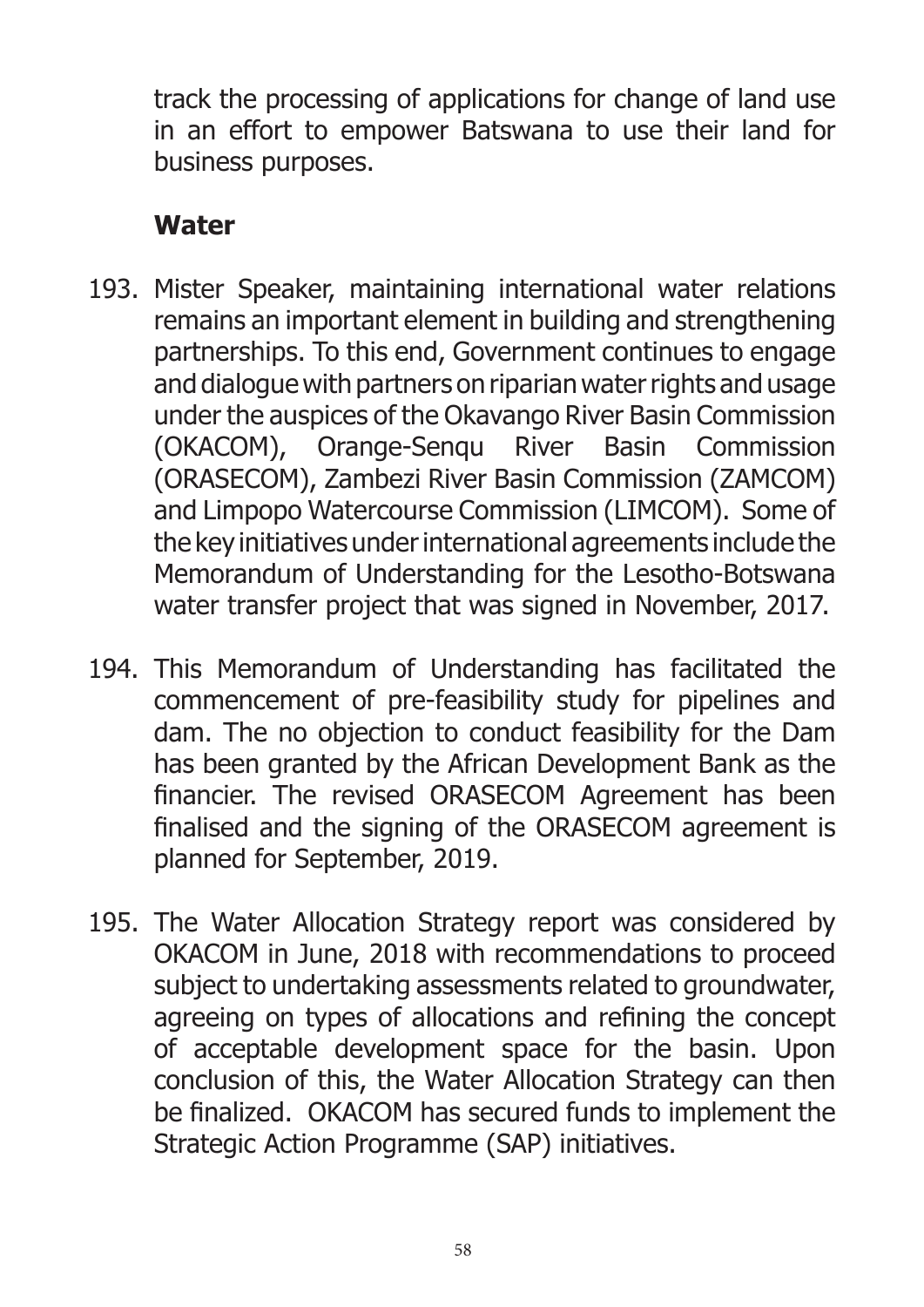- 196. An amount of Six Million, One Hundred Thousand United States Dollars (USD 6.1 million) for four years from UNDP-GEF and Six Million United States Dollars (USD 6 million) from the European Union for three years to support data management issues related to Land Management and Water resources management in the Okavango River Basin is available. The two projects commenced in November, 2017.
- 197. Government continues to maintain and establish bilateral cooperation on water with neighbouring countries. The existing cooperation is the Revised TSWASA agreement of 2008 between Botswana and South Africa on Cross Border Water Supply. Government is in the process of establishing Bilateral Cooperation on Water between Botswana and Namibia; and a Bi-national Cooperation on Water between Botswana and Zimbabwe.
- 198. To meet the Sustainable Development Goals (SDG's), Government is engaged in numerous initiatives to ensure achievement of the SDG 6 on access to water and sanitation services by 2030. Government is undertaking several water infrastructure projects to avail water to the population of Botswana which is unevenly spread geographically. Government has also secured a loan amounting to One Hundred and Forty Five Million Five Hundred Thousand United States Dollars (US\$ 145.5 Million) from the World Bank, within the framework of the Botswana Emergency Water Security and Efficiency (BEWSE) Project that aims at urgently addressing immediate water challenges of infrastructure development and upgrade, institutional strengthening and sector reforms.
- 199. The BEWSE project will improve the availability of water supply and quality of sanitation services in 60 selected villages/settlements. It is estimated that about Four Hundred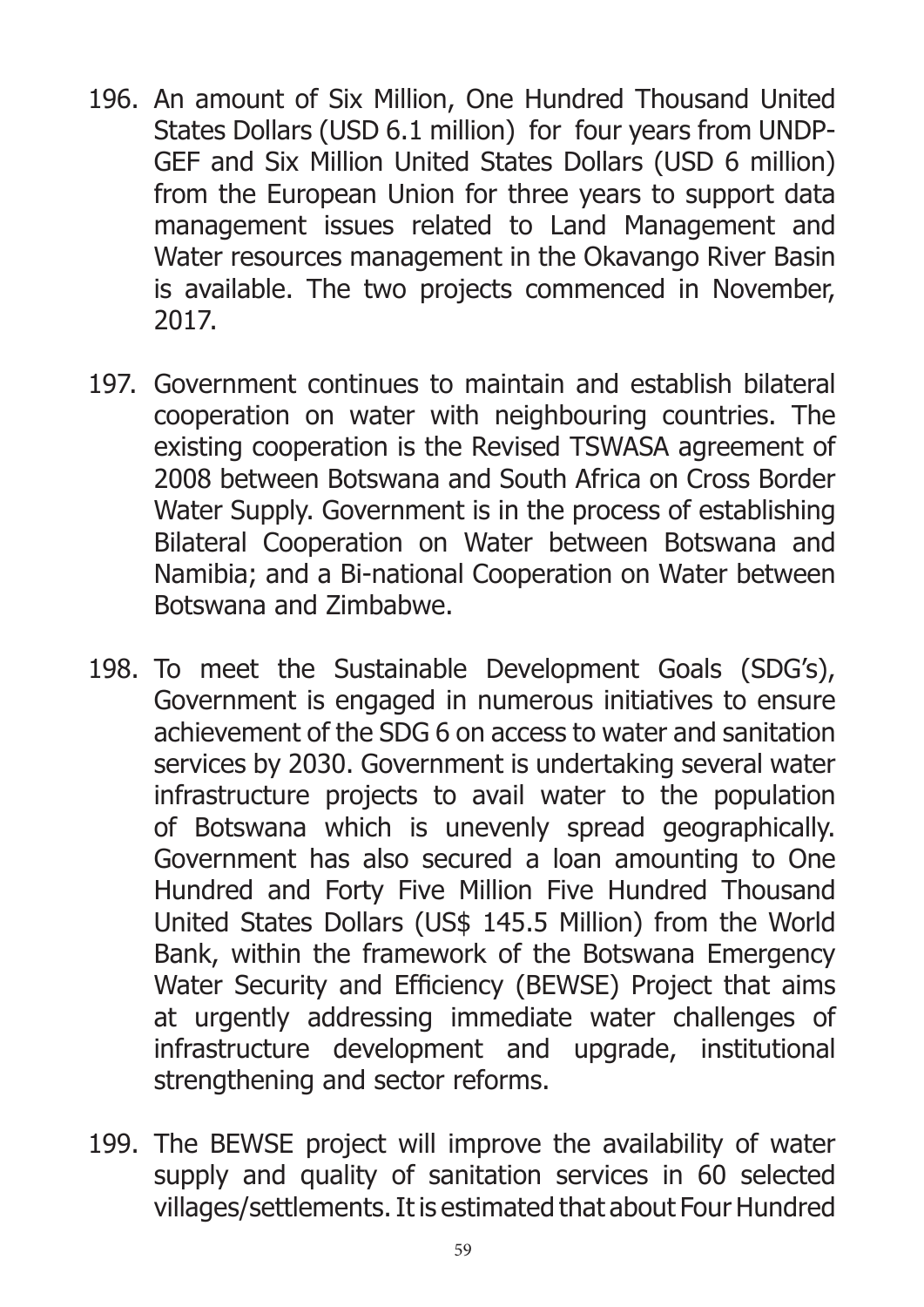and Sixty Thousand (460 000) people in the project areas will benefit from augmentation or rehabilitation of existing water supply systems, and about One Hundred and Seventy Seven Thousand (177 000) people will benefit from improved wastewater treatment and sludge management systems.

#### **Water Security Initiatives**

- 200. Mister Speaker, Botswana is persistently experiencing hydrological droughts that lead to low water security. To further augment our water security efforts, we have embarked on identifying additional water resources to meet the present and future demands which are expected to increase to Three Hundred and Forty Million Cubic Metres (340Mm<sup>3</sup>) by 2035. We are already in consultations with neighbouring sister countries to access our sharedwater courses to develop and secure water security for the country. These projects currently include the Chobe-Zambezi Transfer, Lesotho-Botswana Water Transfer Project and Sea Water Desalination from Namibia.
- 201. With regard to the Chobe-Zambezi Transfer, we have been able to secure an allocation of Four Hundred and Ninety Five Million Cubic Metres per year (495Mm<sup>3</sup>/year), which will be used to supply water to be used for irrigation at Pandamatenga areas and for domestic supply in Southern parts of Botswana. The anticipated completion time for the scheme is 2025. At the moment, a technical team has been assembled to look into the environmental impacts which may arise as a result of the transfer scheme particularly as to how it would affect the Victoria Falls during low flows. The operating rules and Memorandum of Understanding in this regard are currently being drafted.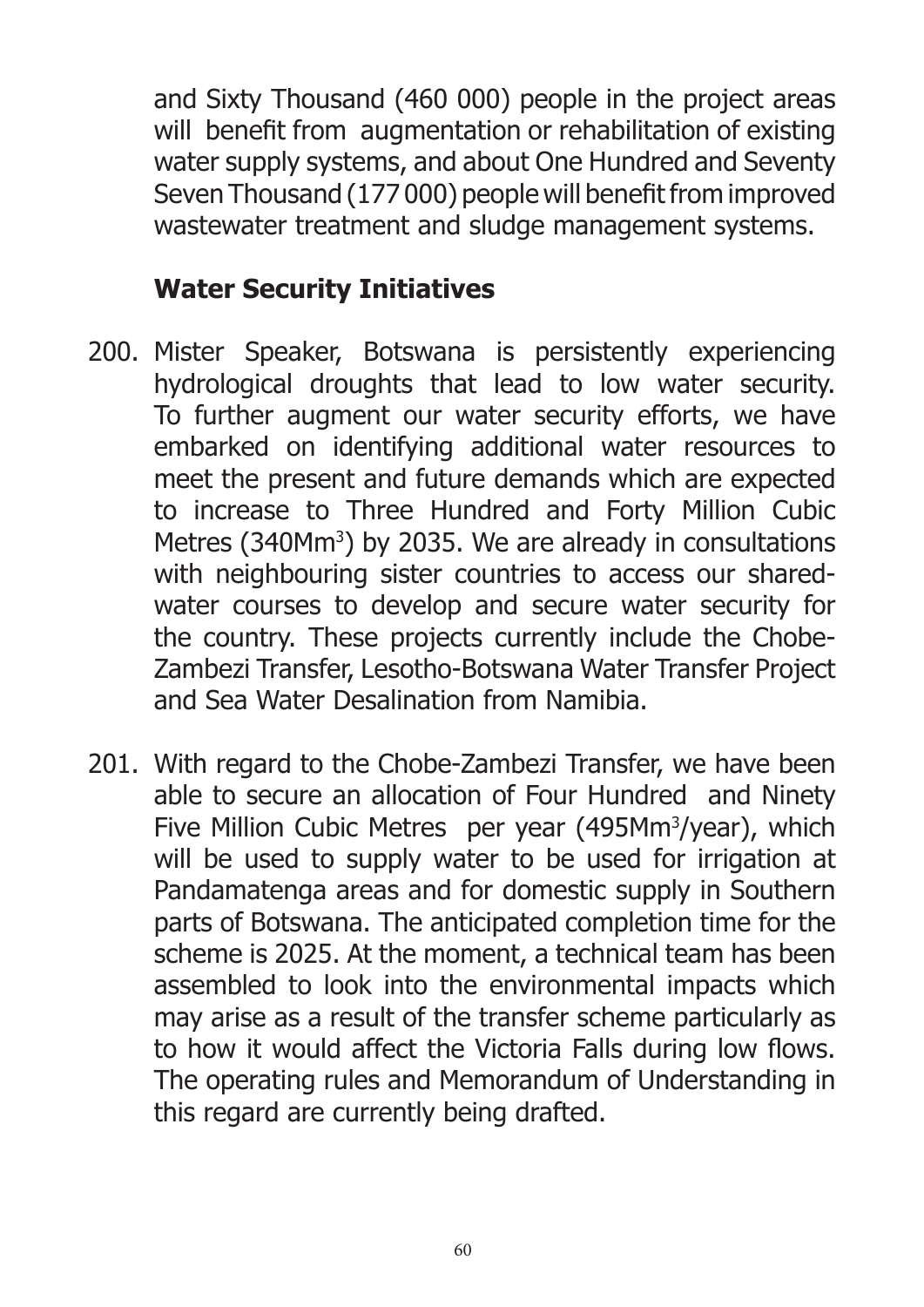- 202. The Lesotho-Botswana Water Transfer which is expected to provide Two Hundred Million Cubic Metres per year (200Mm<sup>3</sup> / year) of water to the South-Eastern parts of Botswana is also ongoing. The project's feasibility study commenced on the 1<sup>st</sup> August, 2018 and is set for completion in June, 2020. The scheme involves the supply of water to Gaborone from Lesotho via a Six to Seven Hundred kilometre (600 to 700 km) pipeline. The Draft Inception Report for the project was presented and discussed with the Joint Management Study Committee on the 23<sup>rd</sup> October, 2018.
- 203. Botswana and Namibia are ready to sign a Memorandum of Understanding regarding the Sea Water Desalination Project. The project is at a tendering stage for procurement of services to undertake a feasibility study to determine the scope and direction of the project. The study is expected to be completed by December, 2019.

## **Energy**

- 204. Mister Speaker, electricity contributes to productivity, employment creation, promotion of the export potential of countries, and reduction of poverty levels, thus leading to improvement in socio-economic development.
- 205. The country's total installed power generating capacity stands at Eight Hundred and Ninety Two Megawatts (892 MW) against the power requirement at peak demand of Five Hundred and Eighty Seven Megawatts (587 MW). On paper, this suggests that we are self-sufficient in terms of installed capacity but the situation on the ground portrays a different picture as the Morupule B power station's low plant availability remains a concern. Until the on-going refurbishment at Morupule A Power station is completed and becomes fully operational, the country will continue to bridge this demand shortfall through power imports.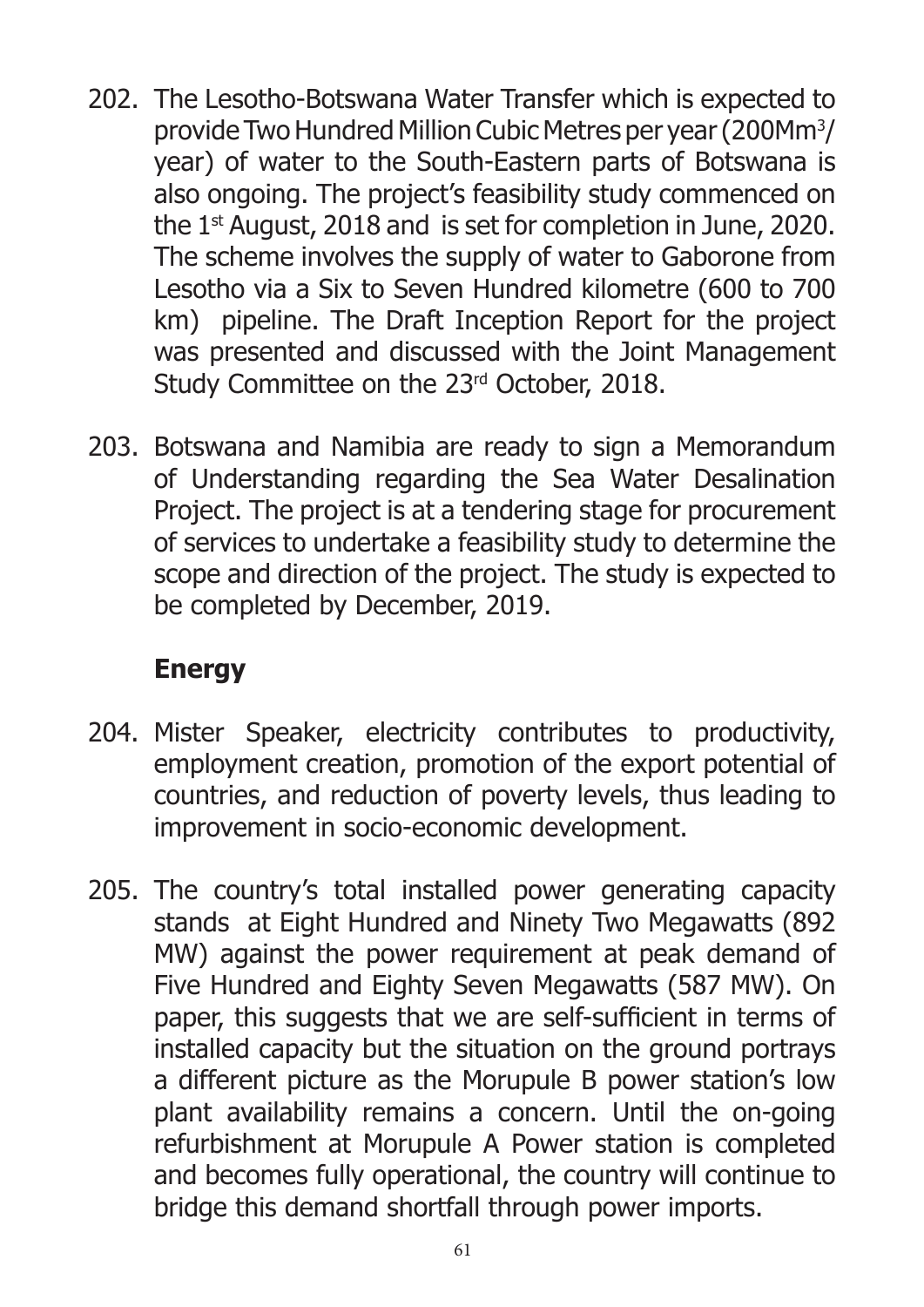- 206. Good progress is being made in respect of the extension of the power transmission grid, with the objective of providing grid access in the North Western part of the country where mining investments are suppressed due to lack of electricity. In addition, the transmission grid reinforcements in the Southern part of the country will significantly improve security and reliability of power supply when the ongoing projects are completed.
- 207. Government is developing an energy policy to address issues of availability, accessibility, affordability and use of green technology. The rural village electrification programme is in progress to address the above objectives. So far, four hundred and two (402) villages have been electrified out of a total of four hundred and ninety two (492) gazetted villages since the inception of the programme. During the 2017/2018 financial year, Government embarked on connection of fifteen (15) new villages and network extension for fortyfive (45) villages. Starting in 2018/19, forty (40) new villages will be electrified while network extension will be done in seventy-two (72) villages country-wide. Once the forty (40) new villages have been completed, and network extension done in the seventy one (71) villages planned, household connectivity will rise to 65 percent from the current 58 percent access level. Additionally, the National Electrification Standard Cost will be reviewed to further address issues of efficiency, affordability and access.
- 208. Currently, 80 percent of villages in Botswana have electricity available and this level is expected to rise to 89 percent upon the successful completion of the additional one hundred and eleven (111) villages. The rural electrification initiative provides jobs for citizen owned companies which in turn provide employment to Batswana.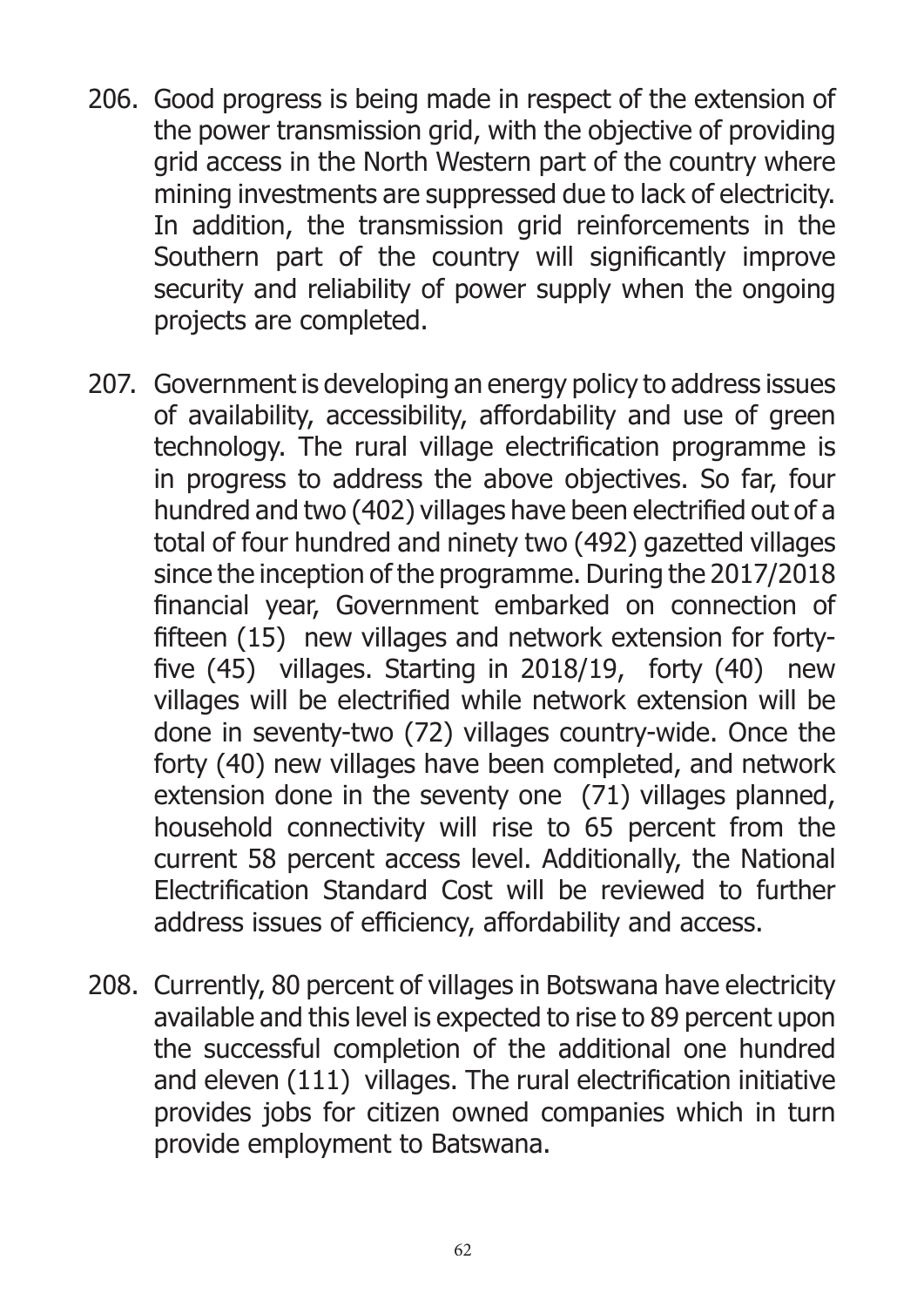#### **Green Technology**

- 209. Mister Speaker, Green Technology or Clean Technology refers to technology that is considered environmentally friendly based on its production process or supply chain. This is a technology that may be employed through various means including renewable energy technologies for provision of electricity, climate smart agriculture and green financing among others, to enhance sustainable development and eradicate poverty in our country.
- 210. In recognition of the abundance of the solar energy resource, Government is committed to tapping into this natural resource. Installed capacity for solar energy installations, when compared to the conventional coal plants, still remains low at approximately 2.15 percent against Government's target of 15 percent by 2030.
- 211. Botswana Power Corporation (BPC) is currently engaged in a procurement process to develop and operate a One Hundred Megawatt (100MW) Solar Power Plant, and tenders for implementation of the project are expected to be awarded by the second quarter of 2019. The project structuring and financial model are currently being undertaken before the close of the financial year.
- 212. Government is also going to consider other clean energy sources such as methane gas from dung that is used for heating and cooking, targeting households in need. Other solar power initiatives include electrification of Agricultural Production Zones (masimo/meraka) to make them attractive to farmers, particularly the youth whilst also promoting safety. There will also be training of youth who will not only do installation, but also maintenance of solar systems. It is for that reason that we recently sent thirteen (13) youth, all females to the renowned Barefoot College in India where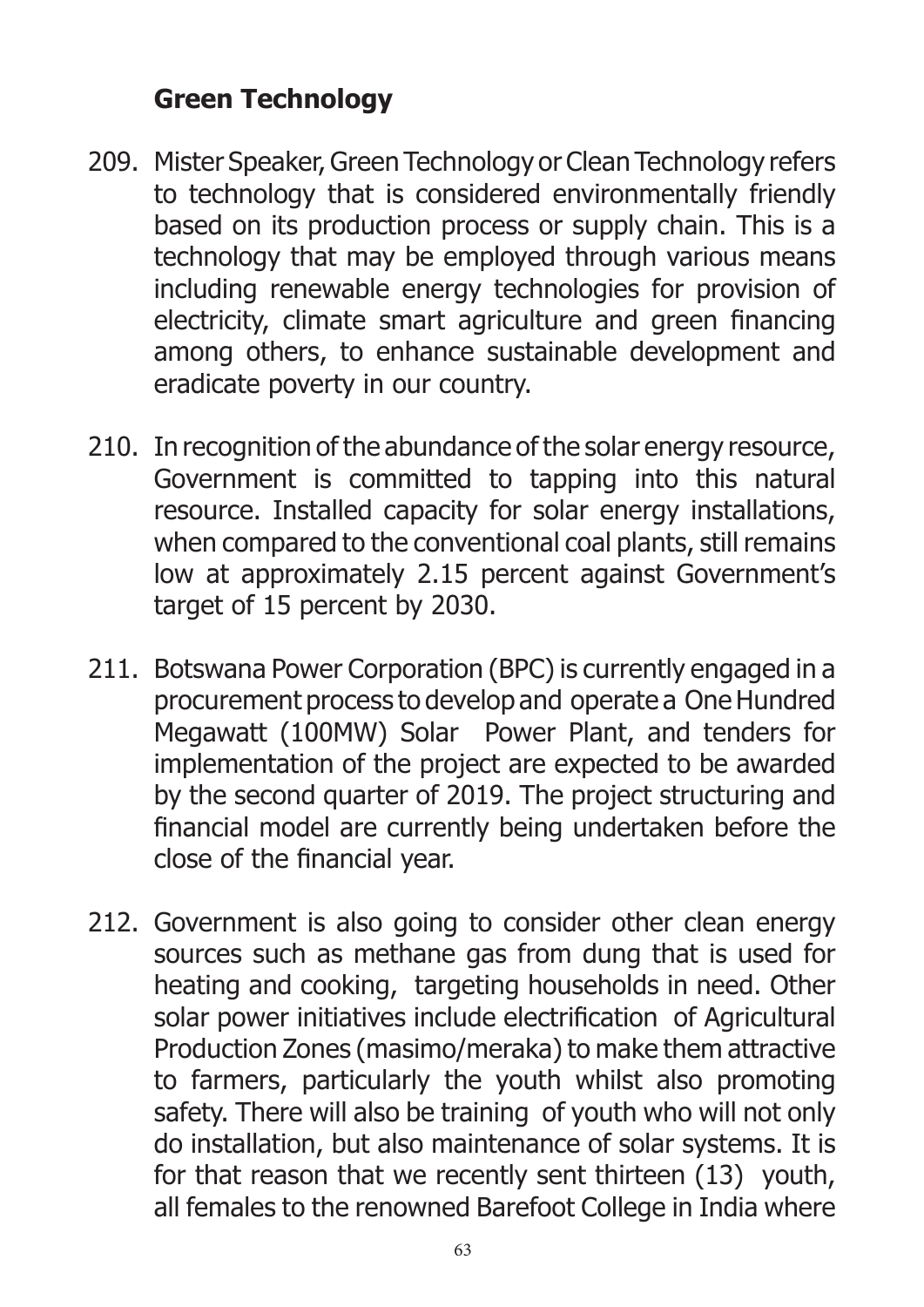they are undergoing training in Solar Power Management - Installation and Maintenance. They are scheduled to return home in March, 2019. We have an agreement through the Human Resource Development Council to send more on an annual basis.

#### **Mining and Minerals Sector**

- 213. Mister Speaker, the minerals sector remains a principal source of revenue for the growth of our economy. Government will continue to grow the economy through mineral beneficiation to maximise the value addition from minerals and to promote development of the private sector to drive beneficiation, despite challenges imposed by depressed markets.
- 214. Botswana's rough diamond exports fell by 13 percent in 2017 to Three Billion, Four Hundred and Eighty Million United States Dollars (USD 3.48 billion) compared to Four Billion and Twenty Million United States Dollars (USD 4.02 billion) in 2016 due to weak prices, and weaker demand particularly in the second half of the year. The global diamond market has continued to show improvement but still remains volatile, with strengthening competition from other luxury goods and laboratory grown diamonds.
- 215. I am, however, concerned about the limited participation of citizens in the downstream diamond industry, specifically in the cutting and polishing, and jewellery segments. In this regard Government will enhance citizen participation in the diamond industry through skills development and mentoring, improving access to rough diamond supply and funding. This also includes developments of core diamond technical skills through locally established diamond cutting and polishing schools. The core technical skills will be complemented with commercial and business skills. An incubator and mentoring programme will also be developed to facilitate industry exposure and access to high quality business courses.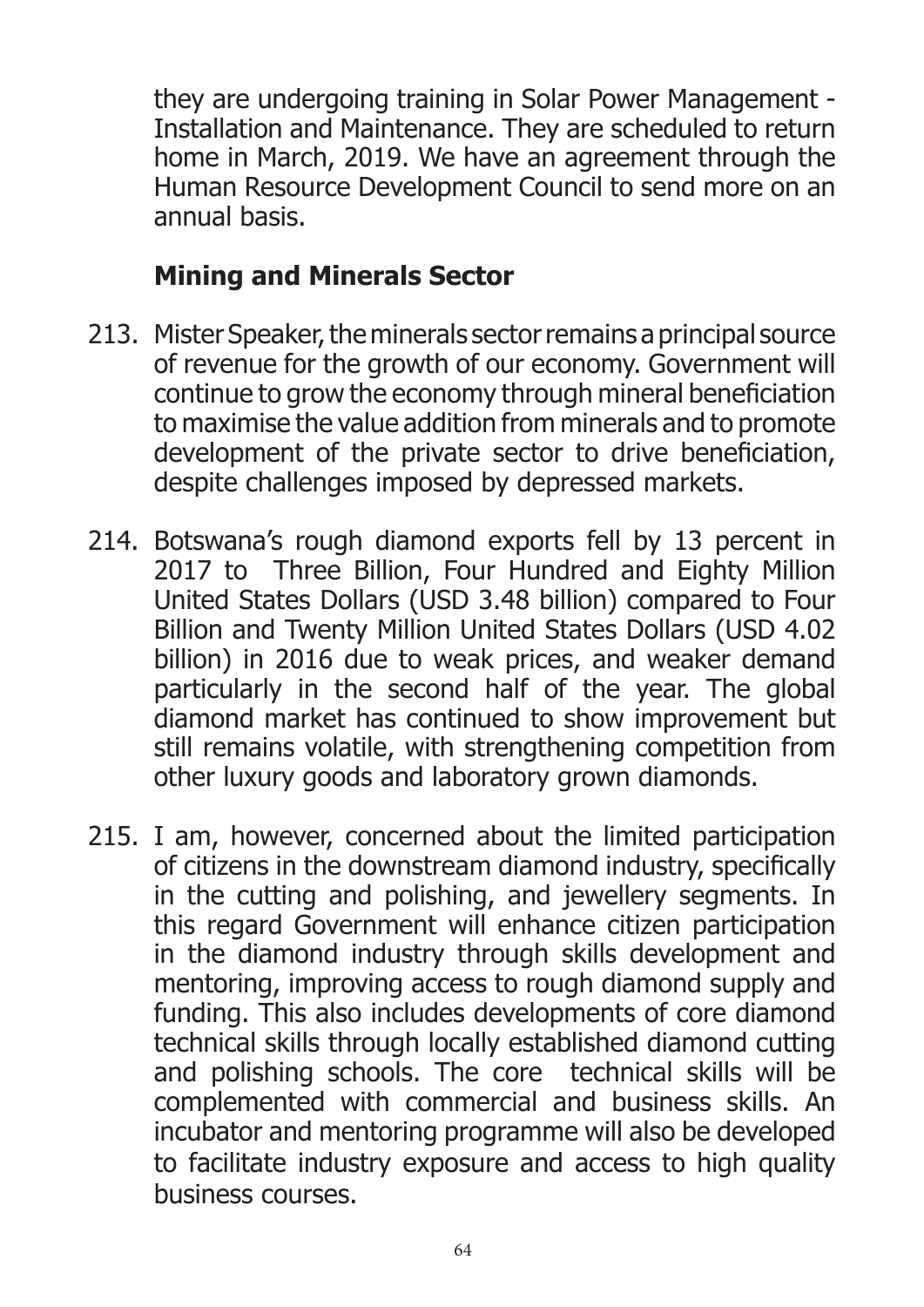216. Government is committed to take beneficiation to the highest level and I therefore appeal to all our partners to support our cause to transform Botswana into a vibrant and active diamond centre.

## **Base Metals**

217. Mister Speaker, Copper and Nickel prices have shown improvement during 2017 but continue to show uncertainty during 2018, thus putting potential base metal investors under uncertainty to invest in base metal projects. Currently the price for nickel is at Five United States Dollars and Thirty Two Cents per Pound (USD5.32/lb) whilst that for higher grade copper is as low as Two United States Dollars and Sixty Seven Cents per Pound (USD2.67/lb) . However, I am happy to announce that a mining license has been given to Minergy (Pty) Ltd, to open a mine near Medie in Kweneng, and Khoemacau is starting a new box-cut near the legacy Boseto mine which was under liquidation. Other mines like Mowana have re-started production albeit with the attendant challenges. Tshukudu Metals are continuing with prospecting for copper near Ghanzi with the hope that mining will start next year.

## **BCL and Tati Nickel Mines**

218. Mister Speaker, BCL mine is under final liquidation whilst Tati Nickel Mine is under provisional liquidation. Liquidation is a judicial process which takes time. However, I am happy to indicate that Government has set-up a technical committee to work with the Liquidator to enable it to have technical input especially in mining matters. We believe this will protect the interests of Government whilst improving liaison with the Liquidator.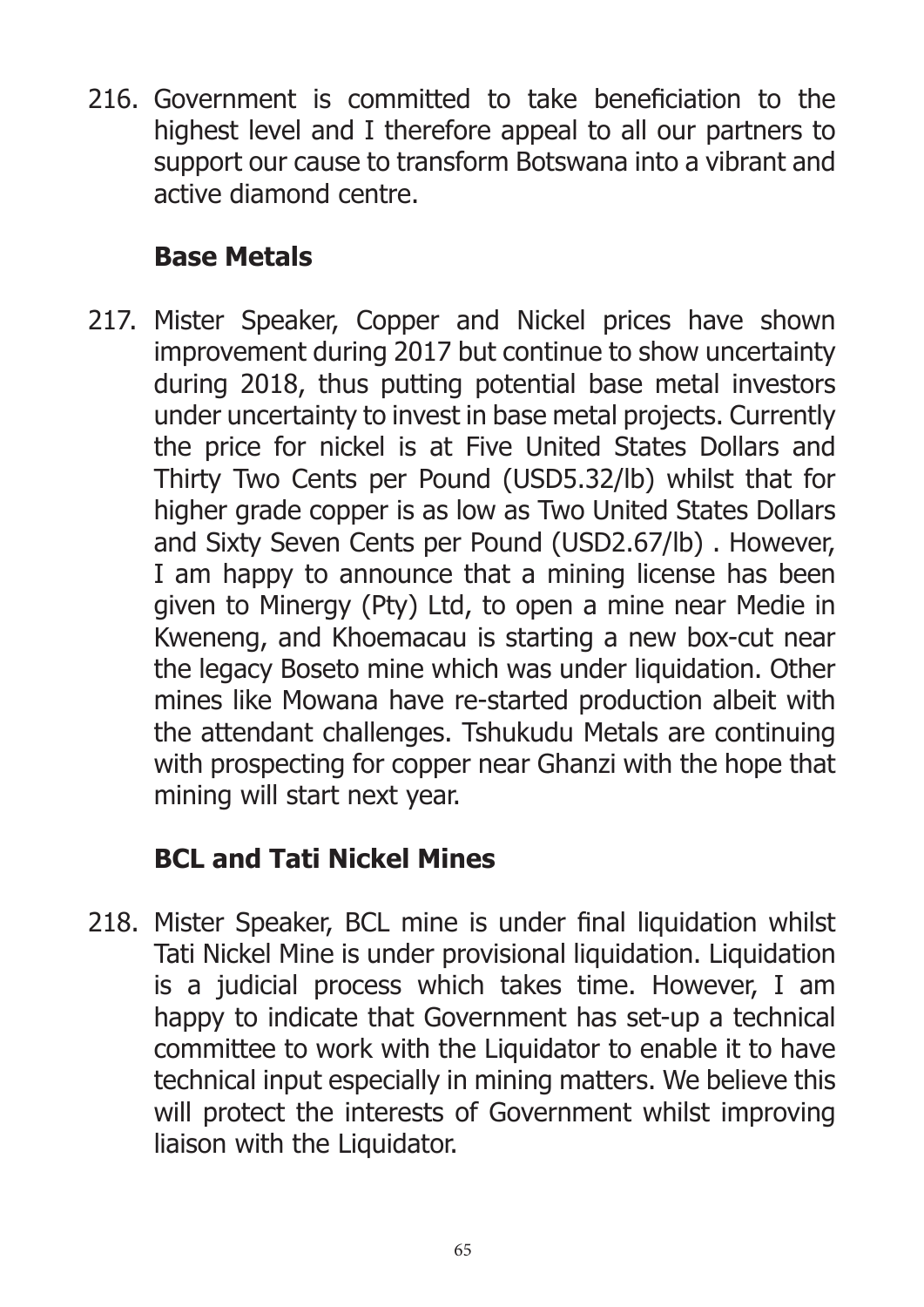## **Energy Minerals**

219. Mister Speaker, the energy sector has shown growth which saw the granting of mining licences to several companies. To be recognised as one of the top ten (10) destinations of choice, realised through private sector investment, investor confidence and the re-emergence of Botswana as a preferred mining destination, Government is undertaking the Revision of the National Geological Map to provide up to date geoscience maps for promotion of mineral exploration and diversification of the mineral sector. Such a map will be digitalised to allow investors to access geophysical information about opportunities for mining, without physically having to come to Botswana.

## **Independent Electoral Commission**

- 220. Mister Speaker, the Commission has set the General Voter Registration period from the 3<sup>rd</sup> September to 11<sup>th</sup> November, 2018. The Commission continues to sensitise citizens on voter registration, and the exercise has been extended to key stakeholders. I wish to take this opportunity to appeal to Batswana to register in larger numbers so that they can vote for their political leaders next year.
- 221. The interface between the Election Management System (EMS) and the Land Information System (LIS) has not materialised due to the delayed completion of the Land Administration Procedures, Capacity and Systems (LAPCAS) project. The interface was aimed at addressing challenges of voter trafficking, cross border registration, use of nonresidential or non-existent plots, as well as oversubscribed plots as experienced in the past during voter registration. The country will benefit from the interface of the two systems in preparation for the 2024 General Elections.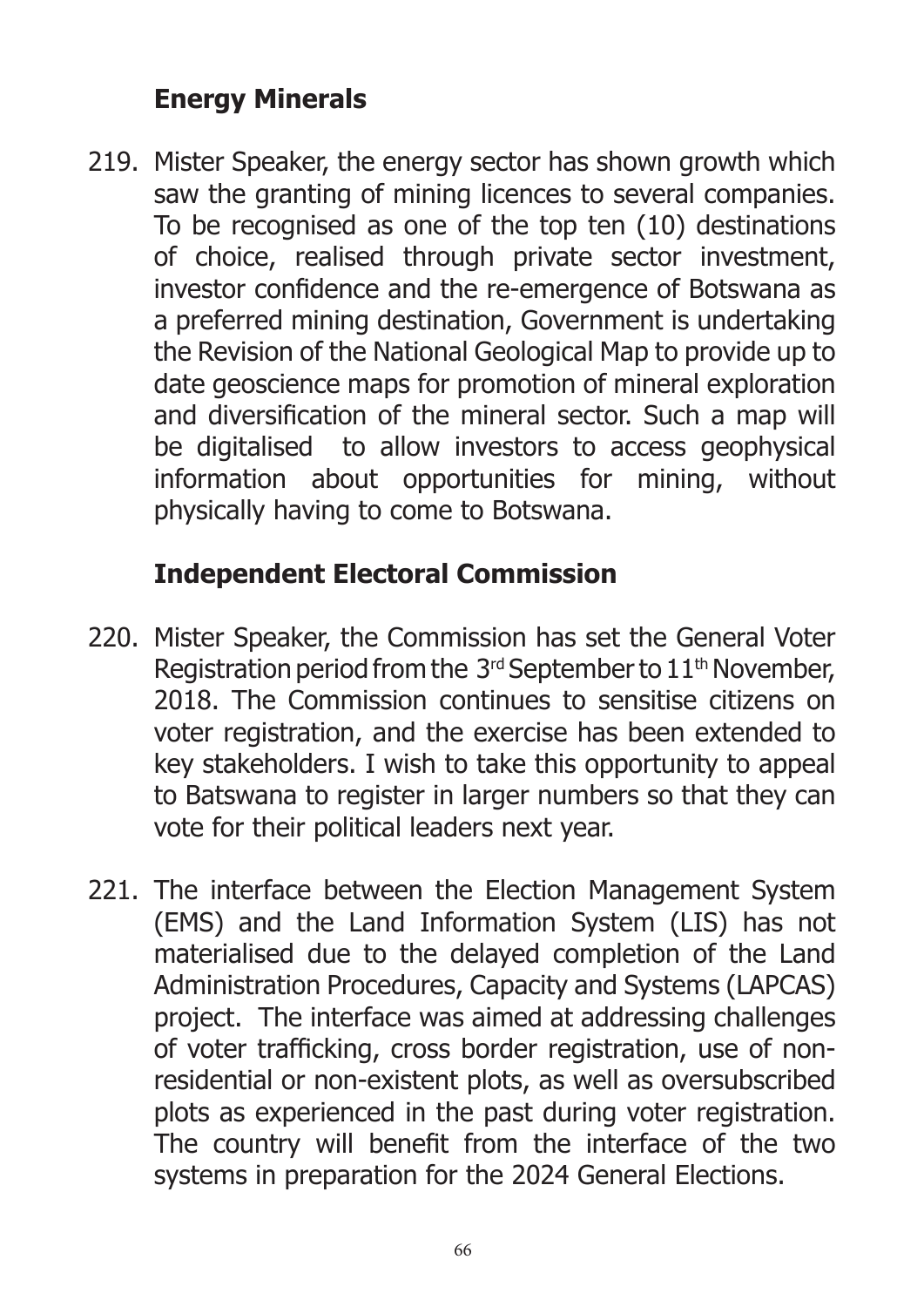222. The procurement of Electronic Voting Machines (EVMs) was stalled due to the fact that the Electoral (Amendment) Act, 2016, has not been given a commencement date. Furthermore, the Electoral (Amendment) Bill of 2017, which sought to include the use of the Voter Verifiable Paper Audit Trail (VVPAT) has not been tabled before Parliament. Additionally the serious threats expressed to our peace, stability, and security were taken into account. Therefore, Government took the responsible decision to suspend the use of EVMs for the 2019 General Elections. This decision was arrived at out of the knowledge that it is much easier to destroy than to rebuild.

# **Ombudsman**

223. Mister Speaker, being a democratic state, Botswana has constantly committed herself to the maintenance of high standards of governance and the rule of law. The Government of Botswana has undertaken, under the National Development Plan 11, to strengthen institutions of governance, to provide an efficient and effective service, supported by a robust legal framework and decentralised governance. The Ombudsman Act is being reviewed to broaden the Ombudsman's mandate by conferring on it the responsibility to protect and promote human rights.

## **Enactment of Laws**

224. Mister Speaker, during February and July, 2018, Parliament enacted laws and amended others, to ensure that Botswana does not become, nor be perceived, as a safe haven for money laundering or financing of terrorism. Consequently these new laws have occasioned the need to establish new structures such as the Office of the Receiver, a Drug Enforcement Agency and a Weapons of Mass Destruction Agency.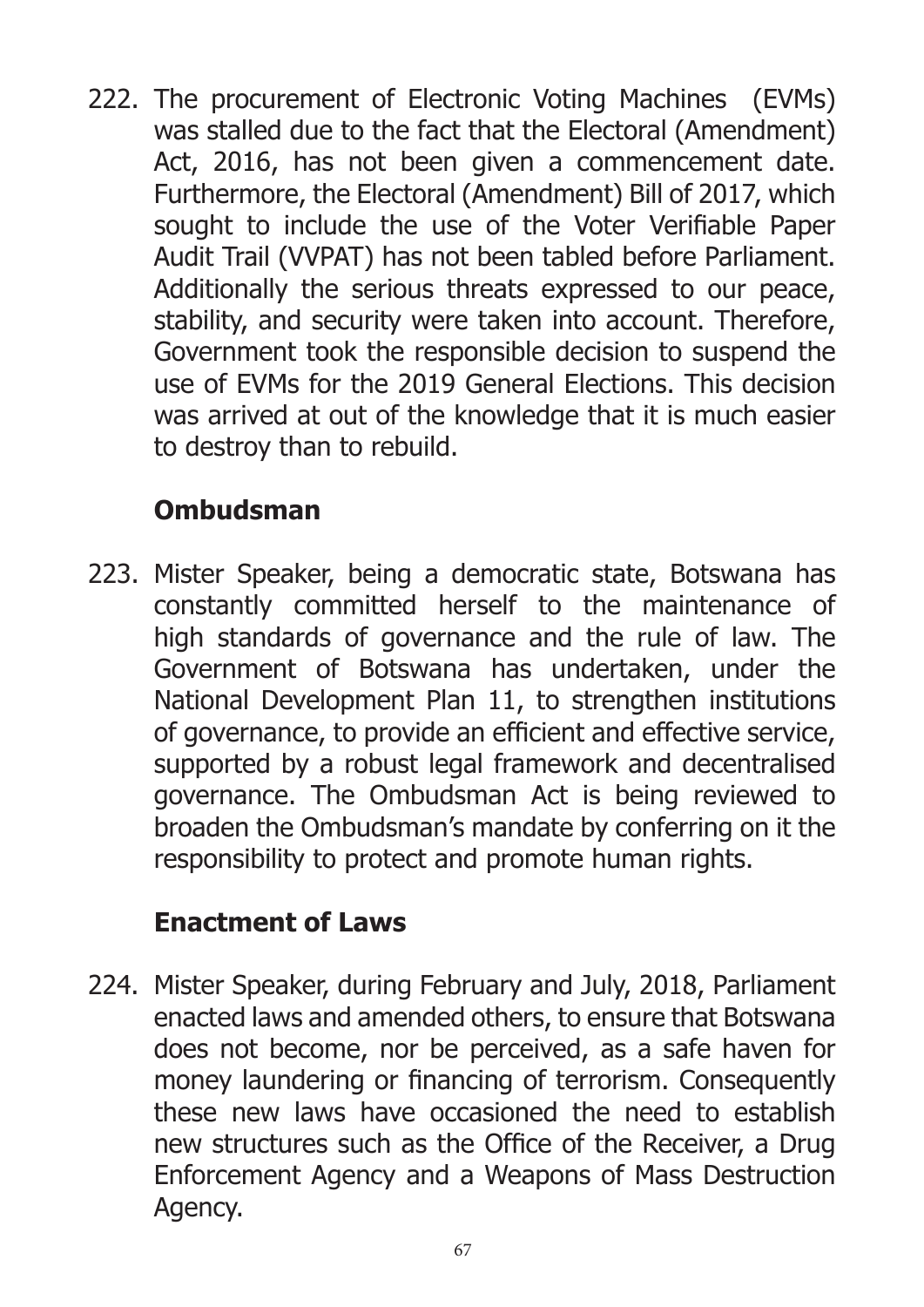- 225. These Acts of Parliament include the Proceeds and Instruments of Serious Crime Act, Trust Property Control Act, the Illicit Traffic in Narcotic Drugs and Psychotropic Substances Act, the Penal Code Act, the Criminal Procedure and Evidence (Amendment) Act, the Chemical Weapons (Prohibition) Act, the Nuclear Weapons (Prohibition) Act, and the Biological and Toxin Weapons (Prohibition) Act.
- 226. Parliament also passed the amendment of the Arms and Ammunition Act, the Chemical Weapons Act and the enactment of the Biological Weapons Act and Nuclear Weapons. Accordingly to give effect to these new laws Government will put in place structures as espoused in the respective pieces of legislation.
- 227. In view of the increasing cases of rape, defilement, incest and other sexual offences, especially against children, I have directed that the drafting of the Sexual Offences Bill be given priority. Among its provisions would be stiffer penalties against these crimes and the establishment of a Sex Offenders Register, which will be a record of the names and particulars of all persons convicted of a sexual offence.
- 228. The offenders will also be prohibited from working or interacting with children, vulnerable persons or in institutions dealing with children or vulnerable persons. It was also in relation to this that I called for the full implementation of the Domestic Violence Act. The Penal Code was also amended to protect children by increasing the age limit of defilement from 16 years to 18 years; this was also to align the Penal Code with the Children's Act.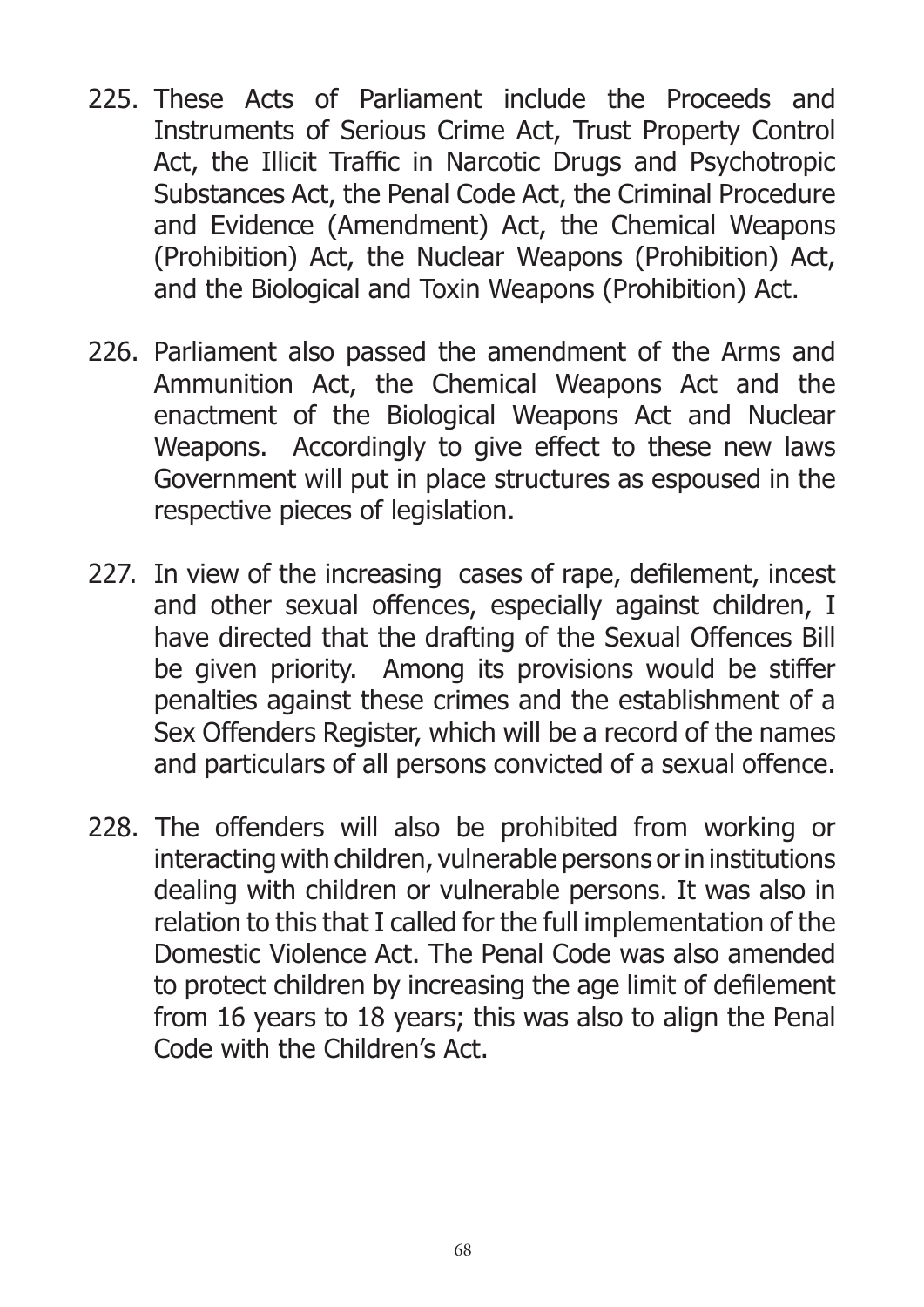# **Human Trafficking**

229. Mister Speaker, human trafficking continues to pose a real threat to human development. It is for this reason that the Anti-Human Trafficking Act was recently amended to increase fines to amounts ranging from Two Hundred Thousand Pula (P200 000) to One Million Pula (P1 000 000) or imprisonment terms ranging from twenty (20) years to life imprisonment.

## **Anti-Money Laundering**

230. Mister Speaker, Botswana is a member of regional and international bodies whose membership obligations require the enactment of legislation. Botswana is a founding member of the Eastern and Southern African Anti-Money Laundering Group (ESAAMLG) a regional body established in 1999. To this end the mutual evaluation of Botswana for compliance with the Financial Action Task Force (FATF) recommendations necessitated the enactment and amendment of twenty-five (25) pieces of Legislation, eight (8) of which were directly related to anti-money laundering and countering the financing of terrorism.

## **Administration of Justice**

- 231. Mister Speaker, Magistrate Courts were opened in Nata, Shakawe and Kang. The Broadhurst and Kanye Magistrate Courts were refurbished to increase the number of courts, including children's courts in both of them.
- 232. As a way of speeding up the justice delivery processes, several strategies will be employed such as the ongoing recruitment of four additional judges; the enhancement of the Court Records Management System (CRMS); the roll out of the real time court recording system, following its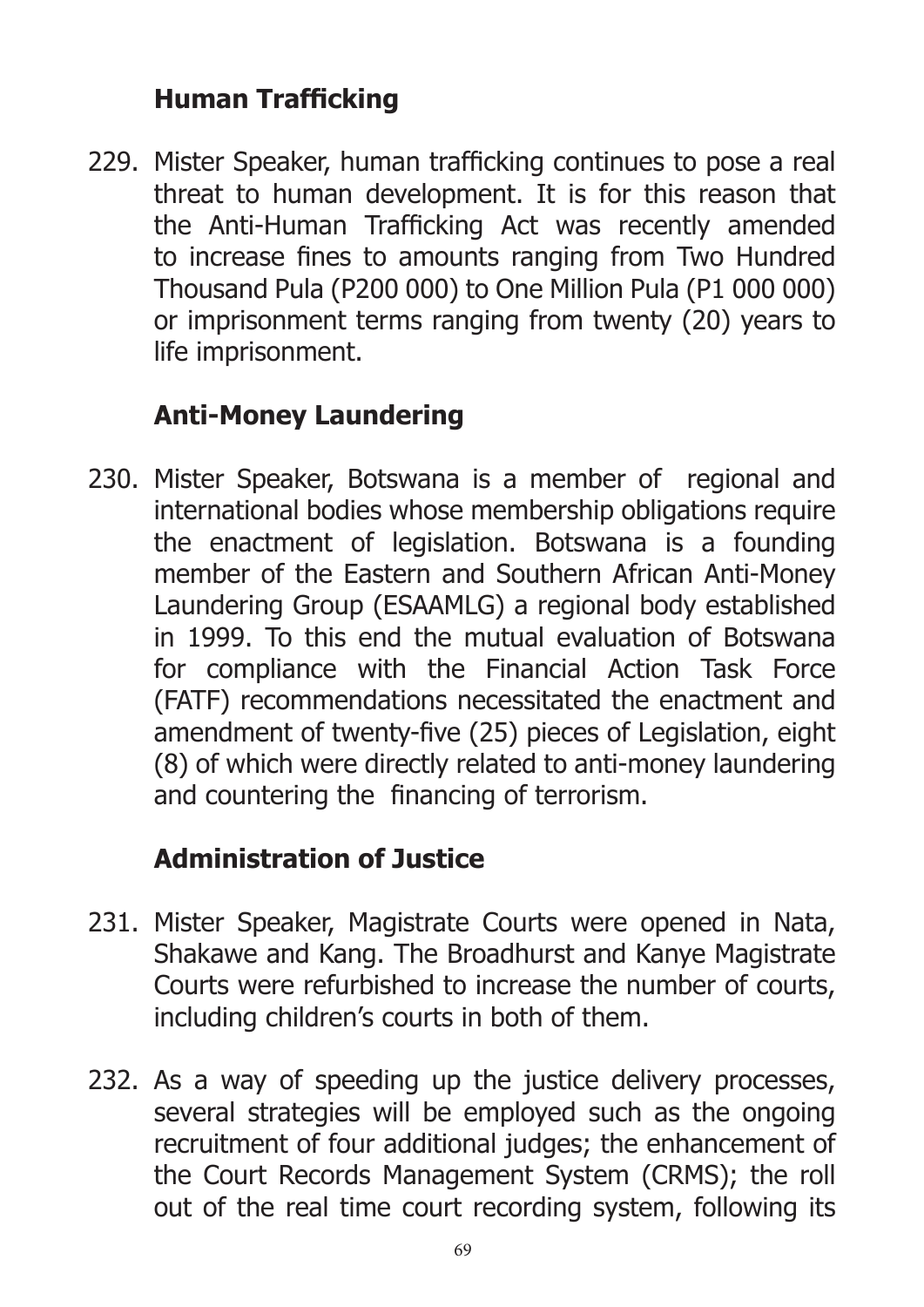pilot phase in Lobatse; reviewing of the efficiency of the special courts such as the small claims courts, stock theft courts, traffic courts and the children's courts.

## **Refugee Management**

233. Mister Speaker, allow me at this juncture to also appreciate the technical and financial support that we have enjoyed over the years from the United Nations family, in particular the United Nations High Commission for Refugees (UNHRC), the International Organisation for Migration (IOM), and civil society organisations including Skillshare, with respect to the welfare, education, health and skills training for refugees.

## **Botswana Defence Force**

- 234. Mister Speaker, since its inception in 1977, the Botswana Defence Force (BDF) continues to evolve in a multifaceted manner that includes infrastructure and human development. Some of the new amendments in the new Botswana Defence Force Act include the re-alignment of the functions of the Defence Council, revised retirement ages of members of the Defence Force and the restructuring of the Military Justice System.
- 235. To address challenges of the natural obsolescence of equipment, the BDF continues to acquire new and used equipment and refurbish where possible in an effort to boost its capability to defend our country's territorial integrity, sovereignty and national interests. We continue to judiciously evaluate the prudence or otherwise of the type of air assets we will procure.
- 236. Mobile recruitment centres were set up in Kang, Maun, Francistown, Palapye and Gaborone to increase access and turnaround times for processing the recruitment of young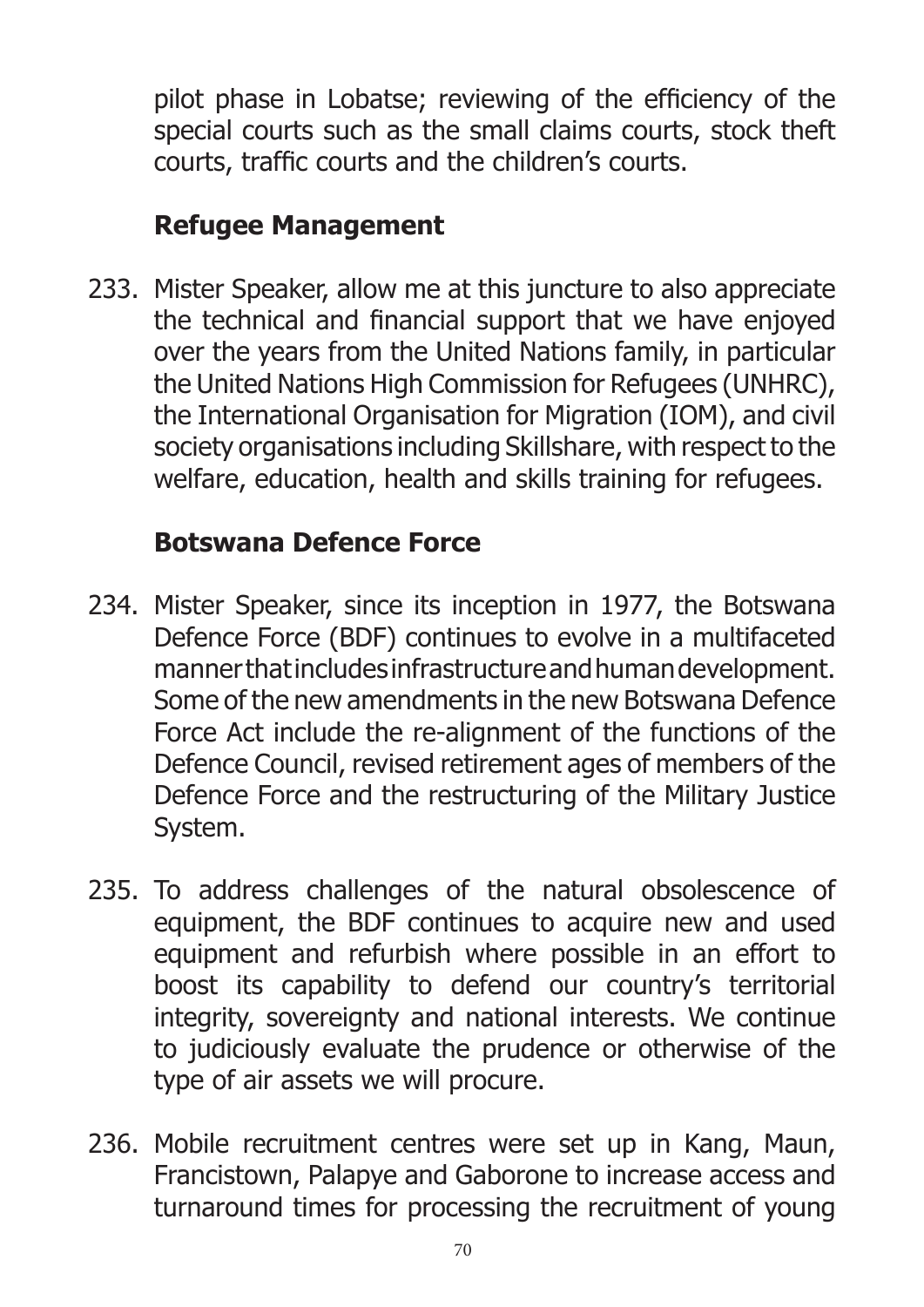Batswana so that they could have the opportunity and pride of having been chosen to defend their country.

## **Botswana Police Service**

- 237. Mister Speaker, the Botswana Police Service remains unchallenged in so far as being number one in Africa as rated by the World Internal Security and Police Index (WISPI) in 2017. Their professionalism, commitment to work, and responsiveness to the needs of the people is commendable.
- 238. In order to ensure that the Police Service remains relevant and effective in the discharge of its duties within a rapidly changing and complex operational environment, Government has been continuously putting in place the deployment of policing methods relevant to emerging crime situations, such as human trafficking, cybercrime, money laundering and drug trafficking.
- 239. Such methods and strategies entail organisational review, ICT uptake, cyber security, forensic capability, review of the Police Act, and multi-agency collaboration.

## **Department of Prisons and Rehabilitation**

240. Prisoner rehabilitation programmes are geared towards transforming offenders' behaviour to become law abiding and to empower them through education and training to become productive upon their release from prison. As at 25<sup>th</sup> July, 2018, Two Hundred and Forty- Five (245) convicted inmates were enrolled in Vocational Skills Programmes, Three Hundred and Forty-Eight (348) in Agriculture, Two Hundred and Twenty-One (221) in Education while One Thousand, Six Hundred and Fourteen (1, 614) were engaged in Psycho-social Programmes. Prisoners enrolled in skills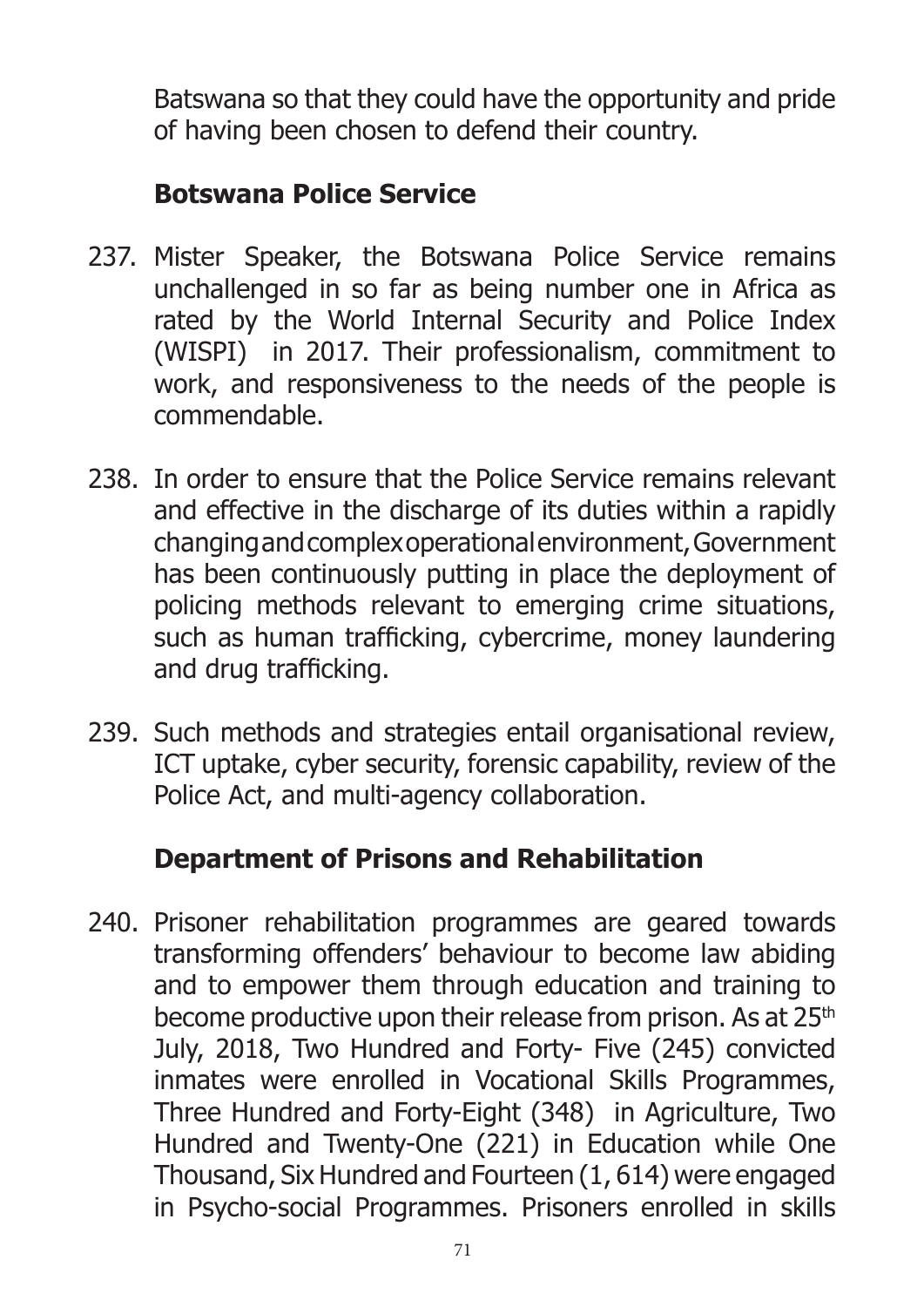acquisition programmes have been engaged in maintenance and refurbishment of Prison facilities, Parliamentary Grounds and Gaborone City traffic circles.

241. The construction of the high security fence at Mahalapye is nearing completion. It is envisaged that once completed, more medium to high security prisoners will be transferred to this facility thereby easing congestion at other high security prisons which are currently overcrowded.

### **Democracy and Good Governance**

- 242. Mister Speaker, as I stated during my Inauguration Address as the 5th President of this Republic, on  $1<sup>st</sup>$  April, 2018, my Government remains committed to advance our long standing democracy which is enshrined in our Constitution. My Government continues to uphold democracy and good governance, which are the cornerstone of our development endeavours. Without adherence to these ideals the attainment of sustainable development may become an illusion.
- 243. We should as a nation pride ourselves in the fact that we are a mature democracy owing mainly to our steadfast commitment to upholding the fundamental values that have become the hallmark of our democratic dispensation, which include tolerance, consultation, mutual respect and the rule of law. It is also incumbent upon each and every one of us to demonstrate the spirit of unity and patriotism in order to preserve harmony, peace and stability. We should jealously guard against the erosion or diminishing of the international track record that as a nation, we have earned over the past five decades as a beacon of democracy, peace and good governance.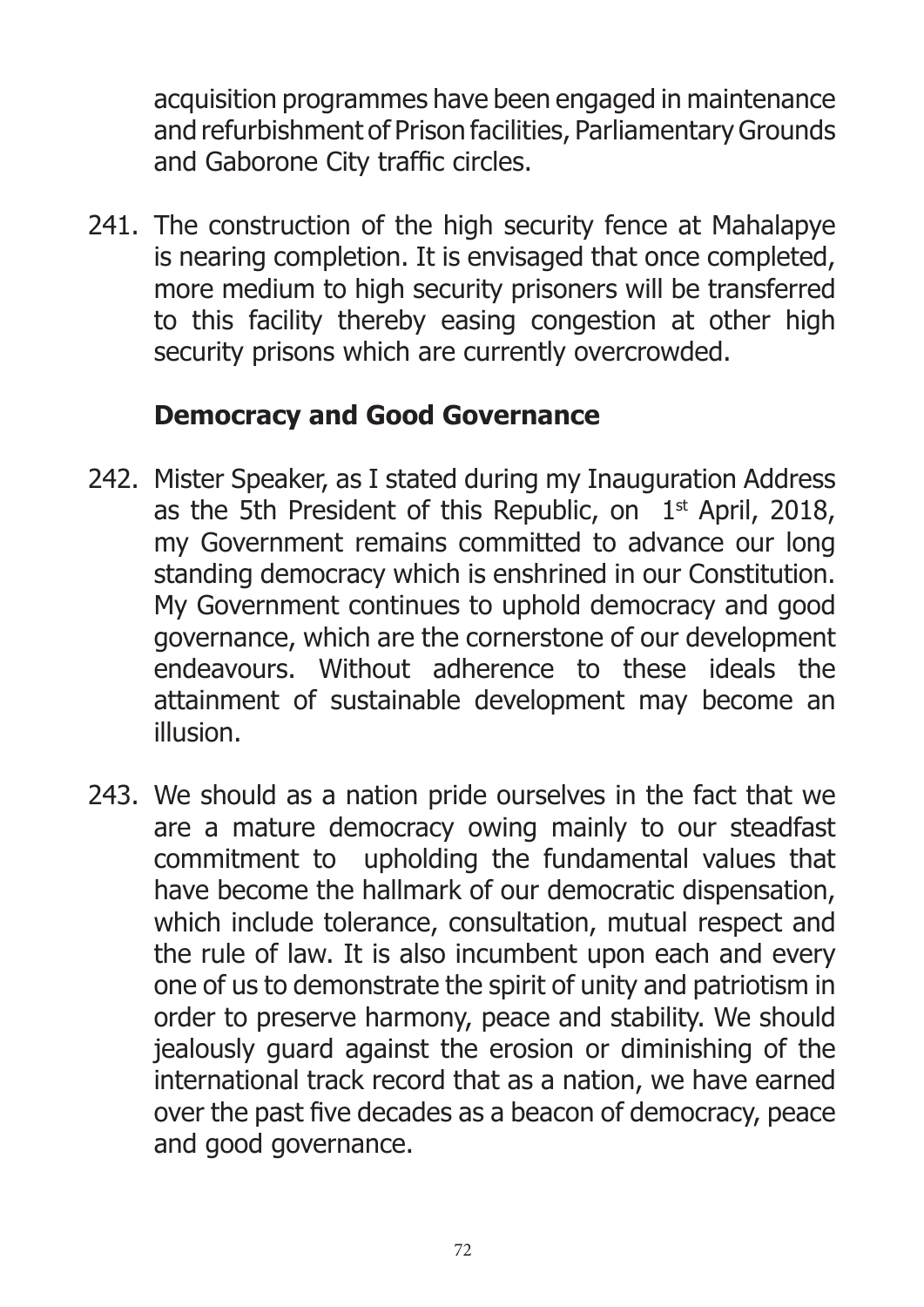- 244. I wish to also assure this august House of my Government's commitment to the respect for the principle of the separation of powers among the three branches of Government, namely; the Executive, the Legislature and the Judiciary. As a functional democracy, it is equally crucial that oversight institutions operate freely without interference.
- 245. In our continued efforts to advance our democratic dispensation and avoid sitting on our laurels, Government hosted a Democracy Symposium in September this year. The symposium, whose participation included local and international experts, politicians, diplomats, civil society organisations, trade unions, media, the academia as well as senior citizens made invaluable recommendations on how we could improve and enrich our democracy. My Government is currently studying the recommendations emanating from the symposium.

## **Industrial and Employment Relations**

- 246. Mister Speaker, I wish to re-affirm Government's commitment to the resuscitation of the Public Service Bargaining Council (PSBC) to advance the interests of the public sector employees in a fair and transparent manner. The PSBC is the most critical element in fostering good employee relations in the Public Service. It is therefore, imperative that Government and Unions as partners should ensure a resuscitation of this important platform if we are to have a more effective and constructive engagement.
- 247. Government, started the process of engaging all Public Service Unions in August, 2018. Subsequently, a Technical Committee comprising representatives of the Unions and Government was established to operationalize the Council by collectively agreeing on a new Constitution. The Technical Committee has been engaged in the process of crafting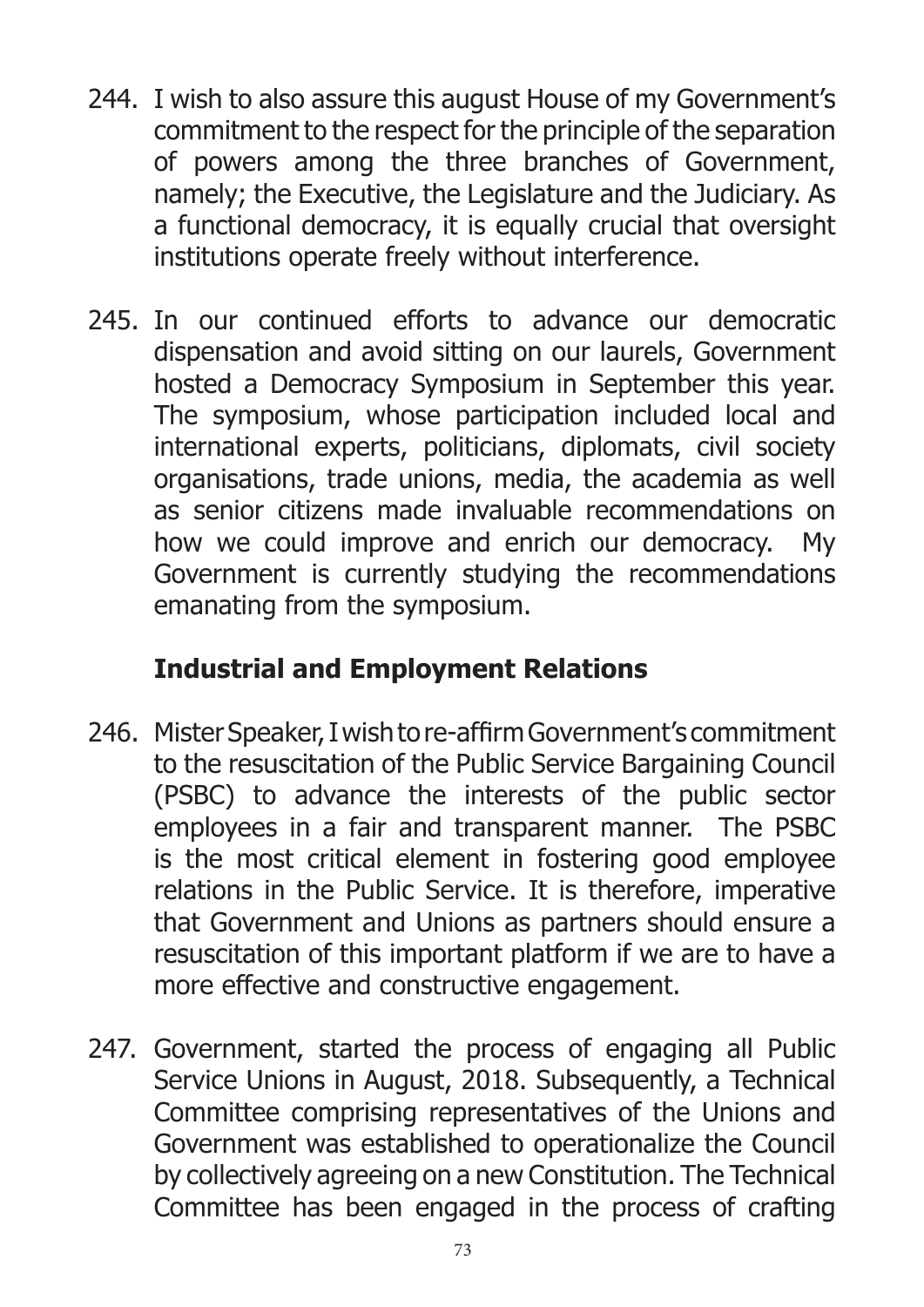the Constitution until recently when the process stalled as a result of demands by some unions that one union be excluded from the process alleging non-compliance with the requirements of the Public Service Act.

- 248. Although the matter is now before a Court of Law, Government remains resolute to negotiate with the Public Service Unions, as partners, in order to improve the terms and conditions of service for public employees. I wish to also urge our union partners that in the spirit of give and take, it is desirable as per our tradition that we should strive to amicably resolve whatever differences that may arise during our engagements and only use the Courts of Law as a last resort.
- 249. On a related matter, Mister Speaker, I wish to inform this august House that Government has appointed a consultant (PEMANDU Associates SDN.BHD of Malaysia) to, among others, review the current Public Service remuneration system in terms of salaries, allowances and benefits. The consultancy work is expected to be concluded before the end of December this year. Once the PEMANDU report has been finalized, Government will engage Public Sector Unions on the recommendations thereto.
- 250. I also wish to inform this august House that I have appointed a Commission led by Honourable Justice Monametsi Gaongalelwe to review the conditions of service for the Members of Parliament, Councillors, Ntlo Ya Dikgosi and the Judiciary. The Commission is expected to submit its recommendations in December this year. It is the wish of Government for any recommendations agreed upon to be budgeted for and effected on 1st April, 2019.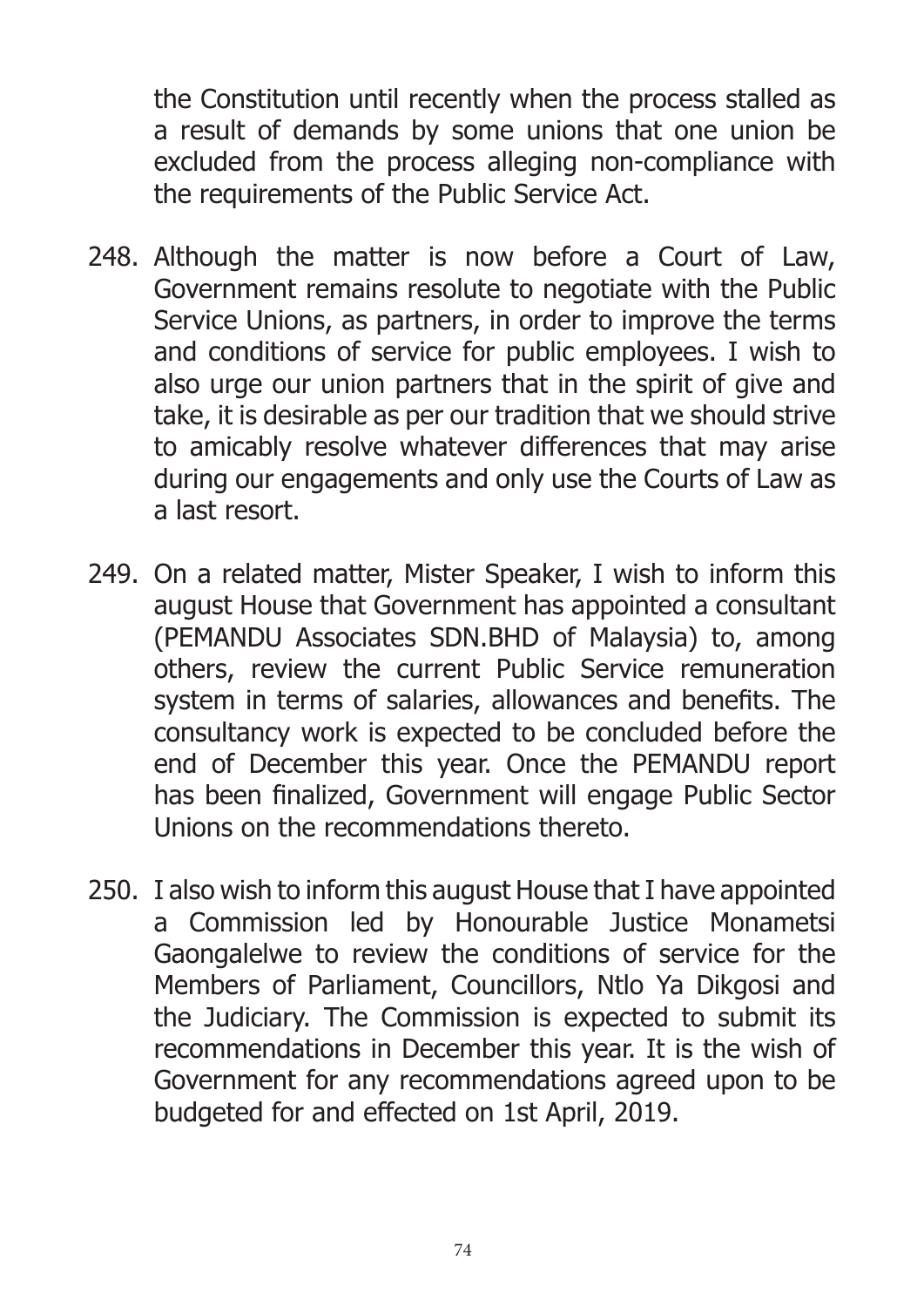### **Poverty Eradication**

- 251. Mister Speaker, poverty eradication remains one of the primary goals of Government. Since the inception of the Poverty Eradication Programme in 2011, a total of Twenty-Nine Thousand, Six Hundred and Ninety-One (29, 691) beneficiaries have been funded, out of which Twenty-Three Thousand , One Hundred and Forty-six (23, 146) projects are operational thus improving the lives of the poor.
- 252. The 2015/16 Botswana Multi Topic House Hold Survey by Statistics Botswana, released in February, 2018, shows that poverty incidence in the country has decreased from 19.3 percent in 2009/10 to 16.3 percent in 2015/16. Similarly, the percentage of people living under extreme poverty, below One United States Dollar and Ninety Cents (USD 1.90) a day has reduced from 6.4 percent to 5.8 percent over the same period. Rural areas have the highest poverty incidence at 24.2 percent, with urban centres at 13.4 percent and cities/ towns at 9.4 percent.
- 253. To ensure that "No One is Left Behind", Government will profile all the poor people in the country so that they are all assisted accordingly to improve their livelihood. In addition, Government is in the process of finalising a National Strategy and Policy with the aim of ensuring a coordinated effort for greater impact.

## **People with Disability**

254. Mister Speaker, Botswana is in the process of ratifying the United Nations Convention on the Rights of Persons with Disabilities, having satisfied the necessary local requirements. Furthermore, the Revised Policy on Care for People Living with Disabilities has been tabled before Parliament in July this year. Also worth noting is that the United Nations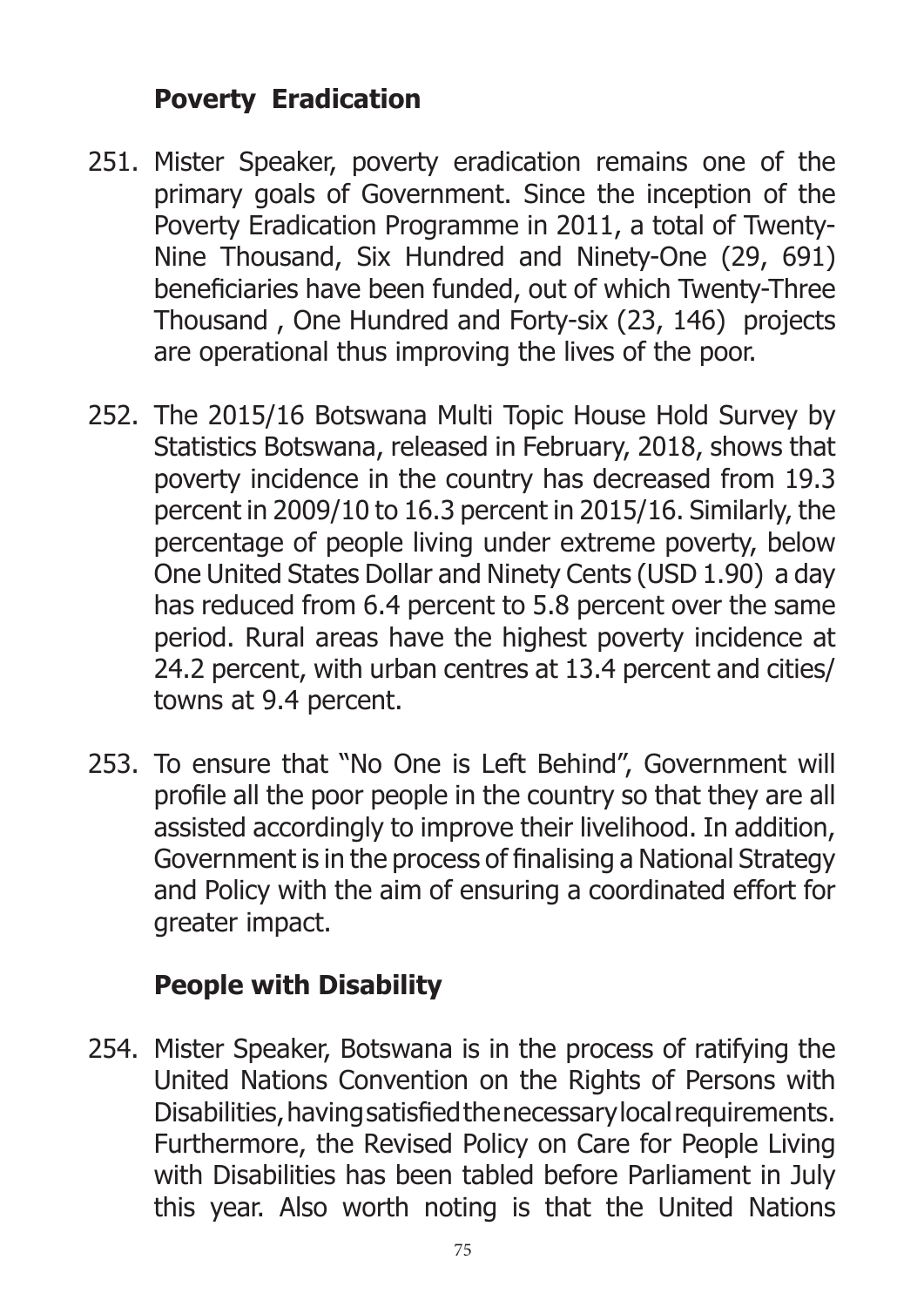Development Programme is assisting Government with One Hundred and Five Million Pula (105 million Pula) for the development of a National Disability Strategy and Disability Legislation to be completed by March, 2019.

#### **Disaster Management**

255. Mister Speaker, a review of the National Policy on Disaster Management is ongoing and this is being done in partnership with the United Nations Development Programme (UNDP). The review seeks to update and align the policy to the Sendai Framework as agreed by the United Nations in 2015. With the development of a Disaster Command Centre, the Government will continue to improve its capacity in order to prepare and respond to disasters. Additionally Risk and Vulnerability assessments continue to be carried out in the country to determine proper mitigation measures, including public awareness and to better respond to disasters in any given area.

### **Public Sector Reforms**

256. Mister Speaker, Cabinet has approved broad areas that are geared towards improving the ease of doing business in Botswana and one such area is the "One Government" Principle; This principle means that state bodies (central as well as local) should not require applicants/clients whether individuals or businesses, to produce documents that are already in the possession of another Government agency; This will be through the amendment of Acts, Regulations and procedures or practices, as well as interfacing of systems to allow for efficient and seamless setting up of businesses. The reforms will require a complete overhaul and transformation of existing structures. Currently Government has put in place robust mechanisms to coordinate and monitor the rollout of the reforms.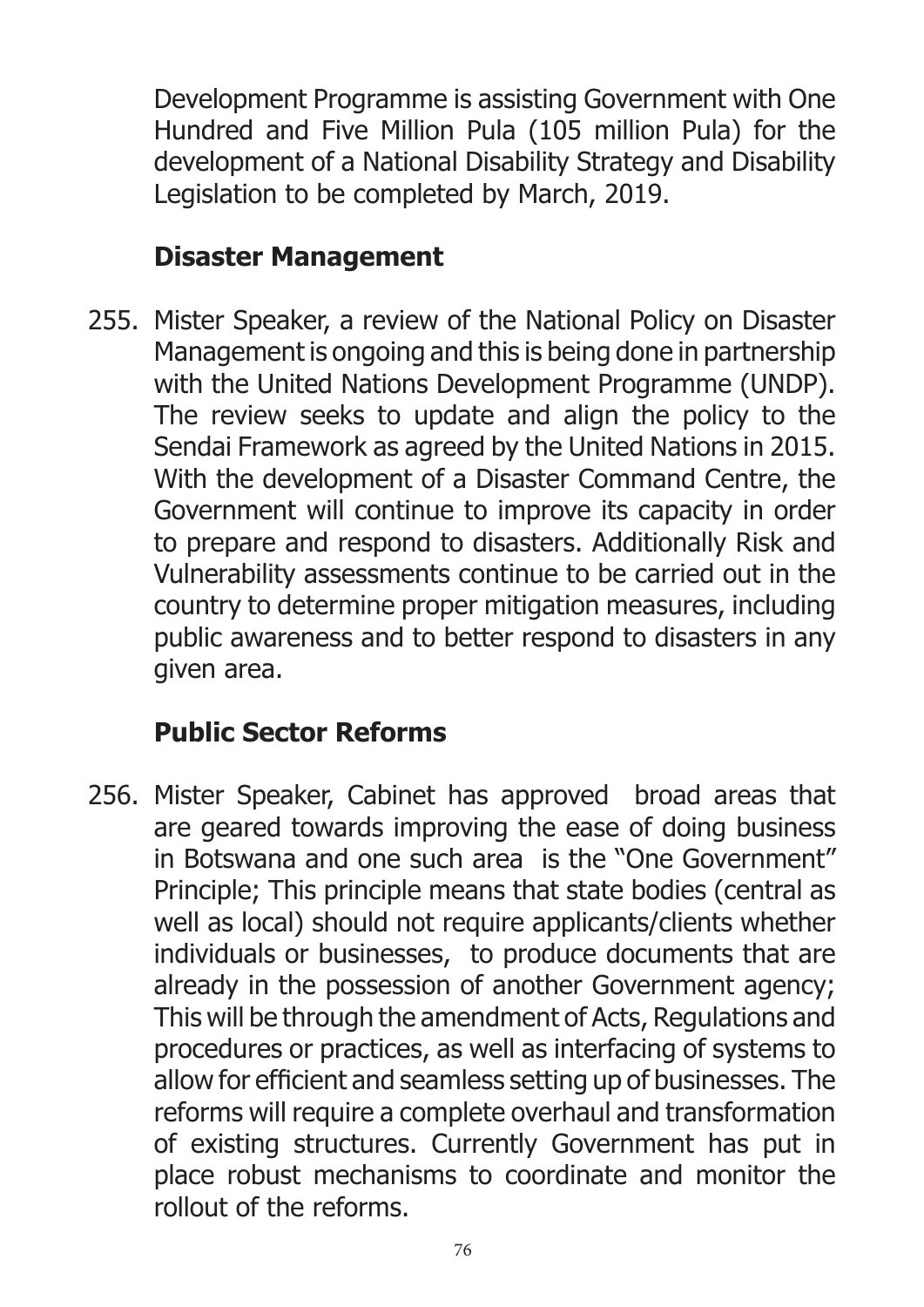257. This includes the formulation of the Public Service Human Resources Framework whose intention is to enable the Botswana Public Service to manage its human resources effectively by providing a linkage between human resource services with strategic objectives across the Public Service. Furthermore capacity and competency building initiatives are on-going at the Botswana Public Service College (BPSC) for enhanced efficiency and effectiveness of the Public Service, in collaboration with strategic local and international partners.

## **Anti-Corruption**

- 258. Mister Speaker, Oversight institutions continue to enforce the rule of law as well as to promote integrity in different sectors without fear or favour. These include the Directorate on Corruption and Economic Crime (DCEC), the Office of the Ombudsman, the Botswana Unified Revenue Service (BURS), the Botswana Police Service, the Public Procurement and Asset Disposal Board (PPADB), the Competition Authority and the Directorate on Public Prosecutions (DPP). Efforts from these institutions have gone a long way in ensuring that public resources are managed prudently. Government is committed to introducing a combination of new legislation and ethical codes, including specific legislation on the Declaration of Assets and Liabilities, to further enhance our transparency. The Bill on Declaration of Assets and Liabilities has been drafted and will readied for presentation to Parliament.
- 259. Having identified the need for the country to meet its international obligations under the Eastern and Southern Africa Anti-Money Laundering Group (ESAAMLG), regarding the sharing of information between member states, the Corruption and Economic Crime Act (CECA) has new sections 45(a) and 45(b). The Bill was passed into law by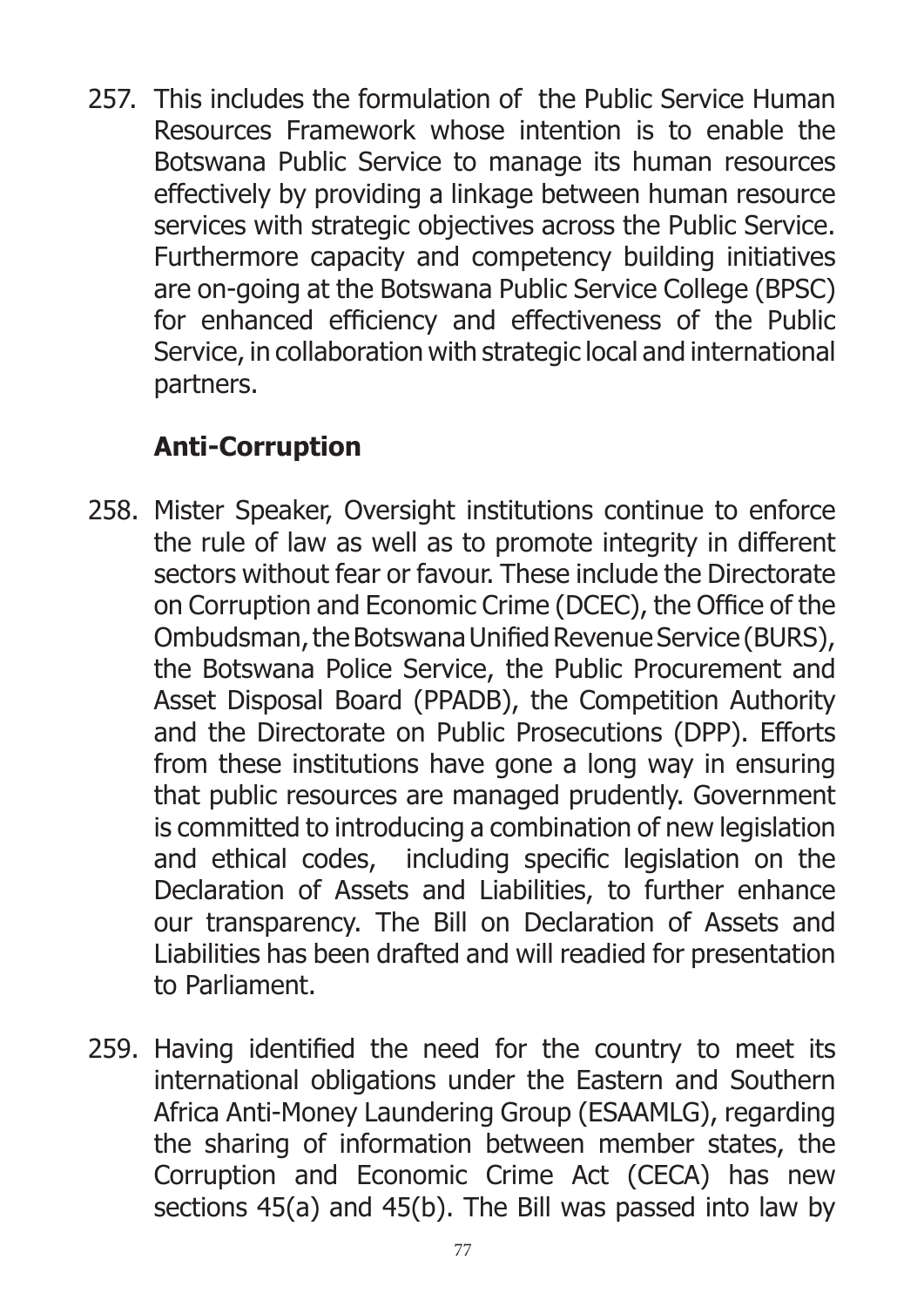Parliament on  $12<sup>th</sup>$  July, 2018. The new amendments deal with issues of disclosure of information by the Directorate to a comparable body in a foreign country.

260. Mister Speaker, out of concern for the speed of effectiveness by our institutions, Government is doing all it can to support and enhance their operations.

# **National Monitoring and Evaluation (M&E) System**

- 261. Mister Speaker, the Government of Botswana is committed to delivering services to the citizens by constantly reflecting on whether the programmes and projects being implemented are reaching the intended beneficiaries as planned.
- 262. A decision was taken to develop the National Monitoring and Evaluation System (NMES) to close the monitoring and evaluation gaps experienced during the implementation of NDP 10. The purpose of the NMES is to move away from the traditional output based monitoring to a resultsfocused or performance based approach. The system will enable the country to measure what matters most at the right time through the use of performance frameworks. Implementation of the different components of this project has started. The project is being implemented in phases starting with the Central Government, which will be followed by a roll-out to Local Authorities and State-Owned Enterprises.

### **International Relations**

263. Mister Speaker, on the international front, Botswana continues to pursue an active and influential role in the advancement of various issues of national interest at bilateral, regional and multilateral levels. Our foreign policy seeks partnerships and fosters international cooperation to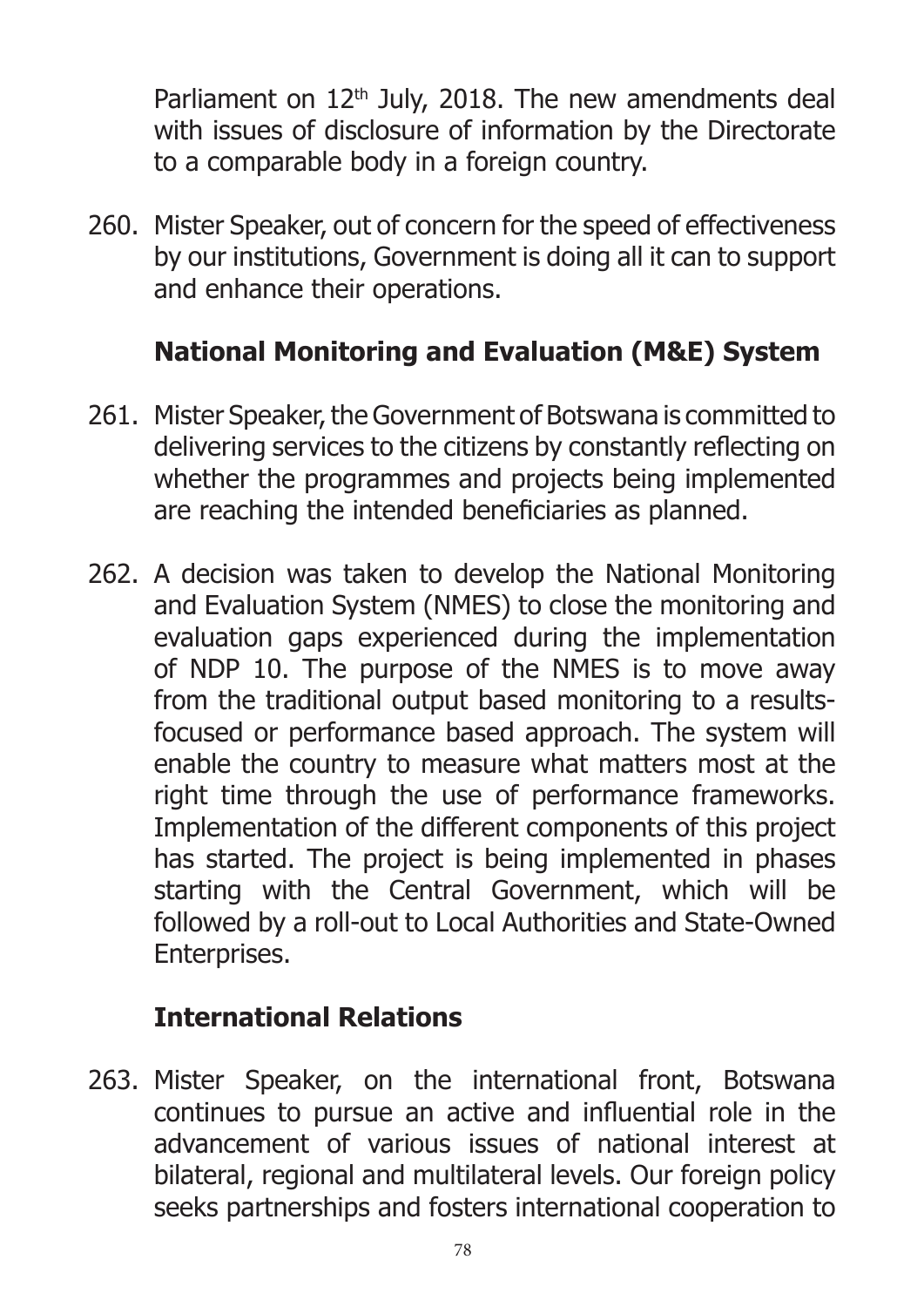advance the national development agenda. Equally, in line with my pledge, we endeavour to do our part to contribute to finding solutions to the global challenges that afflict humanity.

- 264. I must further affirm that in seeking to achieve these goals, Botswana's policy shall remain fully anchored on the ideals and values of peace, democracy, equality, and good governance. I have thus committed Botswana to vigorously engage with the international community by among others, participating at fora that promote those fundamental principles and values, as well as, issues of strategic interest such as trade and investment, environmental issues, wildlife conservation, and trade and investment, among others.
- 265. Immediately after taking office, I advanced our foreign policy objectives by paying courtesy calls on my counterparts in our regional organization, the Southern African Development Community (SADC). While these were mostly introductory visits, they served to affirm the importance we attach to our relations with our most vital and critical partners, with whom we share borders, deep historical, political, cultural and socio-economic ties.
- 266. I am pleased to report that we continue to make headway towards making Botswana a business destination. This is demonstrated by among others, the numerous strategic regional and international meetings that Botswana has hosted thus far since April, 2018. I was therefore honoured to host the 6th SACU Summit during the Botswana's chairmanship, in June, 2018. This afforded us an opportunity to provide strategic leadership towards advancing the SACU Work Programme. Regarding SADC, Botswana as both the founding member and the host of the SADC secretariat, attaches great importance to the work of our regional organisation and continues to contribute to the regional integration agenda.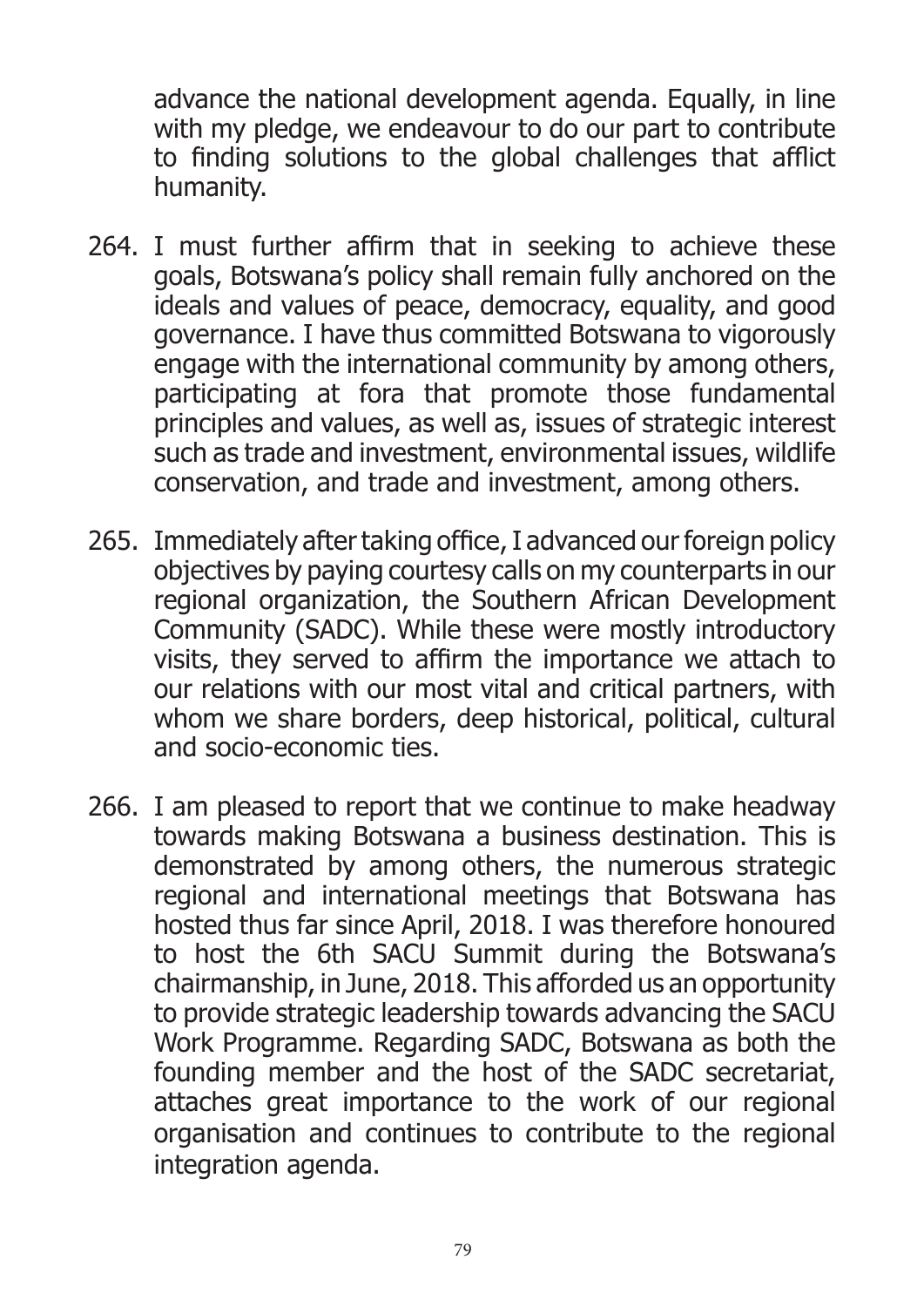- 267. On the continental front, Botswana will continue to play an active role in advancing the transformational agenda as envisioned in Agenda 2063, advocating for a transparent and inclusive institutional reform process of the African Union. In that regard, Botswana has initiated the process to join the African Union Peer Review Mechanism.
- 268. At the global level, we will continue to actively participate in the work of the United Nations in pursuit of sustainable development, as well as the maintenance of international peace and security. The Human Rights Council remains significant in the promotion and protection of human rights and fundamental freedoms, which we strongly support. With regard to the International Criminal Court (ICC), its work will remain relevant to Botswana, as we believe it has a paramount role as the only international criminal tribunal for war crimes and crimes against humanity.
- 269. In a nutshell, Botswana's foreign policy will continue to be guided by the principles of: democracy; development; self-reliance; unity; botho (humility); peaceful resolution of conflicts; peaceful co-existence and good neighbourliness; territorial integrity and sovereignty of nations; respect for human rights and rule of law; good governance; a rules-based world order, and adherence to principles of international law. Based on these enduring values, Botswana's foreign policy document is being compiled, and will, once completed, serve as an authoritative point of reference.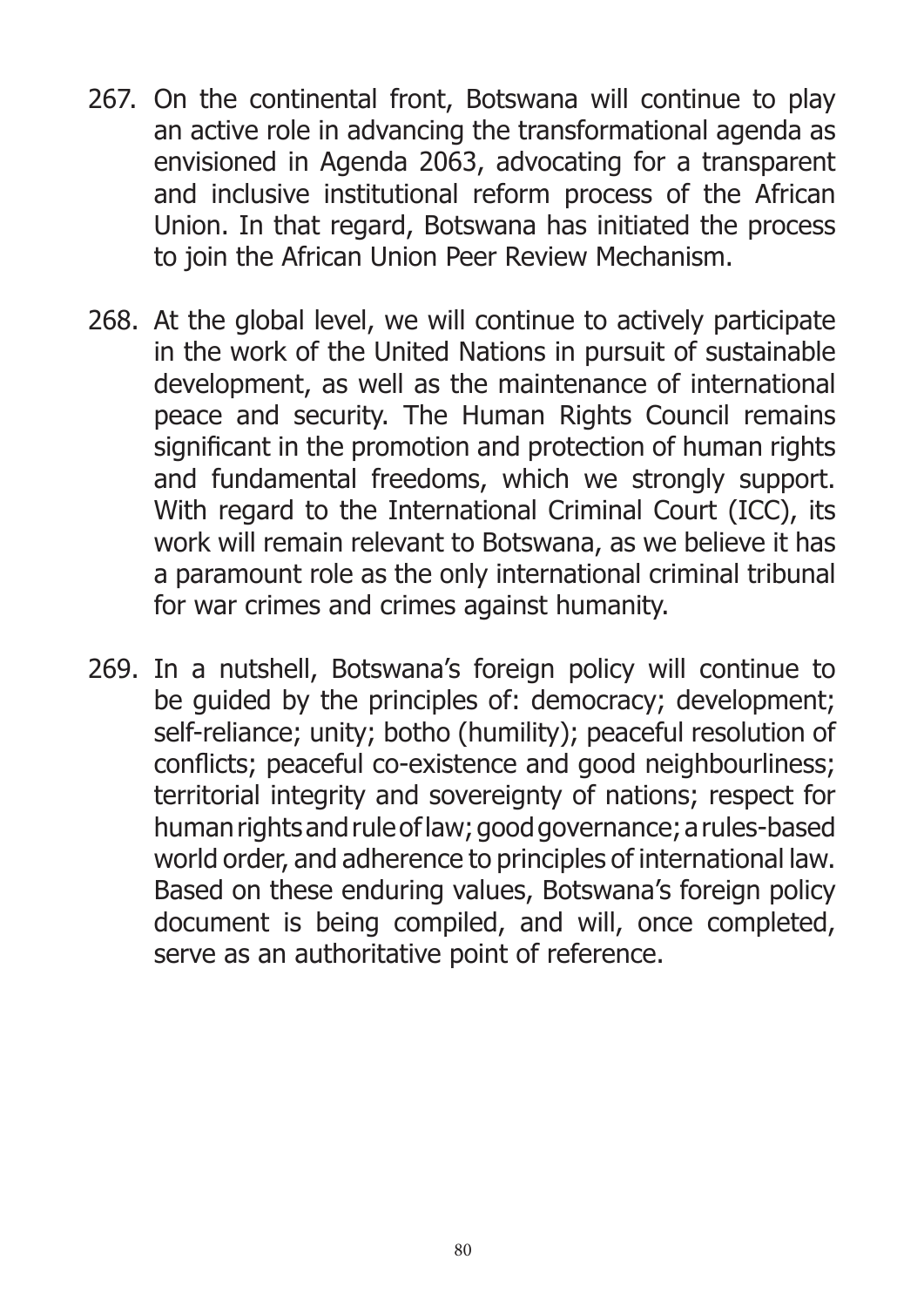#### **Conclusion**

- 270. Mister Speaker, Batswana are all aware that the transition from the previous administration has not been as smooth as expected. However, it ought to be noted, I have in my attempt to smoothen the process engaged senior citizens namely; His Excellency Dr. Festus Mogae, His Honour Dr. Ponatshego Kedikilwe, Honourable Ray Molomo, Honourable Patrick Balopi and Honourable David Magang to assist and lead in smoothening the transition. I regret to announce that their efforts have not borne fruit up to this point.
- 271. In the true tradition of Botswana, such mediation should be managed, for the benefit of everyone. Worth noting, however, is that there is in place legislation that governs the benefits and entitlements of Former Presidents. I have no intention whatsoever of breaking the law. I intend to apply the law to the letter. The search for a lasting settlement shall continue.
- 272. Mister Speaker, let me conclude by once more reiterating the fact that my Government places its citizens at the centre of its socio economic development agenda. To this end, we have to ensure that citizens continue to enjoy the economic prosperity of this country as well as their individual and collective freedoms and rights, as enshrined in the Constitution.
- 273. As a nation that is well known for peaceful coexistence and tolerance for diversity of cultures, we have to continue to work together to achieve our common goals. This is the only practical way we can achieve the aspirations of our National Vision 2036 which are aimed at "**Achieving Prosperity for All"**.